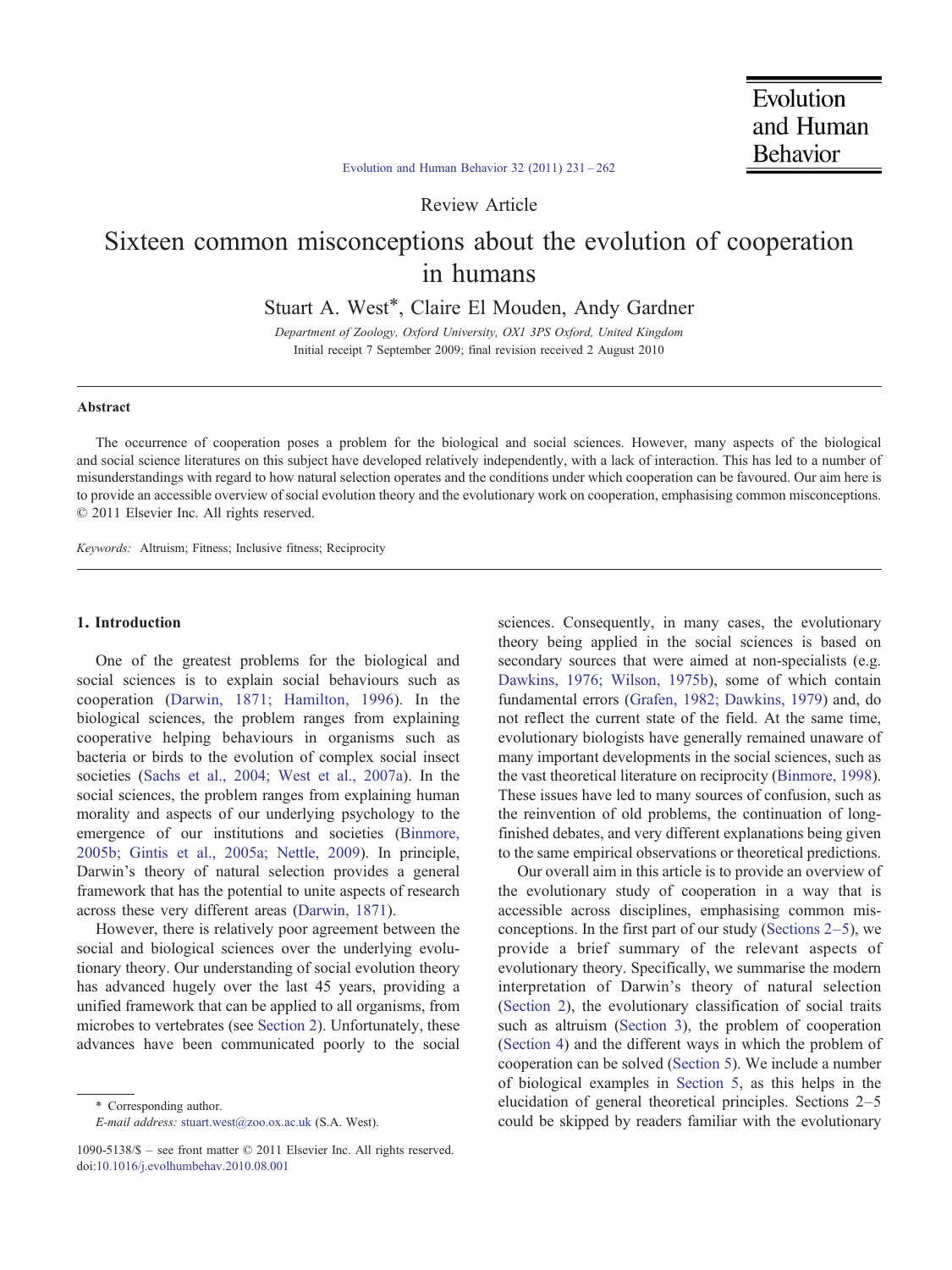<span id="page-1-0"></span>literature. In the second part of the article, we discuss a number of common misconceptions and sources of confusion, concerning social theory and the problem of cooperation [\(Section 6](#page-8-0)). We hope that our purpose in this section does not come across as negative, as our aim is to facilitate progress at the interface of the biological and social sciences. Finally, in the third part of the article, we focus on humans, discussing why they cooperate and whether they are special [\(Section 7\)](#page-22-0).

#### 2. Evolutionary theory

#### 2.1. Adaptation and natural selection

The cardinal problem for evolutionary biology is to explain adaptation ([Leigh, 1971; Maynard Smith, 1995\)](#page-28-0). The problem of adaptation is the need to explain the empirical fact that organisms appear designed ([Paley, 1802](#page-29-0)). Within this problem, there are two distinct issues: process and purpose ([Gardner, 2009](#page-26-0)). First, by what process (dynamics) does biological adaptation arise? Second, what is the purpose of adaptation: what is it that organisms appear designed to do?

Darwin's theory of natural selection explains both the process and the purpose of adaptation (see glossary in Table 1; [Gardner, 2009\)](#page-26-0). The process of adaptation occurs via the action of natural selection, which is driven by the differential reproductive success of individual organisms. Those heritable characters that are associated with greater reproductive success tend to accumulate in natural populations. Thus, Darwin explained the purpose of adaptation: he argued that evolved characters will appear designed as if to maximize the individual's reproductive success. This is analogous to the idea in economics that individuals should be self-regarding utility maximizers—in both cases, it is not required that individuals are consciously striving to maximize their fitness or utility, only that selection will have led to individuals that do so ([Darwin, 1859; Friedman,](#page-26-0) [1953](#page-26-0)).

These ideas were later formalised in mathematical terms by Fisher [\(Fisher, 1930, 1941](#page-26-0)), who used population genetics theory to describe natural selection in terms of changes in gene frequencies. Specifically, Fisher showed that genes that are associated with greater individual fitness are predicted to increase in frequency; hence, natural selection acts to increase the mean fitness of individuals in a population. Fisher interpreted this result, which he termed the fundamental theorem of natural selection (see Supplementary material), as proof that organisms will appear increasingly designed so as to maximize their Darwinian fitness. At the time, the work of Fisher and others ([Haldane,](#page-27-0) [1932; Wright, 1931\)](#page-27-0) was celebrated for uniting Darwinism with Mendelian genetics, showing that they were not competing alternative explanations for evolution ([Provine,](#page-29-0) [2001](#page-29-0)). However, Fisher's work also formalised both the process and the purpose of adaptation [\(Grafen 2002](#page-27-0)). The

| ۰.<br>$\sim$ |  |
|--------------|--|
|              |  |

| Glossary                                         |                                                                                                                                                                                                                                                                                                                 |
|--------------------------------------------------|-----------------------------------------------------------------------------------------------------------------------------------------------------------------------------------------------------------------------------------------------------------------------------------------------------------------|
| Term                                             | Definition                                                                                                                                                                                                                                                                                                      |
| Actor<br>Adaptation                              | The focal individual performing a behaviour.<br>A trait that enhances fitness and that arose<br>historically as a result of natural selection for its<br>current role (Rose & Lauder, 1996). The problem of                                                                                                     |
| Altruism                                         | adaptation is the need to explain the empirical fact<br>that organisms looked designed (Gardner, 2009).<br>A behaviour that is costly to the actor and beneficial<br>to the recipient or recipients. Costs and benefits are<br>defined on the basis of the lifetime direct fitness                              |
| Cooperation                                      | consequences of a behaviour (Hamilton, 1964).<br>A behaviour that provides a benefit to another<br>individual (recipient), and the evolution of which<br>has been dependent on its beneficial effect for the<br>recipient (West et al., 2007a).                                                                 |
| Direct fitness                                   | The component of fitness gained through the<br>impact of an individual's behaviour on the<br>production of its own offspring; the component of<br>personal fitness due to one's own behaviour.                                                                                                                  |
| Inclusive fitness                                | The effect of one individual's actions on<br>everybody's production of offspring, weighted by<br>the relatedness; the sum of direct and indirect<br>fitness; the quantity maximised by Darwinian<br>individuals (Grafen, 2006a; Hamilton, 1964).                                                                |
| Indirect fitness                                 | The component of fitness gained from aiding<br>related individuals.                                                                                                                                                                                                                                             |
| Kin selection                                    | Process by which traits are favoured because of<br>their effects on the fitness of related individuals; the<br>way in which natural selection may be separated<br>into direct and indirect components.                                                                                                          |
| Neighbour-modulated<br>fitness<br>Mutual benefit | The personal fitness of an individual, which may be<br>dependent upon the behaviours of social partners.<br>A behaviour that is beneficial to both the actor and                                                                                                                                                |
| Personal fitness                                 | the recipient (West et al., 2007a).<br>An individual's number of offspring, surviving to<br>adulthood. In a class-structured population, each<br>offspring is weighted by their reproductive value.                                                                                                             |
| Recipient                                        | An individual who is affected by the behaviour of<br>the focal actor.                                                                                                                                                                                                                                           |
| Relatedness                                      | A measure of the genetic similarity of two<br>individuals, relative to the average; the least-<br>squares linear regression of the recipient's genetic<br>breeding value for a trait on the breeding value of<br>the actor (Box 1; Grafen, 1985; Hamilton, 1970).                                               |
| Reproductive value                               | The expected, relative genetic contribution of an<br>individual to generations in the distant future; the<br>relative probability that a gene drawn at random<br>from a generation in the distant future will trace<br>back to the focal individual in the present<br>generation (Fisher, 1930; Grafen, 2006b). |
| <b>Selfishness</b>                               | A behaviour which is beneficial to the actor and<br>costly to the recipient.                                                                                                                                                                                                                                    |
| Social behaviours                                | Behaviours which have a fitness consequence for<br>both the individual that performs the behaviour<br>(actor) and another individual (recipient).                                                                                                                                                               |
| Spite                                            | A behaviour that is costly to both the actor and the<br>recipient (Hamilton, 1970).                                                                                                                                                                                                                             |

process is that natural selection leads to an increase in the frequency of genes associated with greater fitness. The purpose is that natural selection will lead to organisms which appear designed so as to maximize their individual fitness.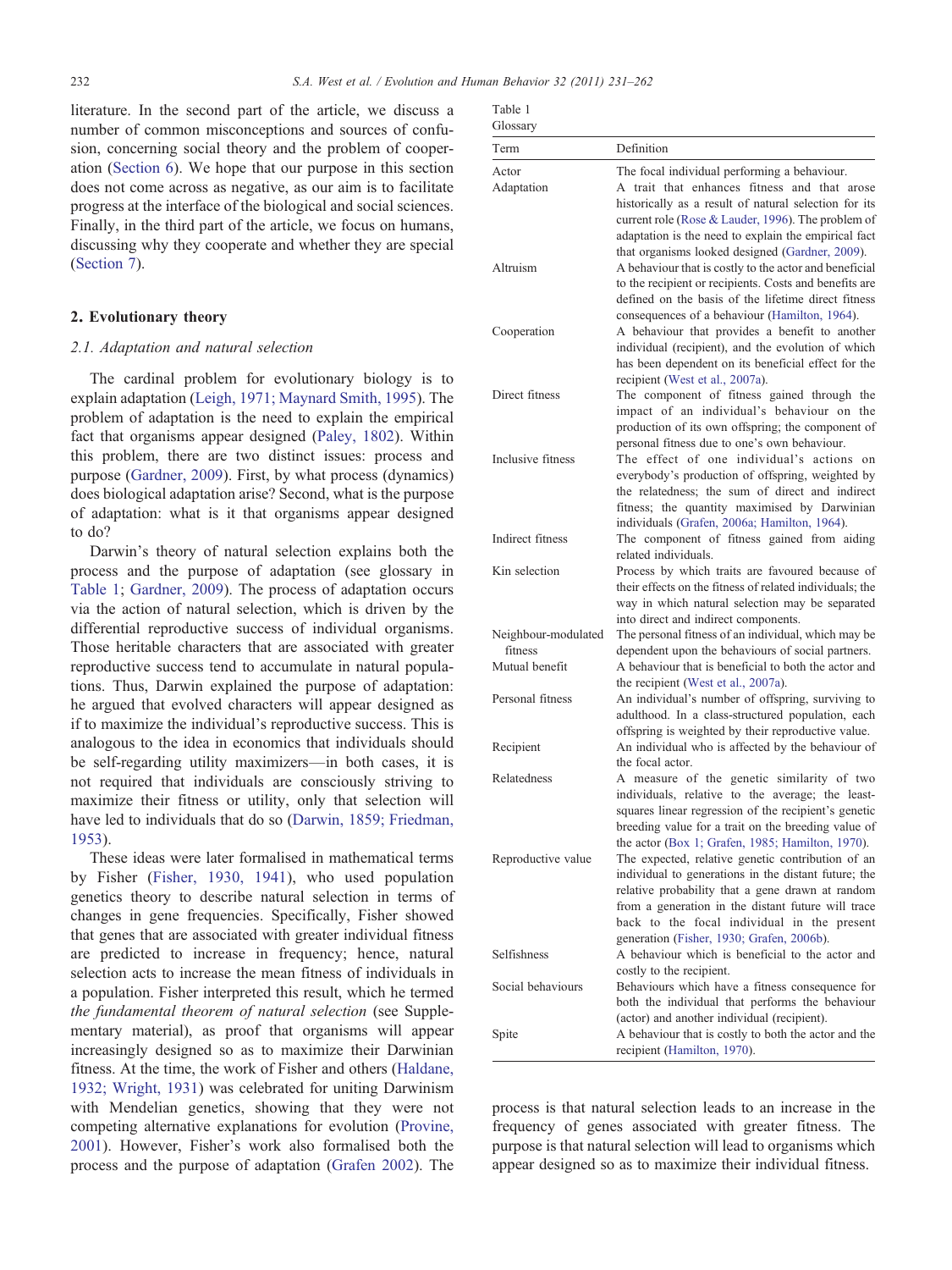<span id="page-2-0"></span>Since Darwin, the only fundamental change in our understanding of adaptation has been Hamilton's development of inclusive fitness theory [\(Hamilton, 1964](#page-27-0)). The traditional Darwinian view struggled to explain many cooperative social behaviours, with the most famous example being the sterile worker caste in eusocial insect species, the ants, bees, wasps, and termites. [Fisher \(1930\)](#page-26-0) realised that genes can spread not only through their impact on their own direct transmission (direct fitness) but also through their impact on the transmission of copies of the same allele in other individuals (indirect fitness; see also [Darwin, 1859](#page-26-0), pp. 257–259), but he explicitly chose to neglect the latter effects in his derivation of the fundamental theorem. [Hamilton \(1964\)](#page-27-0) incorporated indirect fitness effects into a genetical theory of social evolution and showed that the characters favoured by natural selection are those which improve the individual's "inclusive fitness," which is the sum of its direct and indirect fitness. Another way of thinking about this is that inclusive fitness represents the components of reproductive success of the actor and their social partners over which the actor has control (Fig. 1). The easiest and most common way in which indirect fitness benefits can occur is through helping close relatives, in which case genes are identical by descent (i.e., from a common ancestor), and so, this process is often referred to as "kin selection" [\(Maynard Smith, 1964\)](#page-28-0).



Fig. 1. Inclusive fitness is the sum of direct and indirect fitness [\(Hamilton,](#page-27-0) [1964\)](#page-27-0). Social behaviours affect the reproductive success of self and others. The impact of the actor's behaviour (yellow hands) on its reproductive success (yellow offspring) is the direct fitness effect. The impact of the actor's behaviour (yellow hands) on the reproductive success of social partners (blue offspring), weighted by the relatedness of the actor to the recipient, is the indirect fitness effect. In particular, inclusive fitness does not include all of the reproductive success of relatives (blue offspring), only that which is due to the behaviour of the actor (yellow hands). Also, inclusive fitness does not include all of the reproductive success of the actor (yellow offspring), only that which is due to its own behaviour (yellow hands; adapted from [West et al., 2007a\)](#page-30-0). A key feature of inclusive fitness is that, as defined, it describes the components of reproductive success which an actor can influence, and therefore which they could be appearing to maximise.

Inclusive fitness is not just a special case for interactions between relatives. It is our modern interpretation of Darwinian fitness in its most general form, explaining both the process and purpose of adaptation ([Grafen, 2007b, 2009](#page-27-0)). The process is that genes or traits which lead to an increase in inclusive fitness will be favoured, and that this increase can occur via direct or indirect routes. The purpose is that individuals should appear as if they have been designed to maximize their inclusive fitness. [Grafen \(1999, 2002, 2006a,](#page-27-0) [2007b\)](#page-27-0) has formalised this link between the process and purpose of adaptation, by showing the mathematical equivalence between the dynamics of gene frequency change and the purpose represented by an optimisation program which uses an "individual as maximising agent" (IMA) analogy. This emphasises that inclusive fitness is not just an accounting method, it is the component of reproductive success an organism can influence and what organisms should appear to be maximising.

#### 2.2. Uses and multiple methods

The idea that organisms can be viewed as maximizing agents has proven incredibly useful. This is because inclusive fitness theory takes the dynamics of gene frequency change (the gold standard of evolutionary theory) and turns them into predictions about how individuals should behave (which can be tested with relative ease). The use of this approach in explaining a vast number of traits across a range of organisms can be seen in any animal behaviour or evolutionary ecology textbook ([Alcock, 2005; Krebs &](#page-25-0) [Davies, 1993; Westneat & Fox, 2010](#page-25-0)). Some of the most successful areas include sex allocation ([West, 2009](#page-30-0)), policing and conflict resolution [\(Ratnieks et al., 2006](#page-29-0)), cooperation (this paper), kin discrimination [\(Griffin & West,](#page-27-0) [2003; Rousset & Roze, 2007](#page-27-0)), parasite virulence [\(Frank,](#page-26-0) [1996b\)](#page-26-0), parent-offspring conflict [\(Trivers, 1974\)](#page-30-0), sibling conflict ([Mock & Parker, 1997](#page-29-0)), selfish genetic elements [\(Burt & Trivers, 2006](#page-25-0)), cannibalism [\(Pfennig et al., 1999](#page-29-0)), dispersal [\(Hamilton & May, 1977\)](#page-27-0), alarm calls [\(Sherman,](#page-30-0) [1977\)](#page-30-0) and genomic imprinting [\(Haig, 2002](#page-27-0)).

The success of [Maynard Smith's \(1982\)](#page-29-0) evolutionarily stable strategy (ESS) approach is also because it makes an IMA analogy and, hence, predicts the behaviour of individuals. Most ESS models are not concerned with social behaviours so can assume that indirect fitness effects are unimportant meaning that individuals should behave so as to maximize their personal fitness [\(Maynard Smith & Price,](#page-29-0) [1973\)](#page-29-0). This is a special case of the more general inclusive fitness result, and has been formally justified with population genetics ([Fisher, 1930; Grafen, 1999, 2002](#page-26-0)). Empirical success stories in this area include research on foraging, competing for resources and the evolution of mating systems [\(Krebs & Davies, 1993](#page-28-0)).

Inclusive fitness theory has well-developed links with all the other areas of evolutionary theory, especially quantitative and population genetics ([Frank, 1998; Gardner et al., 2007a;](#page-26-0)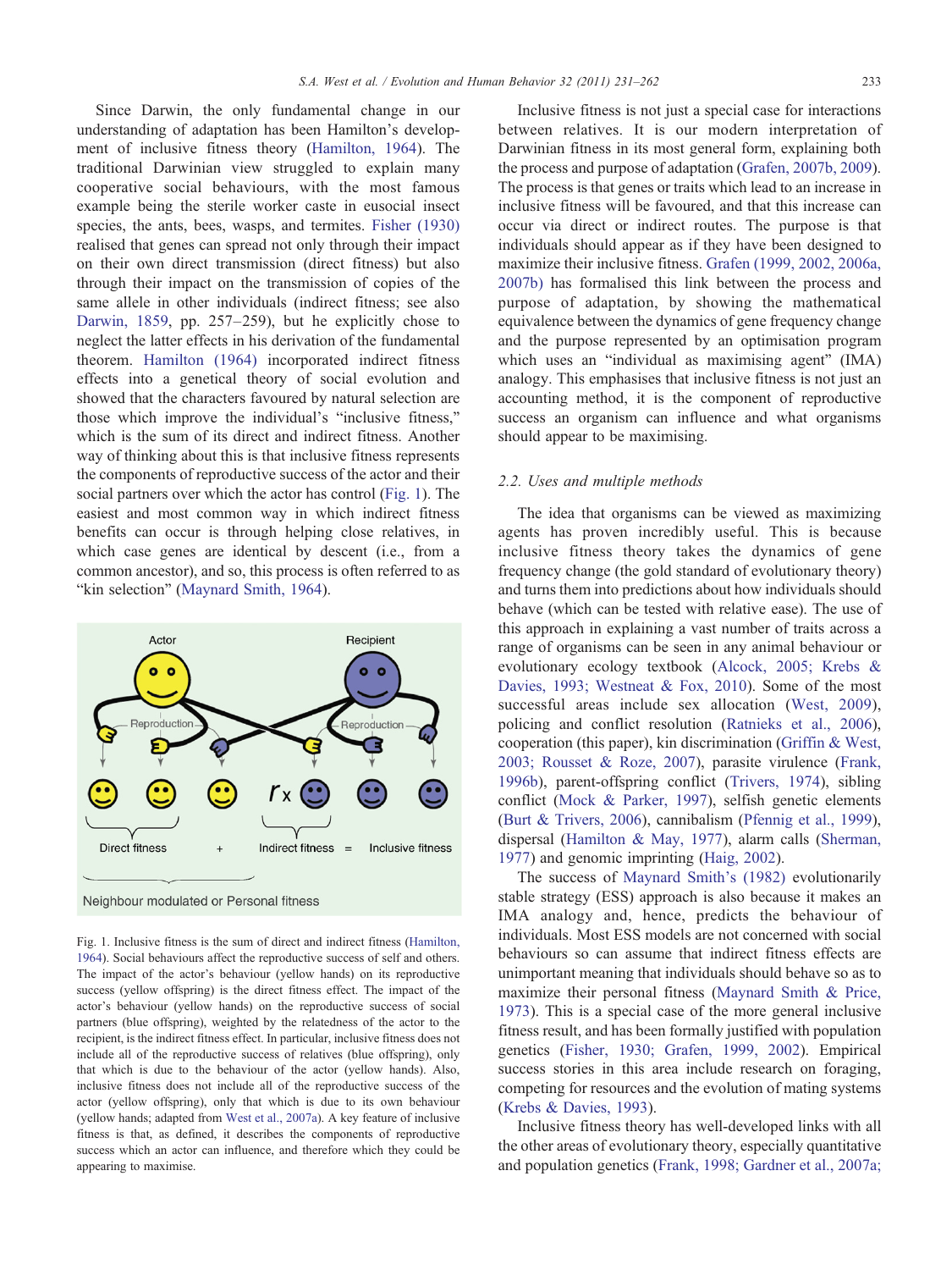<span id="page-3-0"></span>[Grafen, 2006a; Queller, 1992a; Rousset, 2004; Taylor, 1990,](#page-26-0) [1996; Taylor & Frank, 1996; Wolf et al., 1999\)](#page-26-0). As [Hamilton](#page-27-0) [\(1964\)](#page-27-0) originally showed, an advantage of inclusive fitness theory is that it can be applied at the genetic or phenotypic level [contra [O'Gorman et al., 2008; Sober & Wilson, 1998](#page-29-0)]. Put another way, it is a genetic theory to explain individual level adaptations. Modern techniques for the development of inclusive fitness theory, termed the direct or neighbourmodulated fitness method, provide very general, powerful and simple methods for analysing the evolution of all forms of social behaviour [\(Frank, 1997, 1998; Rousset, 2004;](#page-26-0) [Taylor, 1996; Taylor & Frank, 1996; Taylor et al., 2007b](#page-26-0)). Importantly, these methods allow the biology to lead the maths, rather than forcing the biology to fit the assumptions of stylized games such as the Prisoner's dilemma ([Brown,](#page-25-0) [2001; West et al., 2007a\)](#page-25-0). An introduction to the mathematics and methods of kin selection theory is provided elsewhere ([Gardner et al., Submitted\)](#page-27-0).

While the theoretical overview that we have given above is the framework within which the majority of evolutionary biologists work, it is not accepted by all researchers in the discipline. There are two issues here. First, of course we are not suggesting that inclusive fitness is the only way to model social evolution. A variety of methods exist, which each have pros and cons. Many researchers mix methods, by using the neighbour-modulated fitness method to construct models, which they then interpret with inclusive fitness theory ([Taylor & Frank, 1996\)](#page-30-0). In some cases, other methods are more useful. For example, if the co-evolutionary dynamics between traits is key, as is the case with punishment of non-cooperators, then multi-locus population genetic methods offer many advantages [\(Gardner et al.,](#page-27-0) [2007a](#page-27-0)). Multi-level selection theory offers another methodology, although this tends to be used relatively little, because it: (a) can can be hard or impossible to incorporate many important biological complexities ([Queller, 2004\)](#page-29-0), especially those that arise when populations are structured into classes (e.g., sexes, or age groups; [Frank, 1998\)](#page-26-0); (b) seems to lead to many sources of confusion (Misconceptions 9–13).

A general point with all these alternative methods is that they analyse the dynamics of natural selection differently and, so, do not constitute competing hypotheses as to how adaptation occurs or what it is for. Whatever way you do the maths, this does not change that organisms are predicted to maximize inclusive fitness [\(Gardner & Grafen, 2009;](#page-27-0) [Grafen, 2006a, 2007b; Hamilton, 1975](#page-27-0)). The IMA analogy does not work with alternatives such as neighbourmodulated fitness or group fitness, because an individual cannot completely control these measures of fitness, except in special cases ([Hamilton, 1964](#page-27-0)). In contrast, inclusive fitness looks at natural selection from the perspective of the elements of fitness over which the individual has control [\(Fig. 1\)](#page-2-0). Consequently, we favour the inclusive fitness approach because (a) inclusive fitness provides a single theory that describes both the process and purpose of adaptation (no other theory has been shown to do this) and

| Table 2 |                |
|---------|----------------|
|         | Social hebovic |

| Social behaviours |                     |          |
|-------------------|---------------------|----------|
| Effect on actor   | Effect on recipient |          |
|                   |                     |          |
| $^{+}$            | Mutually beneficial | Selfish  |
| -                 | Altruistic          | Spiteful |

A Hamiltonian classification scheme for social behaviours that have been selected for by natural selection [\(West et al., 2007b](#page-30-0)). These classifications are based on the average consequences of a behaviour, which is what matters for natural selection.

(b) approaches such as multilevel selection, which focus on the process of adaptation, can lead to confusion over the purpose of adaptation (Misconception 12).

Second, it is sometimes assumed that inclusive fitness theory cannot be applied under certain conditions, such as when there is frequency dependence, strong selection (mutations of large effect) or multiplicative fitness effects. However, this is not the case, as such assumptions are not required by inclusive fitness theory ([Hamilton, 1970;](#page-27-0) [Queller, 1992c; Gardner et al., Submitted\)](#page-27-0). Instead, it is that naive applications of inclusive fitness theory (especially Hamilton's rule) can lead to mistakes in such circumstances [\(Frank, 1998; Gardner et al., Submitted, 2007a](#page-26-0)).

# 3. Social traits

Within evolutionary biology, social behaviours are defined according to their personal fitness consequences for the actor and recipient. An individual's personal fitness is defined as the number of offspring that she produces that survive to adulthood ([Dawkins, 1982; Grafen, 2007b;](#page-26-0) [Hamilton, 1964; Maynard Smith, 1983;](#page-26-0) also termed neighbour-modulated fitness). From an evolutionary point of view, a behaviour (or action) is social if it has fitness consequences for both the individual that performs that behaviour (the actor) and another individual (the recipient).

[Hamilton \(1964\)](#page-27-0) classified social behaviours according to whether the consequences they entail for the actor and recipient are beneficial (increase personal fitness) or costly (decrease personal fitness) (Table 2). A behaviour which is beneficial to the actor and costly to the recipient  $(+/-)$  is selfish, a behaviour which is beneficial to both the actor and the recipient  $(+/+)$  is mutually beneficial, a behaviour which is costly to the actor and beneficial to the recipient  $(-/+)$  is altruistic, and a behaviour which is costly to both the actor and the recipient  $(-/-)$  is spiteful [\(Hamilton, 1964;](#page-27-0) [Hamilton, 1970; West et al., 2007b\)](#page-27-0).

Social behaviours are defined in this way for two reasons. First, the adaptationist approach provides a formal justification for the use of intentional language ([Grafen, 1999\)](#page-27-0). As described in [Section 2,](#page-1-0) there is a mathematical correspondence (isomorphism) between the dynamics of natural selection and the idea that the individual organism is striving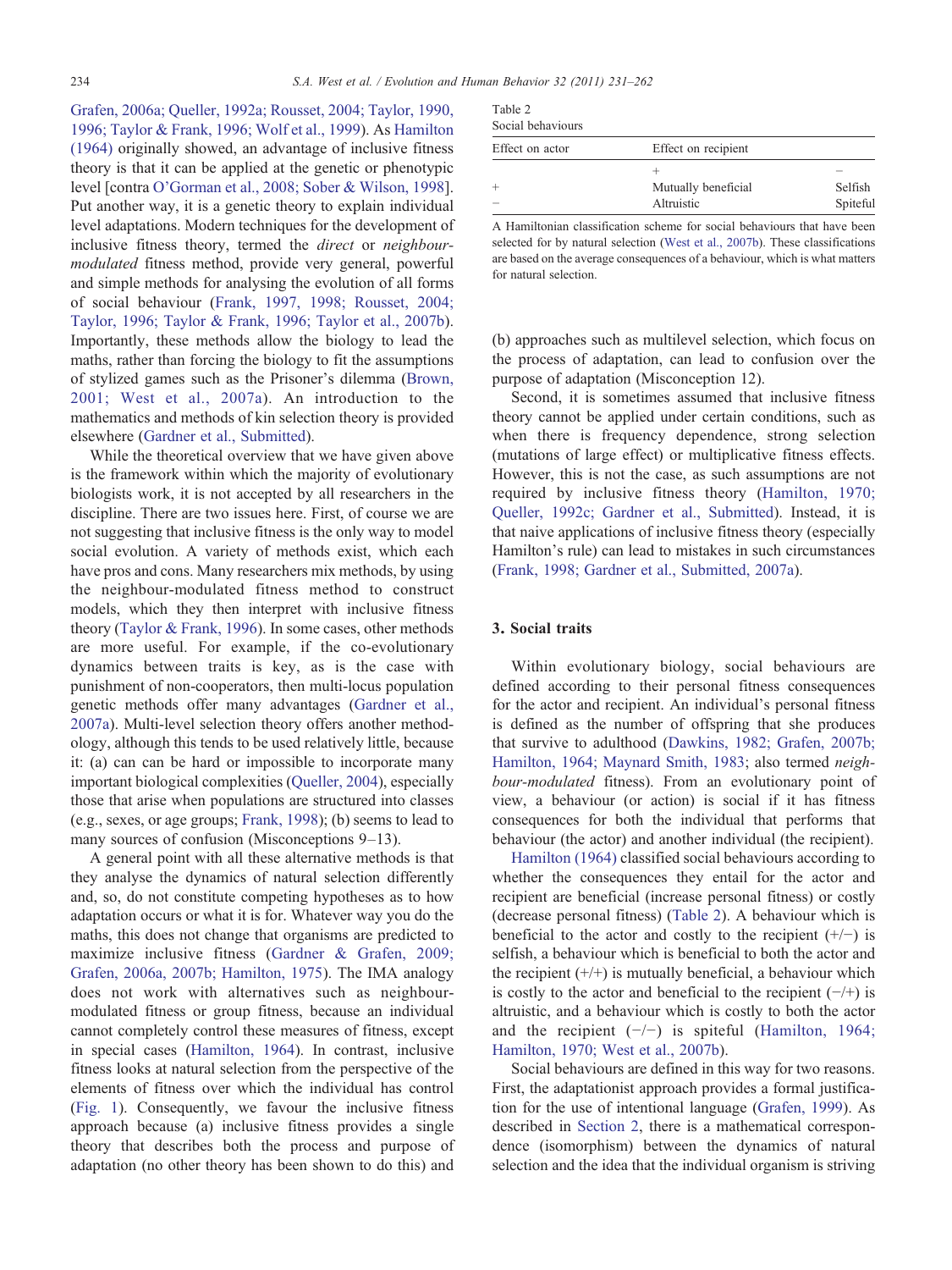<span id="page-4-0"></span>to maximize her lifetime reproductive success. Consequently, whether a behaviour is beneficial or costly is defined on the basis of: (i) the lifetime fitness consequences of the behaviour and (ii) the fitness of individuals relative to the whole population. Alternative evolutionary definitions of terms such as altruism that rely upon only the short-term fitness consequences (e.g., "reciprocal altruism"), or relative to only a fraction of a population (e.g., the local group, as in the group selection literature) lack formal justification, because there is no corresponding maximizing agent view that supports them.

Second, these intentional terms do not provide a superficial gloss, but are defined in ways that convey important information about gene frequency dynamics. In particular, altruistic and spiteful behaviours could not be explained by the Darwinian view, formalized by [Fisher](#page-26-0) [\(1930\)](#page-26-0), that individuals strive to maximize their personal fitness and, hence, required consideration of indirect fitness consequences ([Hamilton, 1964](#page-27-0)). It is for these two reasons that Hamilton's definitions have proven so useful in fields such as animal behaviour ([Krebs & Davies, 1993](#page-28-0)).

Altruistic behaviour is favoured when it is directed towards individuals who share a genetic predisposition for altruism (positive relatedness), such as when they share the same genes for altruism. In Misconceptions 1 and 2, we will discuss some of the confusion that has come about through researchers redefining altruism [\(Hamilton, 1964; West et al.,](#page-27-0) [2007b\)](#page-27-0). Spiteful behaviour is favoured when it is directed towards individuals who are genetically less similar than average (negative relatedness; [Hamilton, 1970\)](#page-27-0). One way of conceptualizing this is that the reduced fitness of the recipient reduces competition for other individuals who are more related to the actor than the recipient, i.e., spite is a form of indirect altruism ([Gardner et al., 2007b\)](#page-27-0). This requires very restrictive conditions, and there are only a couple of clear examples in the natural world, such as chemical warfare in bacteria and the sterile soldiers in polyembryonic wasps ([Gardner et al., 2004; Gardner et al.,](#page-27-0) [2007b\)](#page-27-0). It seems extremely unlikely that these conditions would be met in humans, where apparently spiteful behaviours are more likely to provide a direct benefit and hence be selfish [\(West & Gardner, 2010\)](#page-30-0).

Cooperation is defined as a behaviour which provides a benefit to another individual (recipient) and which is selected for because of its beneficial effect on the recipient [\(West et al., 2007b\)](#page-30-0). This definition of cooperation therefore includes all altruistic  $(-/+)$  and some mutually beneficial  $(+/+)$  behaviours. The latter clause in this definition relates to the standard text book definition of adaptation [\(Rose & Lauder, 1996](#page-30-0)), and focuses our attention upon behaviours that are selected for because of their social consequences [see also [Scott-Phillips, 2008](#page-30-0)]. Therefore, we do not include any behaviours that only incidentally produce a one-way byproduct benefit to others. For example, when an elephant produces dung, this is beneficial to the elephant (emptying waste) and also

beneficial to a dung beetle that comes along and uses that dung, but it is not useful to call this cooperation. We would only call this cooperation if the elephant were selected to increase its rate of dung production because it gained some benefit from the byproducts of the dung beetle using their dung. More generally, we could refer to "social adaptations" if we wanted to consider social behaviours [\(Table 2\)](#page-3-0) whose selection has been influenced by the fitness consequences for the recipient.

#### 4. The problem of cooperation

The problem of cooperation is to explain why an individual should carry out a cooperative behaviour that benefits other individuals [\(Hamilton, 1963, 1964](#page-27-0)). All else being equal (i.e., in the absence of one of the mechanisms we discuss below), cooperation would reduce the relative fitness of the performer of that behaviour and hence be selected against. To illustrate this, consider a population of unconditional cooperators in which an uncooperative free rider (cheat) arises through mutation or migration. In the absence of any mechanism to punish noncooperators, the free rider benefits from the cooperative behaviour of its social partners, without paying any cost. Consequently, genes for free riding have greater fitness than the genes for cooperation, and the former spread through the population, despite the fact that this will lead to a decline in population fitness. The problem of cooperation is often illustrated within the fields of economics and human morality, as the "tragedy of the commons" ([Hardin, 1968\)](#page-27-0) or the prisoner's dilemma [\(Luce & Raiffa, 1957; Rapoport & Chammah, 1965\)](#page-28-0), but a variety of other games have also been used ([Binmore, 1994,](#page-25-0) [1998, 2005b\)](#page-25-0). Explaining the apparent paradox of cooperation is one of the central problems of biology because almost all of the major evolutionary transitions from replicating molecules to complex animal societies have relied upon solving this problem [see supplementary material; [Leigh, 1991; Maynard Smith & Szathmary, 1995](#page-28-0)].

#### 5. The solutions to the problem of cooperation

As cooperation is in evidence at all levels throughout the natural world, there must be one or many solutions to the problem. In this section, we shall give a brief overview of the potential solutions. Further details can be found in the supplementary material or elsewhere [\(Lehmann & Keller,](#page-28-0) [2006; Sachs et al., 2004; West et al., 2007a](#page-28-0)).

Theoretical explanations for the evolution of cooperation (or any behaviour) are broadly classified into two categories: direct fitness benefits or indirect fitness benefits [\(Fig. 2\)](#page-5-0). A cooperative behaviour yields direct fitness benefits when the reproductive success of the actor, who performs the cooperative behaviour, is increased. Cooperative behaviours that benefit both the actor and the recipient(s) of the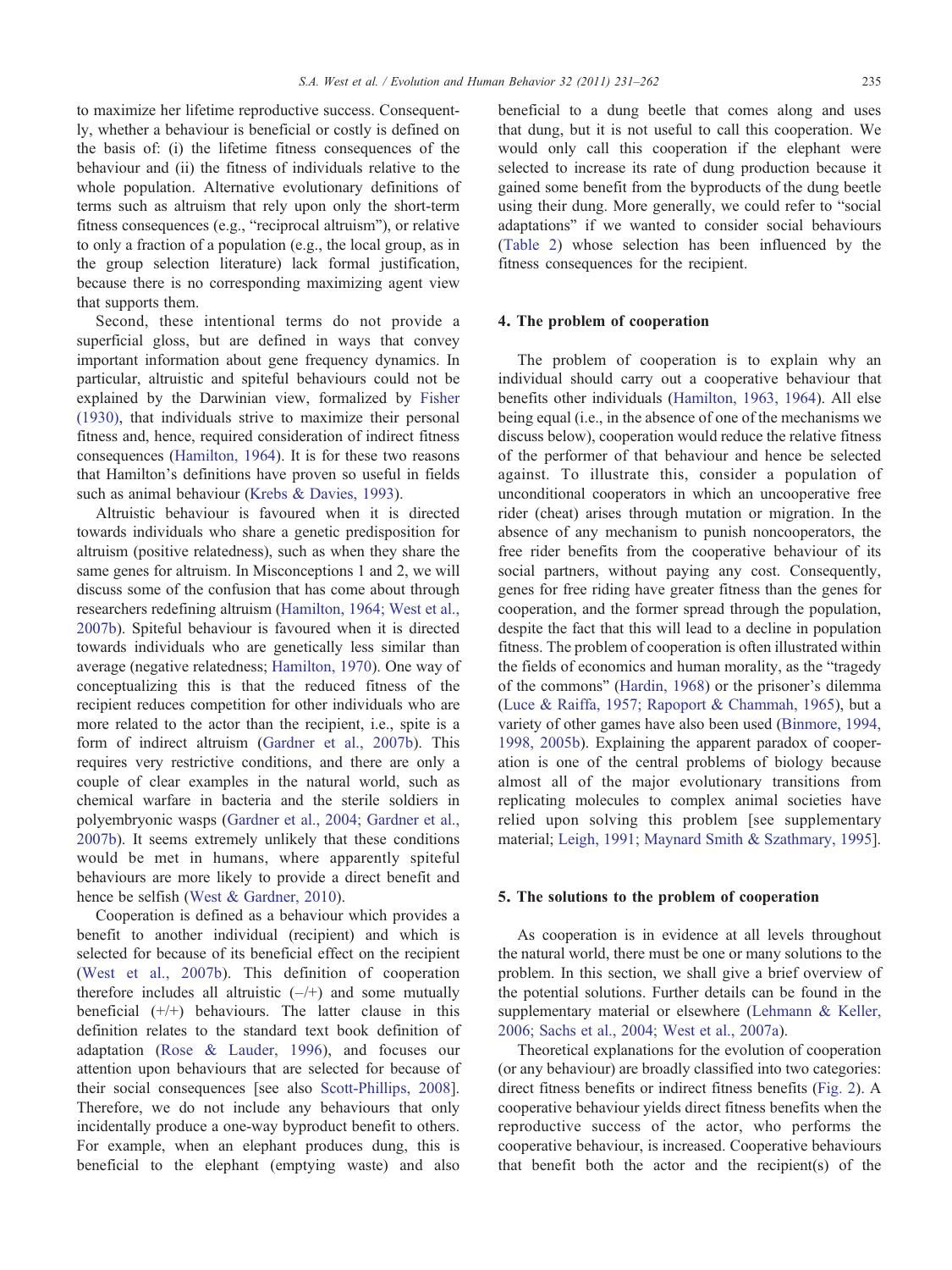<span id="page-5-0"></span>

Fig. 2. A classification of the explanations for cooperation. Direct benefits explain mutually beneficial cooperation, whereas indirect benefits explain altruistic cooperation [\(Hamilton, 1964](#page-27-0)). Within these two fundamental categories, the different mechanisms can be classified in various ways [\(Bergmüller et al., 2007;](#page-25-0) [Frank, 2003; Lehmann & Keller, 2006; Sachs et al., 2004; West et al., 2007a\)](#page-25-0). These possibilities are not mutually exclusive—for example, a single act of cooperation could have both direct and indirect fitness benefits, or interactions with relatives could be maintained by both limited dispersal and kin discrimination. Our dividing up of conditional enforcement strategies is for illustration only, as a detailed discussion is beyond the scope of this paper, and provided elsewhere ([Bergmüller et al., 2007\)](#page-25-0) (adapted from [West et al., 2007a\)](#page-30-0).

behaviour are termed *mutually beneficial*—although they may appear altruistic, they are not ([West et al., 2007b](#page-30-0); see Misconceptions 1 and 2). These "self-interested" behaviours are readily studied using standard economics models. A cooperative behaviour can be explained by indirect fitness benefits if it is directed towards other individuals who carry genes for cooperation [\(Hamilton, 1964](#page-27-0)). As mentioned above, this is usually referred to as "kin selection" [\(Maynard](#page-28-0) [Smith, 1964\)](#page-28-0) because the simplest and most common way indirect benefits can occur is if cooperation is directed at genealogical relatives (kin), who share genes from a common ancestor [\(Frank, 1998](#page-26-0)). By helping a close relative reproduce, an individual is still passing copies of its genes on to the next generation, albeit indirectly. Cooperative behaviours that are costly to the actor and beneficial to the recipient are termed *altruistic* ([Hamilton, 1964; West et al.,](#page-27-0) [2007b;](#page-27-0) see Misconceptions 1 and 2).

Before describing the mechanisms that can explain cooperation, a general point about the differences between evolutionary mechanisms and rational choice theory is that evolutionary mechanisms only explain the average consequences of a behaviour. Therefore, it is quite normal in nature to observe seemingly "irrational" behaviour where an observed cooperative behaviour provides no direct or indirect fitness benefit, such as when: dolphins help an

exhausted swimmer, enslaved ants rear the brood of the slave-making species that captured them, or a reed warbler feeds a cuckoo chick that is bigger than itself.

However, these "irrational" or seemingly maladaptive behaviours can be trivially explained by considering the average fitness consequences of such an evolved response. Specifically, the underlying mechanism that leads to such behaviours will have only been selected for if they, on average, provide a direct or indirect fitness benefit. For example, the behaviour of dolphins may be a byproduct of selection for helping within dolphin groups, the rearing behaviour of the enslaved ants is favoured because it is usually directed towards related brood, and the reed warbler feeds the cuckoo because the chicks in its nest will usually be its own offspring. The general point here, that we shall return to in Misconceptions 4 and 14, is that maximisation of fitness does not lead to an expectation for perfect fitnessmaximising behaviour in every real-time situation. Behaviour should be studied within the context of the environment in which it was selected for and is being maintained ([Herre, 1987\)](#page-28-0). The possibility for such irrational mistakes arises even before we start considering the time that it takes for selection to "catch up" with environmental change (e.g., the time taken for bird species to evolve the ability to spot and avoid cuckoos).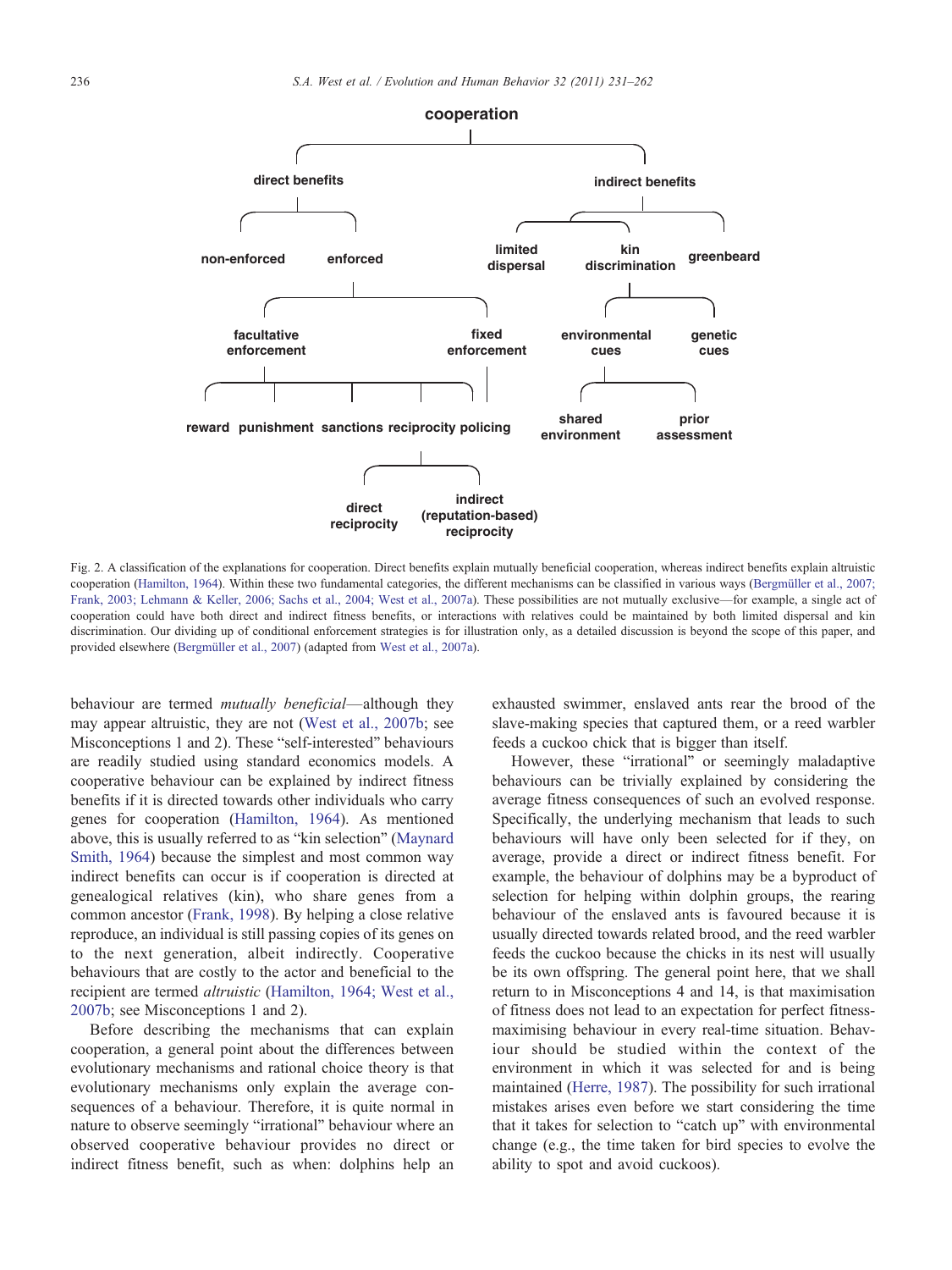#### <span id="page-6-0"></span>5.1. Kin selection and indirect fitness benefits

Hamilton's inclusive fitness (kin selection) theory explains how altruistic cooperation can be favoured between relatives. This is encapsulated in a pleasingly simple form by [Hamilton's \(1963, 1964, 1970\)](#page-27-0) rule, which states that a behaviour or trait will be favoured by selection, when  $rb-c>0$ , where c is the fitness cost to the actor, b is the fitness benefit to the recipient, and  $r$  is their genetic relatedness. The coefficient of relatedness  $(r)$  is a statistical concept, describing the genetic similarity between two individuals, relative to the average similarity of all individuals in the population [\(Grafen, 1985; Hamilton,](#page-27-0) [1970; Box 1\)](#page-27-0). Putting this inequality into words, altruistic cooperation can therefore be favoured if the benefits to the recipient (b), weighted by the genetic relatedness of the recipient to the actor  $(r)$ , outweigh the costs to the actor  $(c)$ . All the terms  $(b, c \text{ and } r)$  can be positive or negative, and so Hamilton's rule can be applied to all forms of social behaviour. The generality of Hamilton's rule as a complete description of the dynamics of natural selection is discussed elsewhere ([Frank, 1998; Gardner et al., Submitted\)](#page-26-0).

Explanations for cooperation based on indirect fitness benefits require a sufficiently high genetic relatedness  $(r)$  between interacting individuals. [Hamilton \(1964\)](#page-27-0) suggested two possible mechanisms through which a high relatedness could arise between social partners: kin discrimination and limited dispersal.

#### 5.1.1. Kin discrimination

The first mechanism for generating sufficiently high relatedness to make indirect fitness benefits important is kin discrimination, when an individual can distinguish relatives from non-relatives and preferentially direct aid towards them (nepotism) [\(Hamilton, 1964](#page-27-0)). This has been demonstrated in a range of organisms, from fungi to birds to humans (see supplementary material). A clear example is provided by Britain's only cooperative breeding bird, the long-tailed tit, where individuals that fail to breed independently, preferentially help at the nest of close relatives [\(Russell & Hatchwell, 2001](#page-30-0)).

Kin discrimination can occur through the use of environmental or genetic cues ([Grafen, 1990b](#page-27-0)). Environmental cues, such as prior association or shared environment, appear to be the most common mechanism of kin discrimination and have been found in organisms ranging from ants to humans ([Helanterä & Sundström, 2007;](#page-27-0) [Lieberman et al., 2003](#page-27-0)), for example, in long-tailed tits,

# Box 1 What is relatedness?

An individual's phenotype can be separated into its genetic (i.e., heritable) component and its non-genetic (i.e., environmental) component [\(Fisher, 1918\)](#page-26-0). The former component is termed the individual's genetic value for the phenotypic character of interest, and the action of natural selection is formally defined with respect to the change in the average of this quantity ([Fisher, 1930](#page-26-0)). [Fisher \(1930\)](#page-26-0) separated the action of natural selection into direct fitness effects (impact on personal reproductive success) and indirect fitness effects (impact on the reproductive success of relatives), and [Hamilton \(1963, 1964, 1970\)](#page-27-0) showed how the latter are mediated by coefficients of relatedness between social partners.

The coefficient of relatedness is defined statistically, as measure of the genetical similarity between social partners, relative to the rest of the population ([Grafen, 1985; Hamilton, 1970](#page-27-0)). Specifically, it is given by:

 $r = \text{cov}(g, g') / \text{cov}(g, g)$ ,

where g is the genetic value of a focal individual for the phenotypic character of interest,  $g'$  is the genetic value of the social partner of this individual, and cov denotes a statistical covariance taken over all individuals in the population ([Frank, 1998; Gardner et al., Submitted; Orlove and Wood, 1978](#page-26-0)). This covariance formulation has a useful interpretation: if we make a scatter plot of the genetic values of social partners  $(g'; y\text{-axis})$  against an individual's own genetic value  $(g; x\text{-axis})$ , then the coefficient of relatedness is equal to the slope of the straight line fitted through these data by means of least-squares regression [\(Gardner et al., Submitted; Grafen, 1985](#page-27-0)).

The statistic  $r$  can be positive or negative like any statistical correlation but will have a mean value within a population of zero (i.e., if the y-axis of the scatter plot represents the average genetic value of all individuals in the population, this will be a constant and the corresponding regression line will have slope zero). [Grafen \(1991\)](#page-27-0) defines "the relatedness of a potential actor A to the potential recipient R [as] the extent to which A helping R is like A helping itself." In other words, the important measure of genetic similarity when considering the "r" in Hamilton's inequality, is the genetic similarity between two individuals relative to that between random individuals in the population as a whole. This stresses that it is genetic similarity not kinship *per se* which drives indirect fitness benefits—kinship just happens to be by far the most important reason by which genetic similarity arises (greenbeard genes being the other possibility).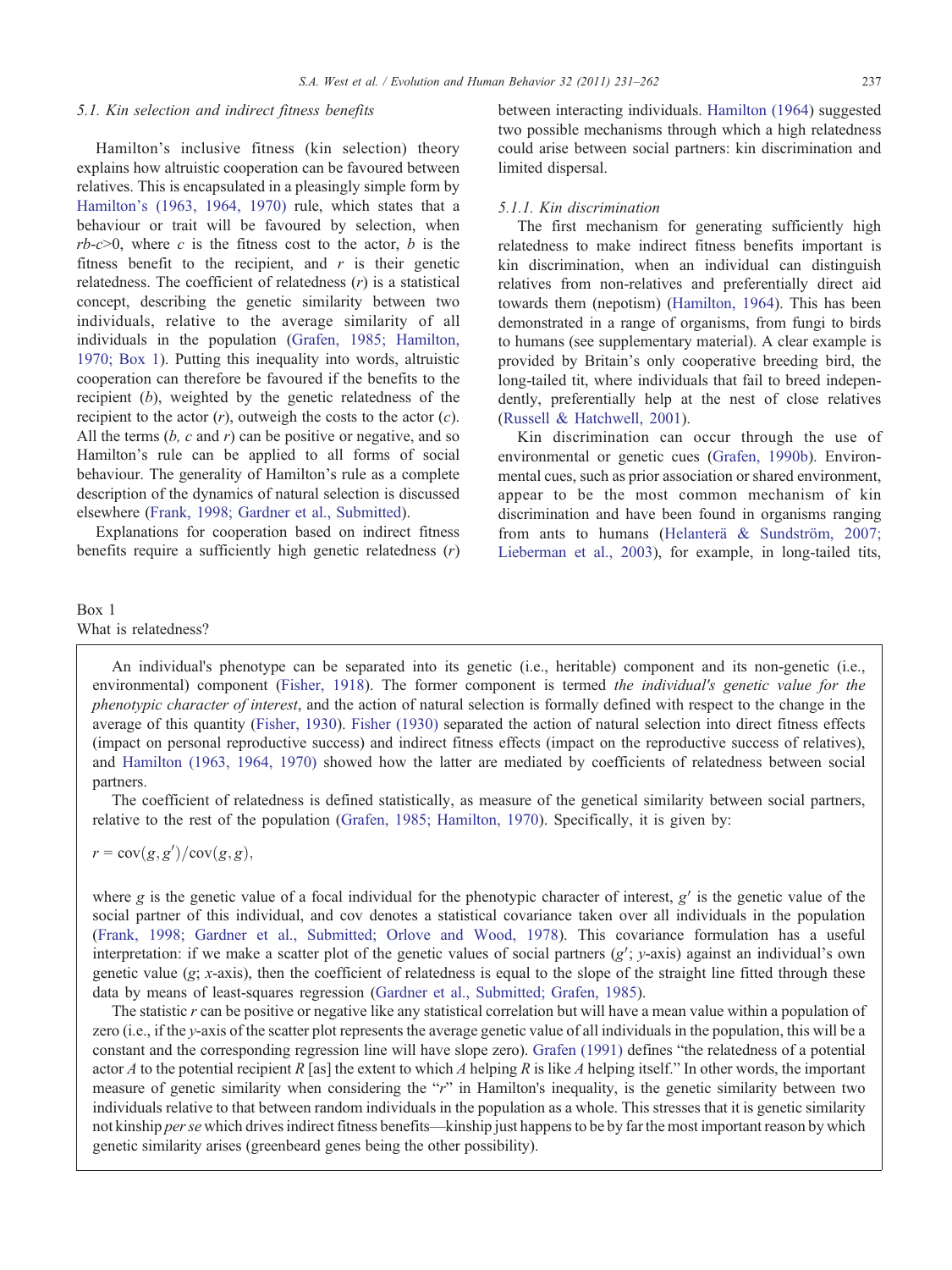<span id="page-7-0"></span>where individuals distinguish between relatives and nonrelatives on the basis of vocal contact cues, which are learned from related adults during the nesting period (associative learning) [\(Sharp et al., 2005\)](#page-30-0). Genetic cues include examples such as the odour produced by scent glands in a mammal [\(Grafen, 1990b](#page-27-0)). This has been demonstrated in a range of organisms, including social amoebae, ants, and mammals [\(Boomsma et al., 2003; Mateo, 2002](#page-25-0)). There are a number of studies on potential mechanisms for kin discrimination in humans (see supplementary material).

## 5.1.2. Limited dispersal

The second mechanism for generating sufficiently high relatedness to make indirect fitness benefits important is limited dispersal ([Hamilton, 1964\)](#page-27-0). Limited dispersal (population viscosity) can generate high degrees of relatedness between interacting individuals because it will tend to keep relatives together ([Hamilton, 1964](#page-27-0)). In this case, unconditional cooperation directed indiscriminately at other group members (neighbours) could be favoured, because group members (those neighbours) are more likely to be relatives (have a coefficient of relatedness above the population average). This mechanism has the potential to be important in a wide range of cases, from the simplest replicating molecules to humans and other vertebrates, because it does not require the evolution of any potentially costly mechanism of kin discrimination to work ([West](#page-30-0) [et al., 2002a](#page-30-0)). Instead, all that is required is that the level of cooperation evolves in response to the average relatedness between individuals who tend to interact by chance. Direct experimental evidence for a role of limited dispersal has come from observational field data and laboratory experimental evolution on social amoebae and bacteria ([Brockhurst et al., 2007; Diggle et al., 2007;](#page-25-0) [Gilbert et al., 2007; Griffin et al., 2004; Kümmerli et al.,](#page-25-0) [2009](#page-25-0)) and field data on cooperative breeding vertebrates [\(Cornwallis et al, 2009, 2010\)](#page-26-0).

## 5.2. Direct fitness benefits

The evolution of cooperation does not only depend upon kin selection and indirect fitness benefits—cooperation can also provide a direct fitness benefit to the cooperating individual ([Trivers, 1971\)](#page-30-0). In this case, cooperation is mutually beneficial, not altruistic, and hence would be favoured by "self interested" or "selfish" agents ([West et al.,](#page-30-0) [2007b](#page-30-0)). We divide the direct fitness explanations for cooperation into two categories: byproduct benefits and enforcement ([Fig. 1](#page-2-0)).

## 5.2.1. By-product benefits

First, the direct benefits of cooperating may flow automatically (passively) as a by-product of helping another individual [\(Darwin, 1871](#page-26-0); Chapter 3). Coordinated foraging in groups appears to be an example of this, where everyone gains an immediate benefit from increased acquisition of food, such as in African wild dogs. A more complicated

example, where the benefits can be in the future, rather than immediate, is if cooperation leads to an increase in group size, which increases the fitness of everyone in the group, including the individual who performs the cooperative behaviour ([Kokko et al., 2001; Wiley & Rabenold, 1984;](#page-28-0) [Woolfenden, 1975](#page-28-0)). This process, termed group augmentation, has been argued to be important in many cooperatively breeding vertebrates, such as meerkats, where a larger group size can provide a benefit to all the members of the group through an increase in survival, foraging success and the likelihood of winning conflicts with other groups ([Clutton-Brock, 2002](#page-26-0)). Similar arguments can explain cases of helping between unrelated individuals in wasps, where high mortality rates mean that there is an appreciable chance that a subordinate individual can inherit the dominant position and, hence, also inherit any workers that they helped produce [\(Queller et al., 2000\)](#page-29-0).

#### 5.2.2. Enforcement

The second way in which cooperation can provide direct fitness benefits is if there is some mechanism for enforcing cooperation by rewarding cooperators or punishing cheaters. [Trivers \(1971\)](#page-30-0) emphasised that cooperation could be favoured in reciprocal interactions with individuals preferentially aiding those that have helped them in the past, as encapsulated by the well known phrase "you scratch my back and I'll scratch yours." This idea dates back to Hume (1739) and had already been analysed in detail in the economics literature before Trivers rediscovered it (reviewed by [Aumann, 1981; Aumann & Maschler, 1995; Binmore,](#page-25-0) [1994, 1998, 2005b, 2007; Fudenberg & Maskin, 1986;](#page-25-0) [Kandori, 1992; Luce & Raiffa, 1957; Mailah & Samuelson,](#page-25-0) [2006](#page-25-0)). Reciprocal helping is sometimes referred to as direct reciprocity (help those who help you), to distinguish it from indirect reciprocity, where cooperation is directed at those who are known to cooperate with others, via some method of "image scoring" (help those who help others; [Alexander,](#page-25-0) [1987; Nowak & Sigmund, 1998](#page-25-0)).

The possibility for cooperation via reciprocity has attracted much enthusiasm, with a huge theoretical literature investigating its possibility. In addition, both direct and indirect reciprocity appear to be important in the evolution and maintenance of cooperation in humans ([Alexander,](#page-25-0) [1987; Binmore, 1994, 1998, 2005b; Gächter & Herrmann,](#page-25-0) [2009; Henrich & Henrich, 2007; Milinski & Wedekind,](#page-25-0) [1998; Milinski et al., 2002; Nowak & Sigmund, 2005;](#page-25-0) [Palameta & Brown, 1999; Seabright, 2004; Trivers, 1971;](#page-25-0) [Wedekind & Milinski, 2000](#page-25-0)). However, reciprocity is thought to be generally unimportant in other organisms, which lack the cognitive capacity of humans [\(Bergmüller](#page-25-0) [et al., 2007; Clutton-Brock, 2002, 2009](#page-25-0); [Hammerstein, 2003;](#page-27-0) [Russell & Wright, 2008; Stevens & Hauser, 2004; Whitlock](#page-27-0) [et al., 2007](#page-27-0)). Even classic text book examples such as blood sharing in vampire bates ([Wilkinson, 1984\)](#page-31-0) can be explained more simply without the need for reciprocity by mechanisms such as by-product benefit ([Clutton-Brock, 2009\)](#page-26-0). Overall,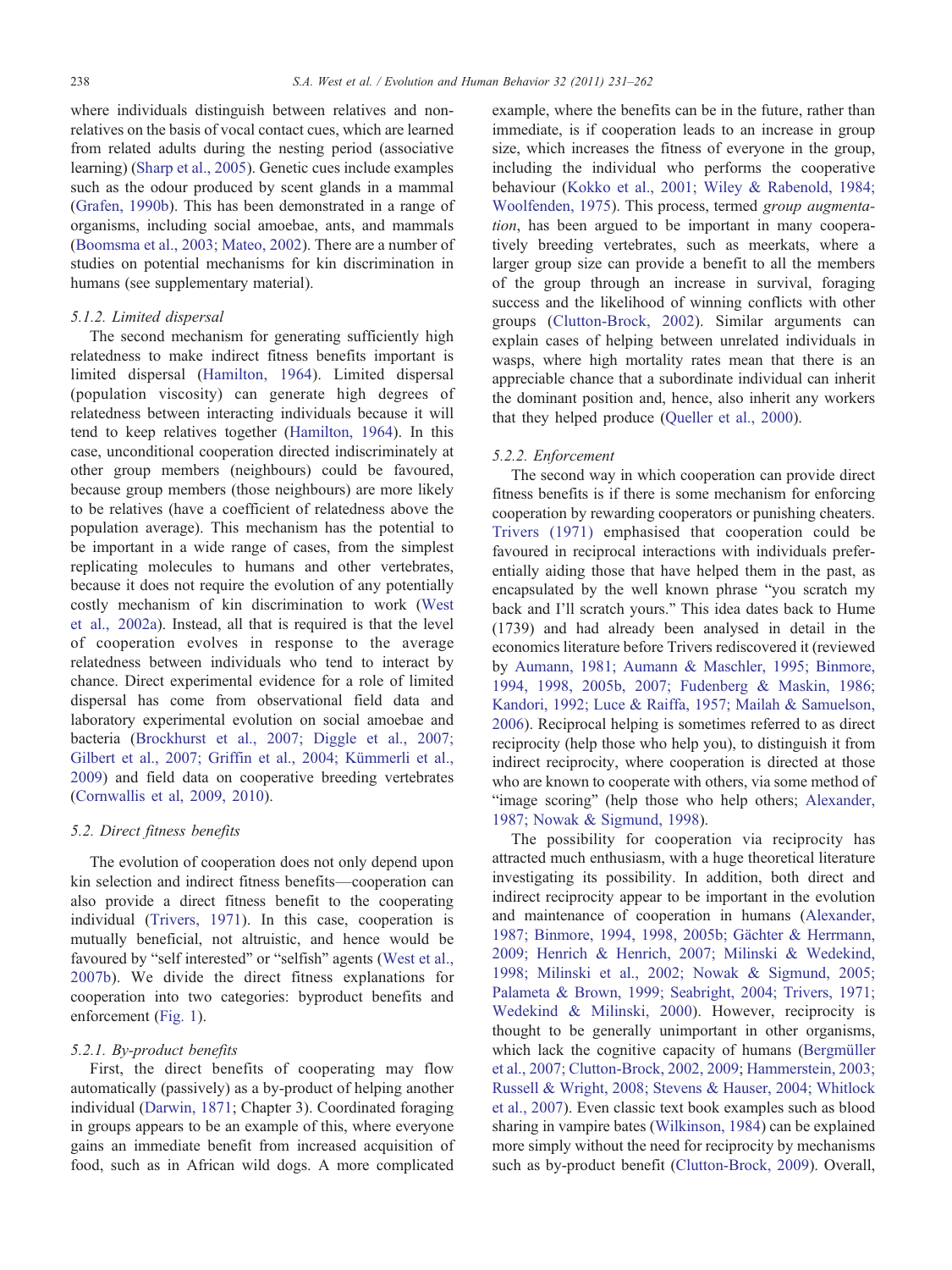<span id="page-8-0"></span>after 40 years of enthusiasm, there is a lack of a clear example of reciprocity in a non-human species, and so, it is clearly not a major force outside of humans.

In contrast, there is increasing empirical support for a range of other mechanisms that enforce cooperation (see supplementary material). These other possibilities have been termed punishment, policing, sanctions, partner switching and partner choice [\(Bergmüller et al., 2007; Frank, 2003;](#page-25-0) [Sachs et al., 2004; West et al., 2007a\)](#page-25-0). Empirical examples include dominant female meerkats evicting subordinates that try to breed ([Young et al., 2006](#page-31-0)), Superb Fairy Wrens punishing subordinates that don't help ([Mulder & Langmore,](#page-29-0) [1993\)](#page-29-0), cleaner fish clients punishing and avoid cleaners who take a bite of their tissue [\(Bshary, 2002; Bshary & Grutter,](#page-25-0) [2002; Bshary & Schäffer, 2002\)](#page-25-0), soybeans cutting off the supply of oxygen to rhizobia bacteria that fail to supply them with Nitrogen ([Kiers et al., 2003\)](#page-28-0), a range of pollinator mutualisms where the plants abort overexploited flowers [\(Goto et al., 2010; Jander & Herre, 2010; Pellmyr & Huth,](#page-27-0) [1994\)](#page-27-0), and the policing of worker laid eggs in the social insects ([Ratnieks et al., 2006\)](#page-29-0).

#### 5.2.3. Why enforce?

While it is clear that enforcing behaviours such as punishment or policing favour cooperation, it is sometimes less obvious why the actual punishment or policing will be favoured by selection. If behaviours such as punishment are costly, then they themselves represent a second-order public good, and so individuals could be selected to avoid the cost of punishment. A possible solution to this is the punishment of individuals who refuse to punish cheats, but this just moves the problem up another level because punishment of nonpunishers represents a third-order public good ([Henrich & Boyd, 2001; Sober & Wilson, 1998\)](#page-28-0).

This problem has been solved by a number of theoretical and empirical studies showing how enforcing behaviours can provide a direct or indirect benefit. The simplest way in which punishment could provide a direct fitness advantage is if it led to the termination of interactions with relatively uncooperative individuals (ostracism) and, hence, allowed interactions to be focused on more cooperative individuals ([Frank, 2003; Murray,](#page-26-0) [1985; Schuessler, 1989; West et al., 2002b](#page-26-0)). This mechanism appears to be operating in cases discussed above such as the cleaner fish, pollinator mutualisms and soybeans. In meerkats, pregnant subordinates will kill other young, even those of the dominant, and so, the dominant increases the survival of her offspring by harassing and evicting pregnant subordinates ([Young &](#page-31-0) [Clutton-Brock, 2006\)](#page-31-0). A more complicated possibility is that the punished individuals change their behaviour in response to punishment and are more likely to cooperate with the punisher in future interactions ([Clutton-Brock &](#page-26-0) [Parker, 1995\)](#page-26-0). This mechanism is at work in cleaner fish, as described above, and could be important in species such as cooperative breeding vertebrates or humans ([Gächter](#page-26-0)

[et al., 2008\)](#page-26-0). Enforcement could also be favoured if it provides an indirect fitness benefit ([El Mouden et al.,](#page-26-0) [2010; Frank, 1995a; Gardner & West, 2004; Lehmann](#page-26-0) [et al., 2007c; Ratnieks, 1988](#page-26-0)). An example of this is provided by species of ant, bee, and wasp, where workers selectively cannibalize or "police" eggs laid by workers so that resources can instead be invested into the offspring of the queen, to whom they are more related [\(Ratnieks](#page-29-0) [et al., 2006\)](#page-29-0).

## 5.3. Interactions and the origins of cooperation

Although we have emphasised how the different mechanisms favouring cooperation can be divided up, there is considerable scope for interactions between them. In particular, many of the direct fitness benefits can also provide an indirect benefit if directed at relatives. Byproduct mechanisms such as group augmentation involve individuals gaining a direct benefit from larger group size; however, they will also gain an indirect benefit if their group includes relatives, as will often be the case. Enforcement mechanisms can be selected for on the basis of either direct or indirect fitness benefits. Indeed, such mechanisms of enforcement cut across the direct/indirect fitness distinction because they can alter the relative cost and benefit of cooperating—the  $b$  and  $c$  terms of Hamilton's rule ([Lehmann & Keller, 2006](#page-28-0)).

Different selective forces may be involved in the origin and then subsequent elaboration/maintenance of a trait. In many cases where there could eventually be a direct fitness benefit to cooperation, it can be hard or impossible for cooperation to spread initially, because to not cooperate (defection) is also an ESS. This is for instance the case with direct reciprocity ([Axelrod & Hamilton, 1981](#page-25-0)), indirect reciprocity ([Panchanathan & Boyd, 2004\)](#page-29-0), punishment [\(Gardner & West, 2004; Henrich & Boyd, 2001](#page-26-0)), group augmentation ([Kokko et al., 2001](#page-28-0)), and costly signalling [\(Gintis et al., 2001\)](#page-27-0). In cases where these processes are invoked, it is therefore likely that cooperation initially arose due to factors such as indirect fitness benefits or shared interests, and that only after this do mechanisms such as reciprocity or punishment select for higher levels of cooperation, even when relatedness falls to zero. So, for humans, it may be unnecessary to prove how cooperation can arise de novo in unrelated populations if it originated in a hominid that lived in groups of relatives.

# 6. Common Misconceptions

In this section, we briefly run through sixteen common misconceptions about social evolution theory, which are summarised in [Table 3.](#page-9-0) There is some overlap and repetition between sections, partly because multiple misconceptions are made in the same areas of research and partly because we wish that each can be read relatively independently. Further misconceptions on the issue of whether and why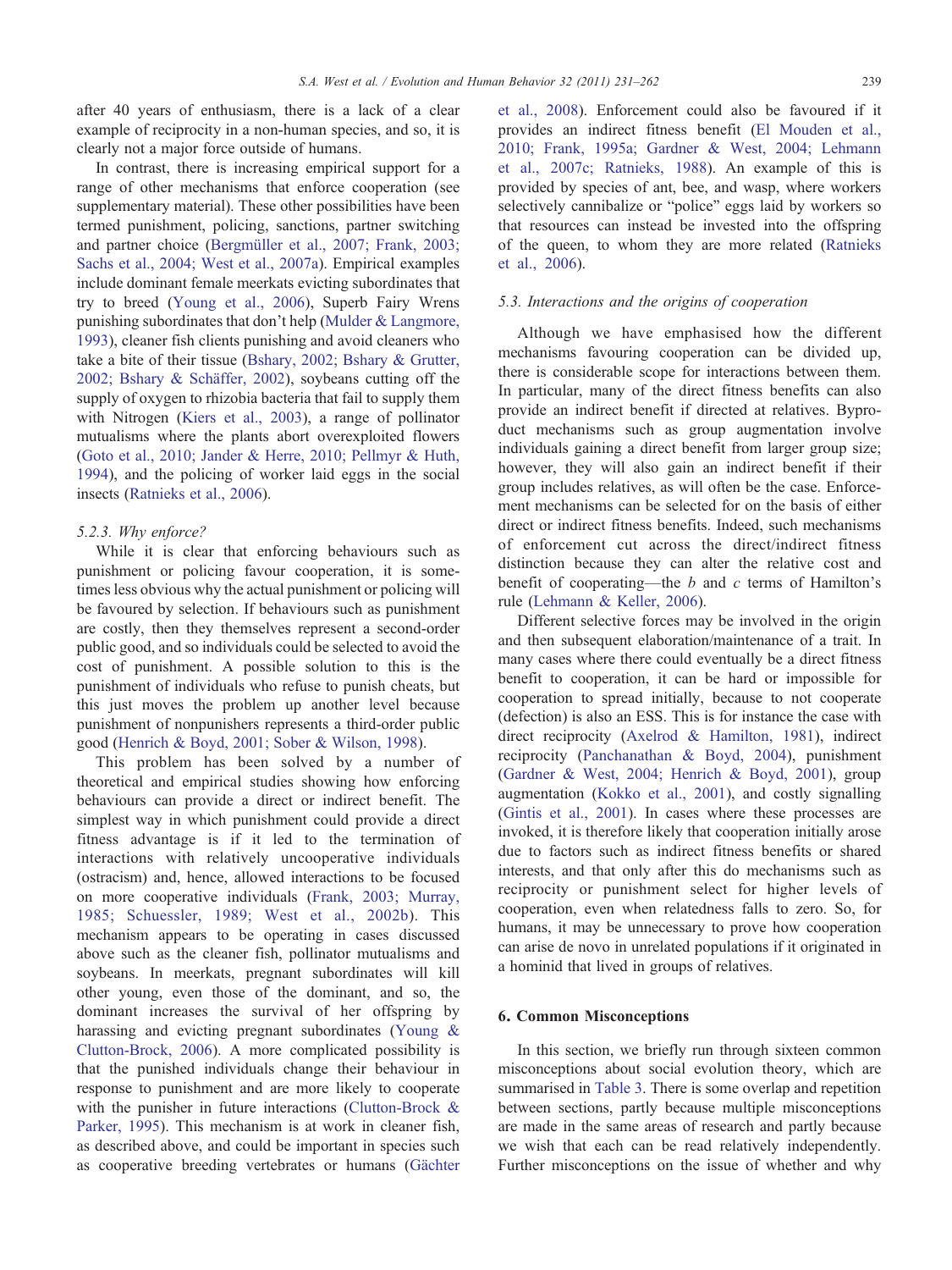<span id="page-9-0"></span>humans are special are discussed in [Section 7.1.](#page-23-0) The interested reader is also directed towards the "Twelve misunderstandings of kin selection," of [Dawkins \(1979\),](#page-26-0) many of which are still pertinent today.

#### 6.1. Kin Selection, Reciprocity, and Altruism

6.1.1. Misconception 1: The various redefinitions of altruism ([Baschetti, 2007; Becker, 1974; Bergstrom, 1995,](#page-25-0) [2002; Bowles, 2006, 2009; Bowles & Gintis, 2004, 2008;](#page-25-0) [Boyd et al., 2003; Fehr & Fischbacher, 2003; Gintis, 2000;](#page-25-0) [Sober & Wilson, 1998; Trivers, 1971; Wilson, 1975a](#page-25-0))

In [Section 3](#page-3-0) we emphasized how terms such as altruism have very specific meanings, that have formal justification and convey useful information. If these terms are misused, or redefined, the result is confusion. This has been a particularly large problem with the term altruism ([West](#page-30-0) [et al., 2007b;](#page-30-0) p. 419–423), which has been redefined in evolutionary models in many ways, including: (a) a decrease in fitness over the short term, so that reciprocity is "reciprocal altruism" [\(Becker, 1974; Fehr & Fischbacher,](#page-25-0) [2003; Trivers, 1971](#page-25-0)); (b) a decrease in the fitness of the focal individual, relative to the other members of its group (relatively costly to individual, relatively beneficial to the group; sometimes termed weak altruism) ([Baschetti, 2007;](#page-25-0) [Bergstrom, 1995; Bowles, 2006; Bowles & Gintis, 2004;](#page-25-0) [Boyd et al., 2003; Gintis, 2000; Sober & Wilson, 1998;](#page-25-0) [Wilson, 1975a](#page-25-0)); (c) playing cooperate in a prisoners' dilemma game [\(Bergstrom, 2002\)](#page-25-0); (d) a failure to harm others ([Field, 2001](#page-26-0)); (f) giving up resources in order to benefit others ([Pradel et al., 2009\)](#page-29-0); (g) the mechanism by which one individual is motivated to help others [\(Axelrod,](#page-25-0)

Table 3

| Sixteen common misconceptions about social evolution theory |  |  |  |  |
|-------------------------------------------------------------|--|--|--|--|
|-------------------------------------------------------------|--|--|--|--|

| Misconception                                                                                                                                                                   | Reality                                                                                                                                                                                                                                                                                                      |
|---------------------------------------------------------------------------------------------------------------------------------------------------------------------------------|--------------------------------------------------------------------------------------------------------------------------------------------------------------------------------------------------------------------------------------------------------------------------------------------------------------|
| 1. The various redefinitions of altruism.                                                                                                                                       | Many behaviours that have been described as altruism actually involve a net direct fitness benefit, and so are<br>mutually beneficial, not altruistic. The jargon associated with redefining altruism often obscures the<br>underlying selective forces.                                                     |
| 2. Kin selection and reciprocity are the major<br>competing explanations for altruism in<br>biological theory.                                                                  | In the context of reciprocity, cooperation is not altruistic, and there are many other mechanisms by which<br>cooperation can be favoured due to direct fitness benefits (Fig. 2).                                                                                                                           |
| 3. Mutually beneficial cooperation is less<br>interesting.                                                                                                                      | Mechanisms to provide direct fitness benefits to (mutually beneficial) cooperation can often be much more<br>complicated, from both a theoretical and empirical perspective, than indirect benefits, which can arise<br>through relatively simple processes such as limited dispersal or kin discrimination. |
| 4. Proximate and ultimate explanations.                                                                                                                                         | Proximate answers cannot provide a solution to ultimate problems.                                                                                                                                                                                                                                            |
| 5. Kin selection requires kin discrimination.                                                                                                                                   | A sufficiently high relatedness can also arise through limited dispersal.                                                                                                                                                                                                                                    |
| 6. Relatedness is only high between members<br>of the nuclear family.                                                                                                           | If there is population structuring (viscous populations or limited dispersal), then relatedness can be relatively<br>high between group members who are not close kin.                                                                                                                                       |
| 7. Kin selection only applies to interactions<br>between relatives and greenbeard genes<br>can explain cooperation in humans.                                                   | Indirect fitness benefits can accrue if cooperation is directed towards non-relatives who share the same<br>cooperative gene. Such "greenbeard" mechanisms are unlikely to be important in humans.                                                                                                           |
| 8. Greenbeards are a type of costly signaling.                                                                                                                                  | Greenbeards and costly signalling are two different things.                                                                                                                                                                                                                                                  |
| 9. Group selection is a formal theory with<br>one meaning.                                                                                                                      | Group selection is used to mean at least four different things.                                                                                                                                                                                                                                              |
| 10. Group selection can apply in situations<br>when kin selection cannot explain<br>cooperation.                                                                                | Group selection and kin selection are simply different approaches to describing the same biological<br>process.                                                                                                                                                                                              |
| 11. Kin selection is a subset of group<br>selection.                                                                                                                            | No group selection model has ever been constructed where the same result cannot be found with kin selection<br>theory. The reverse is not necessarily true.                                                                                                                                                  |
| 12. Group selection leads to group<br>adaptations.                                                                                                                              | Group selection will only lead to group adaptations in the special circumstances where either: (a) the group is<br>composed of genetically identical individuals (clonal groups, $r=1$ ), or (b) there is complete repression of<br>competition between groups (i.e., no conflict within groups).            |
| 13. Most evolutionary biologists view group<br>selection as completely wrong, or that<br>there is some ulterior motive for the lack of<br>attention given to it.                | The reason that most evolutionary biologists, both theoretical and empirical, do not use the group selection<br>approach is simply that it is less useful, and if they express negative views, it is because it has generated more<br>confusion than insight.                                                |
| 14. Human cooperation in economic games<br>requires the novel evolutionary force of<br>strong reciprocity.                                                                      | The simplest explanations for cooperating and punishing in one-shot encounters are individuals making<br>mistakes and/or that it is a byproduct of selection for cooperation in other conditions.                                                                                                            |
| 15. The theoretical models on strong<br>reciprocity provide a novel solution to the<br>problem of cooperation, that are outside of<br>the usual inclusive fitness explanations. | The theoretical models of strong reciprocity work upon standard direct and indirect fitness benefits.                                                                                                                                                                                                        |
| 16. The claims made in the empirical and the<br>theoretical strong reciprocity literature are<br>compatible.                                                                    | The work on strong reciprocity can be divided into four areas – what the empirical data show, what it is<br>argued the empirical data show, what the theoretical models show, and what it is argued the theoretical<br>models show. All of these four areas are in disagreement with each other.             |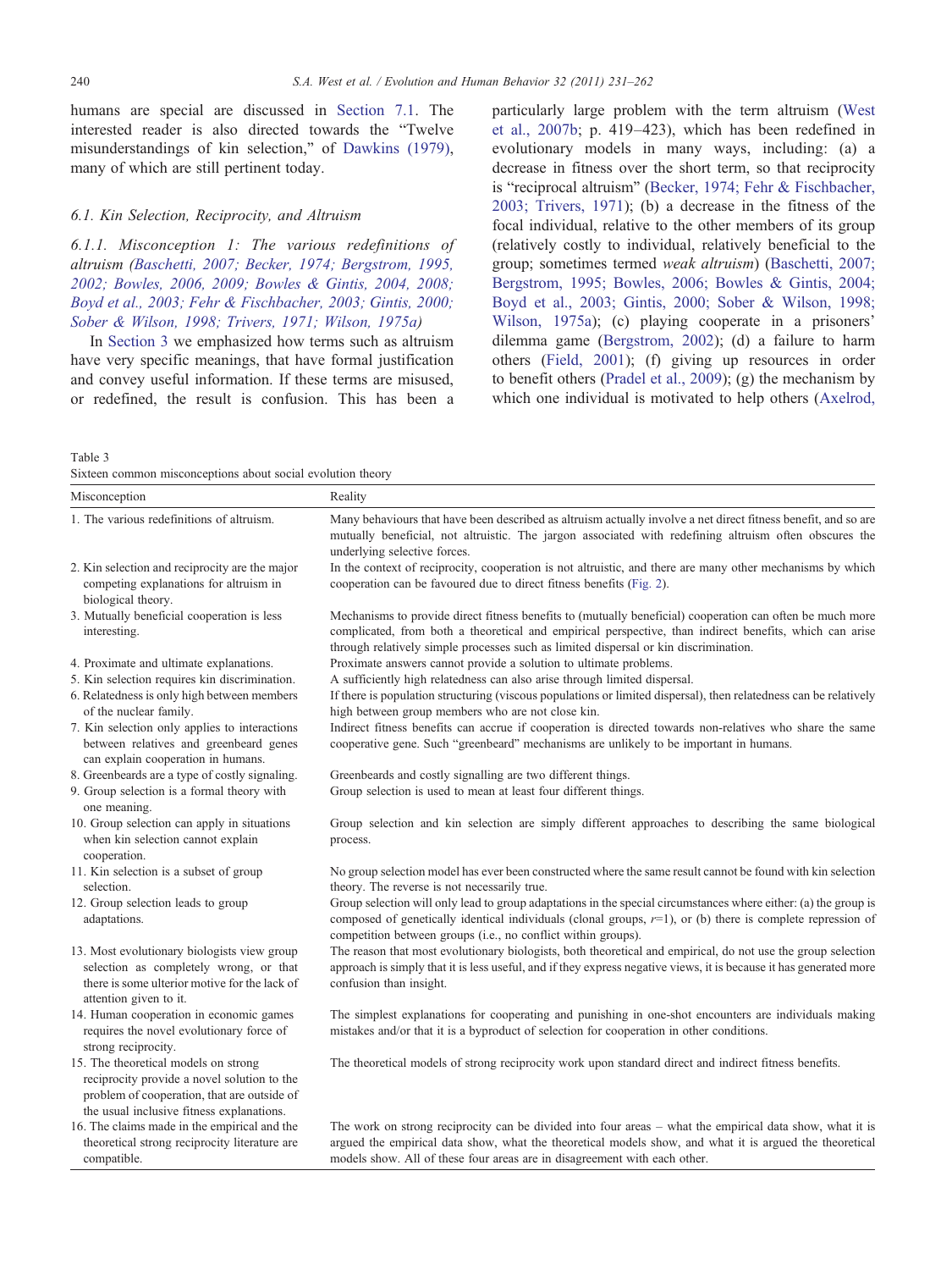[1984\)](#page-25-0); (h) the willingness to take mortal risks as a fighter [\(Bowles, 2009](#page-25-0)).

The first problem with these redefinitions is that they lack a formal justification to use intentional language from an evolutionary or ultimate perspective. This is because they require the costs and benefits to be defined in different ways and not with respect to lifetime reproductive success. As discussed in [Sections 2](#page-1-0) and [3](#page-3-0), natural selection produces organisms that behave intentionally, as maximizing agents, at the level of lifetime reproductive success.

The second problem is that these redefinitions include scenarios where cooperation could provide a direct fitness benefit, and hence be either mutually beneficial (+/+) or altruistic (−/+). Considering a specific case, [Gintis \(2000\)](#page-27-0) compared the relative fitness of two different strategies: "self-interested agents" who do not punish or cooperate, and altruistic "strong reciprocators" who cooperate and punish noncooperators. He labels strong reciprocators as altruistic because they "increase the fitness of unrelated individuals at a cost to themselves." However, in this and related models, cooperation is individually costly within the social group but provides a benefit to all the members of the group through mechanisms such as increased productivity or reducing the rate of group extinction [\(Bowles & Gintis, 2004; Bowles et al., 2003; Boyd et al.,](#page-25-0) [2003; Gintis, 2000; Gintis, Bowles, Boyd, & Fehr, 2003;](#page-25-0) [Henrich & Boyd, 2001](#page-25-0)). Consequently, any individual that behaves cooperatively also gains this (direct) benefit, which can outweigh the cost of performing the behaviour [\(Binmore, 2005b; Burnham & Johnson, 2005; Lehmann et](#page-25-0) [al., 2007c; West et al., 2007b\)](#page-25-0). This leads to the confusing situation where: (a) cooperation can be favoured because it provides a direct benefit to the cooperator because it increases the chance they and the rest of their group survive, but this is defined as altruistic rather than in their self interest [\(West et al., 2007b\)](#page-30-0); (b) a "selfish agent" [\(Bowles & Gintis, 2004\)](#page-25-0) can have a lower direct fitness than an altruist.

A general issue here is that redefinitions of altruism obscure the fundamental distinction between when direct or indirect fitness benefits are required to explain the observed cooperation [\(Dawkins, 1979; Smuts, 1999; West](#page-26-0) [et al., 2007b\)](#page-26-0). This can lead to the situation where a behaviour is described as altruistic but can be explained by direct fitness benefits (i.e., by self-interested or selfregarding behaviours). This also clouds the relation to other research. For example, the models discussed in the above paragraph are related to models of group augmentation ([Section 5.2.1](#page-7-0)), where cooperation has been argued to provide both direct and indirect benefits. An analogous example from the economics literature is the confusion that has arisen from the multiple redefinitions of the term "social capital" ([Binmore, 2005b; Manski, 2000\)](#page-25-0).

We appreciate that terms can have different meanings in different fields, such as the motivational definition of altruism in the psychology literature, and we would not like to give the impression that an evolutionary definition is the only valid one. However, in all the cases discussed above, the authors are considering the evolution and maintenance of cooperation or altruism, with reference to the evolutionary literature. An even greater problem is when papers mix up definitions, starting with a statement of how altruism (or spite) poses a problem for evolutionary theory (which is true based an evolutionary definition) but then actually focus on altruistic behaviours as defined by motivational or mechanistic definition and, so, where the evolutionary problem doesn't necessarily apply (Misconception 4; [West & Gardner, 2010](#page-30-0)).

Finally, some confusion over terminology may also have arisen from the Dawkins title "The Selfish Gene" [\(Dawkins, 1976](#page-26-0)) because he defined terms at a different level to which had been done before (i.e., the gene rather than the individual). As discussed in [Sections 2](#page-1-0) and [3](#page-3-0), [Hamilton's \(1964\)](#page-27-0) use of intentional language [\(Table 2\)](#page-3-0) followed from the idea that individuals should appear as maximizing agents and, hence, defined behaviours such as altruism and selfishness according to their direct consequences for individuals ([Grafen, 1999, 2007a\)](#page-27-0). If this same logic is applied to genes, then selection could favour genes that are selfish or altruistic or mutually beneficial or spiteful. However, Dawkins defined genes as selfish not from the perspective of a single copy of a gene found in an individual, but from the perspective of all copies of that gene. In this case, as selection only favours genes that increase in frequency, it can only favour genes that are selfish (at the level of every copy of that gene) [\(Burt &](#page-25-0) [Trivers, 2006](#page-25-0)). This would be analogous to the situation that would arise had Hamilton defined terms such as altruism at the level of the inclusive fitness of the individual, in which case, because natural selection favours traits that lead to an increase in inclusive fitness, these traits would always be defined as selfish (at the level of inclusive fitness). For social scientists in the 1970s, a misconceived view that "selfish genes" referred to an individual's gene copies appeared to support the economists description of individuals as purely "self-interested." As the selfishness axiom was effectively challenged in economics, so it was assumed that evolutionary theory too was unable to explain human sociality. This was the origin of many of the misconceptions and "new" evolutionary explanations for human behaviour we discuss.

6.1.2. Misconception 2: Kin selection and reciprocity are the major competing explanations for altruism in biological theory (e.g., [Boyd & Richerson, 2005; Boyd et al., 2003;](#page-25-0) [de Waal, 2008; Fehr & Gächter, 2002; Fehr & Rockenbach,](#page-25-0) [2003; Fehr & Fischbacher, 2003; Fehr & Rockenbach,](#page-25-0) [2004; Gintis et al., 2005b; Henrich & Boyd, 2001;](#page-25-0) [Richerson & Boyd, 1999; Schloss, 2002; Silk, 2002](#page-25-0))

This is wrong on two counts. First, reciprocity is not altruistic—it provides a direct fitness advantage to cooperating. If an individual does not pay the cost of cooperation in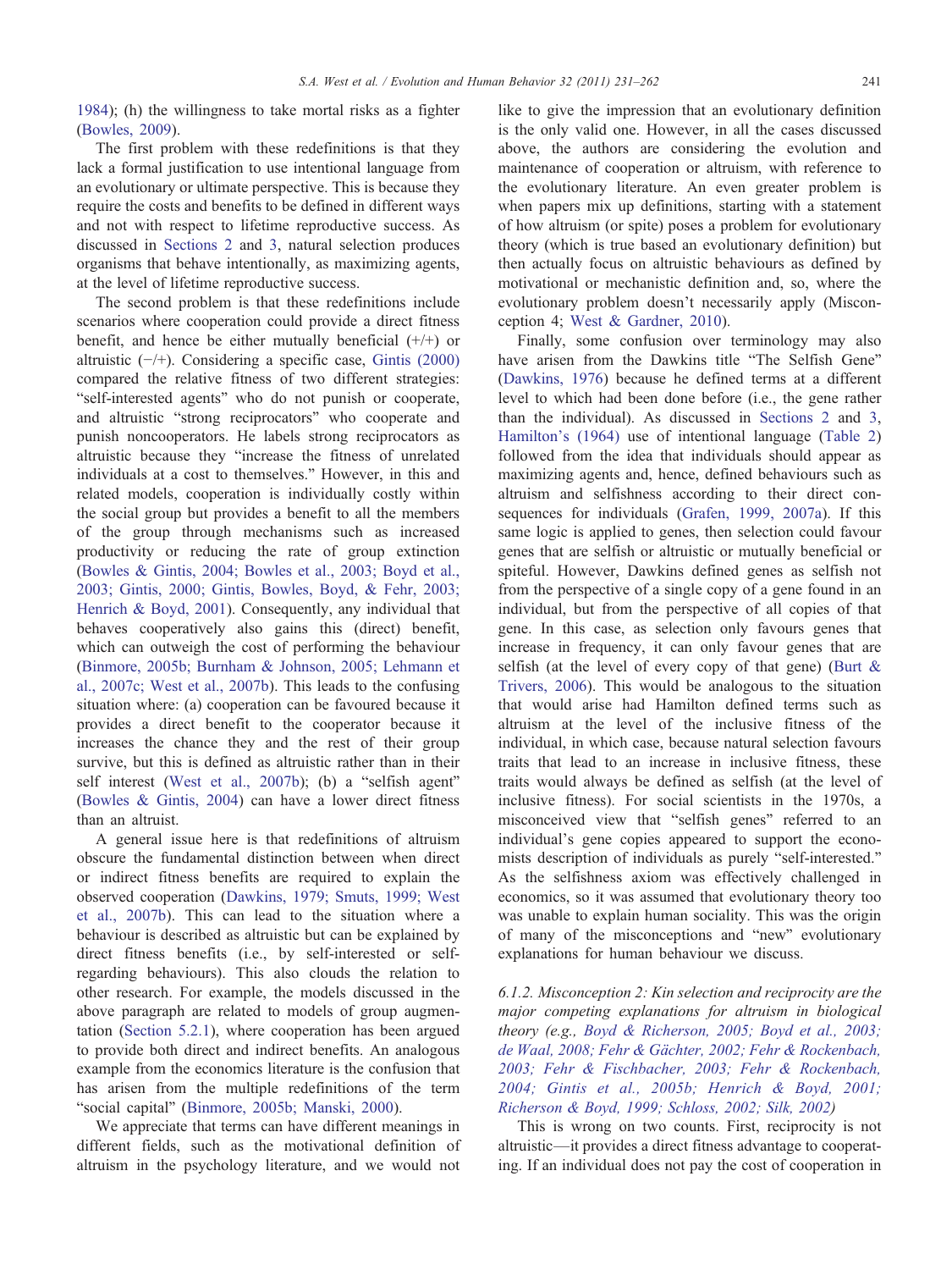the short term then it will not gain the benefit of cooperation in the long term. Consequently, cooperation is only favoured (between nonrelatives) if it leads to an overall benefit, in which case it is mutually beneficial  $(+/+)$ . Much of the confusion here is due to the term "reciprocal altruism" of [Trivers \(1971, 1985\)](#page-30-0) the introduction of which was accompanied by multiple redefinitions of altruism ([West](#page-30-0) [et al., 2007b,](#page-30-0) p. 420). It was for these reasons that [Hamilton](#page-27-0) [\(1996](#page-27-0), p. 263) thought that reciprocal altruism was misnamed, and several authors have used less confusing alternatives such as "reciprocity" or "reciprocal cooperation" [\(Alexander, 1974; Axelrod & Hamilton, 1981; Binmore,](#page-25-0) [1994, 1998; West et al., 2007b](#page-25-0)).

Second, when considering explanations for cooperation, the major competing hypotheses are not kin selection and reciprocity. Reciprocity is only one of the many ways in which cooperation can lead to direct fitness benefits [\(Fig. 2](#page-5-0)), and while it appears to be important in humans, it is relatively unimportant in other species. In some cases, this misconception appears to arise from only considering the evolutionary literature up to approximately the late 1970s and, hence, missing the huge advances that have been made since then (sometimes referred to as the "disco problem"). As well as in the papers cited above from the primary literature, Misconception 2 or a close approximation occurs in a scarily large number of undergraduate textbooks.

#### 6.2. Mutually beneficial cooperation

# Misconception 3: Mutually beneficial cooperation is less interesting

Misconception 1 illustrated the point that altruism is often redefined so that it will include a particular case of cooperation that is being examined. Furthermore, researchers are often disappointed to discover particular cases fit into the mutually beneficial category  $(+/+)$  and are not altruistic  $(-/$ +). Indeed, altruism may be redefined so frequently because researchers prefer their research problem to be altruism. This reflects the common feeling that mutually beneficial behaviours are somehow less interesting. We strongly disagree. Indeed, mechanisms to provide direct fitness benefits to cooperation can often be much more complicated, from both a theoretical and empirical perspective, than indirect benefits, which can arise through relatively simple processes such as limited dispersal or kin discrimination. Determining the relative importance of direct and indirect benefits remains a key problem and has long been a major topic of debate in areas such as the evolution of helping in cooperative breeding vertebrates ([Clutton-Brock, 2002;](#page-26-0) [Cockburn, 1998; Griffin & West, 2002; Jennions &](#page-26-0) [Macdonald, 1994](#page-26-0)). A contributing factor here may be the often quoted statement from the sociobiology book of [Wilson \(1975b](#page-31-0), p.31) that: "the central theoretical problem of sociobiology [is]: how can altruism, which by definition reduces personal fitness, possibly evolve by natural selection?" ([Becker, 1974\)](#page-25-0). This is misleading because, as emphasized in [Section 4,](#page-4-0) it is actually the evolution of cooperation that is the central problem of sociobiology (see supplementary material).

## 6.3. Proximate and ultimate explanations

# Misconception 4: Proximate explanations provide a solution to the ultimate problem of cooperation.

It is useful to distinguish between ultimate and proximate explanations of traits or behaviours ([Mayr, 1961; Tinbergen,](#page-29-0) [1963](#page-29-0)). Proximate explanations are concerned with the causal mechanisms underlying a behaviour (how questions). Ultimate explanations are concerned with the fitness consequences of a behaviour (why questions). Evolutionary biology attempts to explain features of an organism from an ultimate perspective—why are organisms the way they are? The key point is that these different methodologies are complementary and not competing alternatives.

The Nobel Prize winner Niko [Tinbergen \(1963\)](#page-30-0) famously clarified the distinction between ultimate and proximate explanations for animal behaviour, in the most influential paper of his career [\(Kruuk, 2003\)](#page-28-0); less well known to many biologists is that Niko's brother Jan won the 1969 Nobel memorial prize in Economics. One of Tinbergen's classic studies to illustrate this distinction was on the removal of eggshells from their nests by black-headed gulls. The mechanistic (proximate) explanation for this is that individuals are more likely to remove objects from their nest if they are white- or egg-coloured, have frilly edges, and if they are feather-light. The evolutionary (ultimate) explanation for this is that it makes aerial predators such as herring gulls less likely to find their brood. These explanations are clearly not competing (each answer cannot provide a solution to the other problem), and a fuller understanding is gained by considering both.

A clear example of the confusion that may be caused by conflating ultimate and proximate factors is provided by work on "strong reciprocity," which is defined proximately but then given as a solution to an ultimate problem [\(Bowles](#page-25-0) [& Gintis, 2004; Fehr & Gächter, 2002; Fehr & Rockenbach,](#page-25-0) [2003, 2004; Fehr & Fischbacher, 2003, 2004; Fehr et al.,](#page-25-0) [2002; Gintis et al., 2003](#page-25-0)). A strong reciprocator has been defined as a combination of "a predisposition to reward others for cooperative, norm-abiding behaviours" and "a propensity to impose sanctions on others for norm violations" ([Fehr & Fischbacher, 2003\)](#page-26-0). This is a description of a proximate mechanism. However, it is then given as a solution to an ultimate problem—for example, "Strong reciprocity thus constitutes a powerful incentive for cooperation even in nonrepeated interactions when reputation gains are absent" [\(Fehr & Fischbacher, 2003](#page-26-0)), or "cooperation is maintained because many humans have a predisposition to punish those who violate group-beneficial norms" [\(Bowles & Gintis, 2004](#page-25-0)).

This is illustrated even more clearly with a discussion of neurological work, where it is suggested that an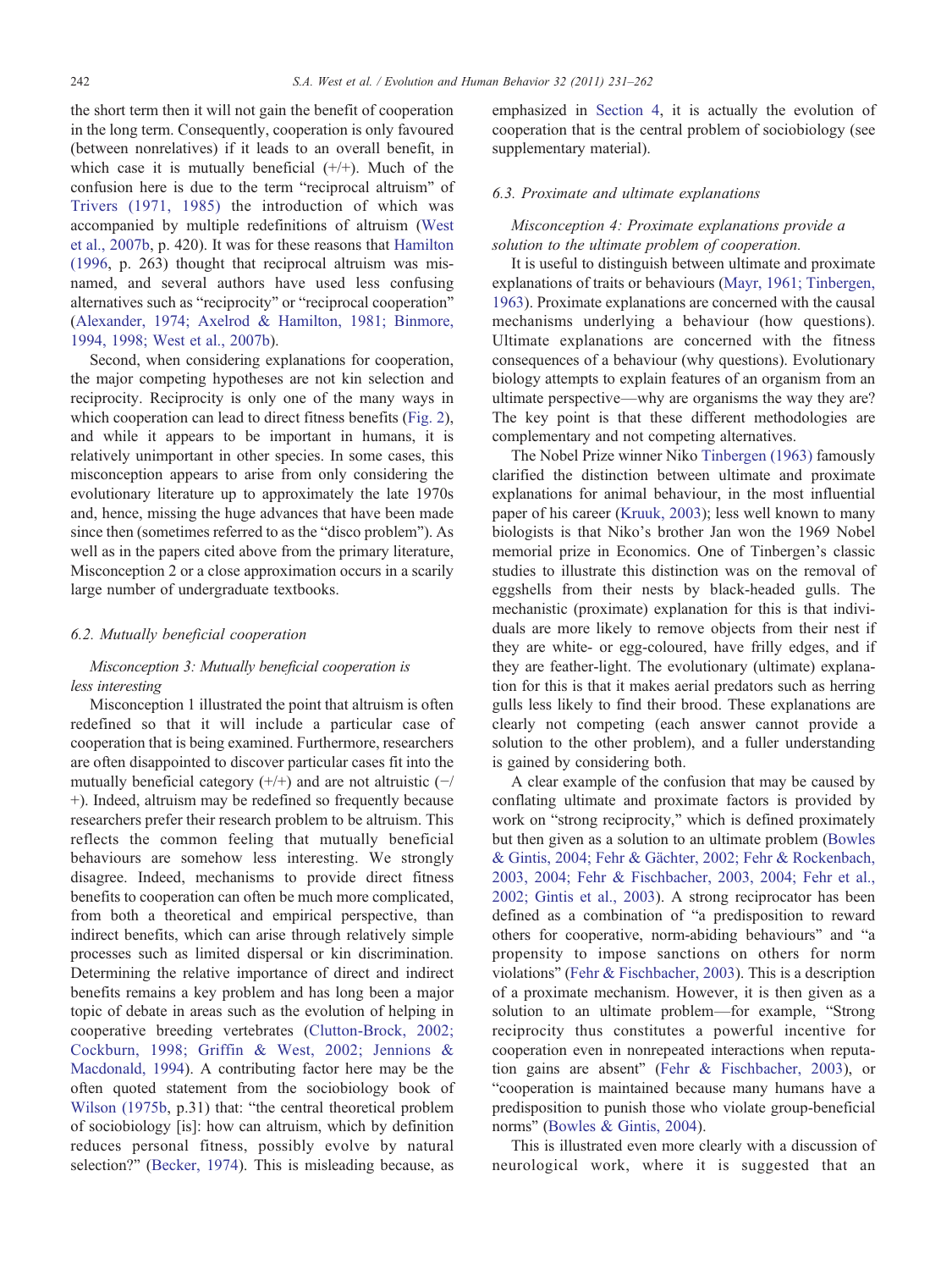explanation for the punishment of individuals who do not cooperate is that such punishment leads to "satisfaction" [\(Fehr & Rockenbach, 2004; Quervain et al., 2004](#page-26-0)). For example, in two adjoining sentences, [Quervain et al. \(2004](#page-29-0), p. 1254) follow an ultimate question "Why do people punish violators of widely approved norms although they reap no offsetting material benefits themselves?" with a proximate answer "We hypothesize that individuals derive satisfaction from the punishment of norm violators." This does not solve the ultimate problem because it does not answer why evolution should have produced a psychology or nervous system that mechanistically encourages (rewards) such punishment.

This approach mixes up two different questions (how and why, or process and product). Claiming that cooperation is favoured because individuals have a predisposition to cooperate, and punish those that do not, is circular, as it does not explain why individuals should have a predisposition to cooperate and punish in the first place. The proximate question is how is cooperation maintained? The answer to this is a predisposition to cooperate and avoid punishment, i.e., what has been termed strong reciprocity. The ultimate question is why is cooperation maintained, or more specifically, why are cooperation and punishment (strong reciprocity) maintained? The possible answer to this is because it provides either a direct and/or an indirect fitness benefit ([Gardner & West, 2004](#page-26-0)). We are not arguing that proximate questions are not interesting, and we appreciate that they are, with good reason, the focus of much human research. Instead, our point is that it is very misleading to mix and match by posing and justifying a problem from an ultimate perspective and then providing a proximate answer.

Similar confusion over proximate and ultimate factors occurs in numerous other places. One example is "social institution" models, where selection for cooperation is increased by "the commonly observed human practices of resource sharing among group members" [\(Bowles, 2006;](#page-25-0) [Bowles et al., 2003\)](#page-25-0). However, as an institution is a form of cooperation itself, it just provides a proximate answer (cooperation is explained by cooperation) that avoids the ultimate problem of why would the social institution of cooperative resource sharing ever evolve? This question can be addressed with models which assume that mechanisms for repressing competition within groups are potentially costly traits under selection ([El Mouden et al., 2010; Frank, 1995a,](#page-26-0) [1996a, 2003; Leigh, 1971; Ratnieks, 1988\)](#page-26-0). Another example is the suggestion that "adults may support their parents in order to imprint a corresponding behavior pattern on their own children" [\(Bergstrom, 1996\)](#page-25-0). This is a proximate answer, and does not answer why such imprinting would be favoured. Similar mixing up of proximate and ultimate factors occur in the literature on the evolution of language ([Scott-Phillips, 2007](#page-30-0)), the group selection literature [\(Smuts, 1999\)](#page-30-0) and at the interface of the primate and human literature [\(de Waal, 2008\)](#page-26-0).

6.4. Inclusive Fitness, Kin Selection, Relatedness and Greenbeards

There are three related misconceptions about how a significant relatedness and indirect fitness benefits (kin selection) can occur.

# 6.4.1. Misconception 5: Kin selection requires kin discrimination

In his original papers on inclusive fitness theory, Hamilton pointed out a sufficiently high relatedness to favour altruistic behaviours could accrue in two ways—kin discrimination or limited dispersal ([Hamilton, 1964, 1971,](#page-27-0) [1972, 1975\)](#page-27-0). There is a huge theoretical literature on the possible role of limited dispersal reviewed by [Platt & Bever](#page-29-0) [\(2009\) and West et al. \(2002a](#page-29-0)), as well as experimental evolution tests of these models ([Diggle et al., 2007; Griffin](#page-26-0) [et al., 2004; Kümmerli et al., 2009](#page-26-0)). However, despite this, it is still sometimes claimed that kin selection requires kin discrimination ([Oates & Wilson, 2001; Silk, 2002](#page-29-0)). Furthermore, a large number of authors appear to have implicitly or explicitly assumed that kin discrimination is the only mechanism by which altruistic behaviours can be directed towards relatives and have reinvented the role of limited dispersal, usually calling it something else, and claiming that indirect fitness, kin selection or relatedness is not important [\(Table 4\)](#page-13-0).

# 6.4.2. Misconception 6: Relatedness is only high between close family members [\(Bowles & Gintis, 2004; Boyd &](#page-25-0) [Richerson, 2005; Gintis, 2000](#page-25-0))

It is sometimes implicitly assumed in the theoretical literature that relatedness can only be high between close family relatives. One example is the various strong reciprocity theoretical models where it is argued that kin selection is not important (e.g., [Bowles & Gintis, 2004;](#page-25-0) [Gintis, 2000\)](#page-25-0), but then limited dispersal is assumed of a form that can lead to a substantial relatedness between interacting individuals ([Lehmann et al., 2007c; West et al., 2007b](#page-28-0)) (see also Misconception 15). Another example, is provided by the claim that group selection is an alternative mechanism that explains cooperation between non-relatives but that it only works when "groups are small and migration infrequent" [\(Boyd et al., 2005](#page-25-0), p. 215), without realising that this is when relatedness is high (see also Misconceptions 9–13).

These conclusions appear to be based on the well-known approximation that relatedness is approximately  $r=1/2$ between full siblings,  $r=1/4$  between half siblings,  $r=1/8$ between cousins, etc. However, these are only approximations for large well-mixed populations, and the formal definition of relatedness is a statistical measure of genetic similarity [\(Box 1](#page-6-0)). If there is population structuring with limited migration (viscous populations or limited dispersal), then relatedness between group members can be relatively high because it will tend to increase the genetic similarity between interacting individuals [\(Hamilton, 1964, 1970,](#page-27-0) [1971, 1972, 1975\)](#page-27-0). To give a specific example, consider a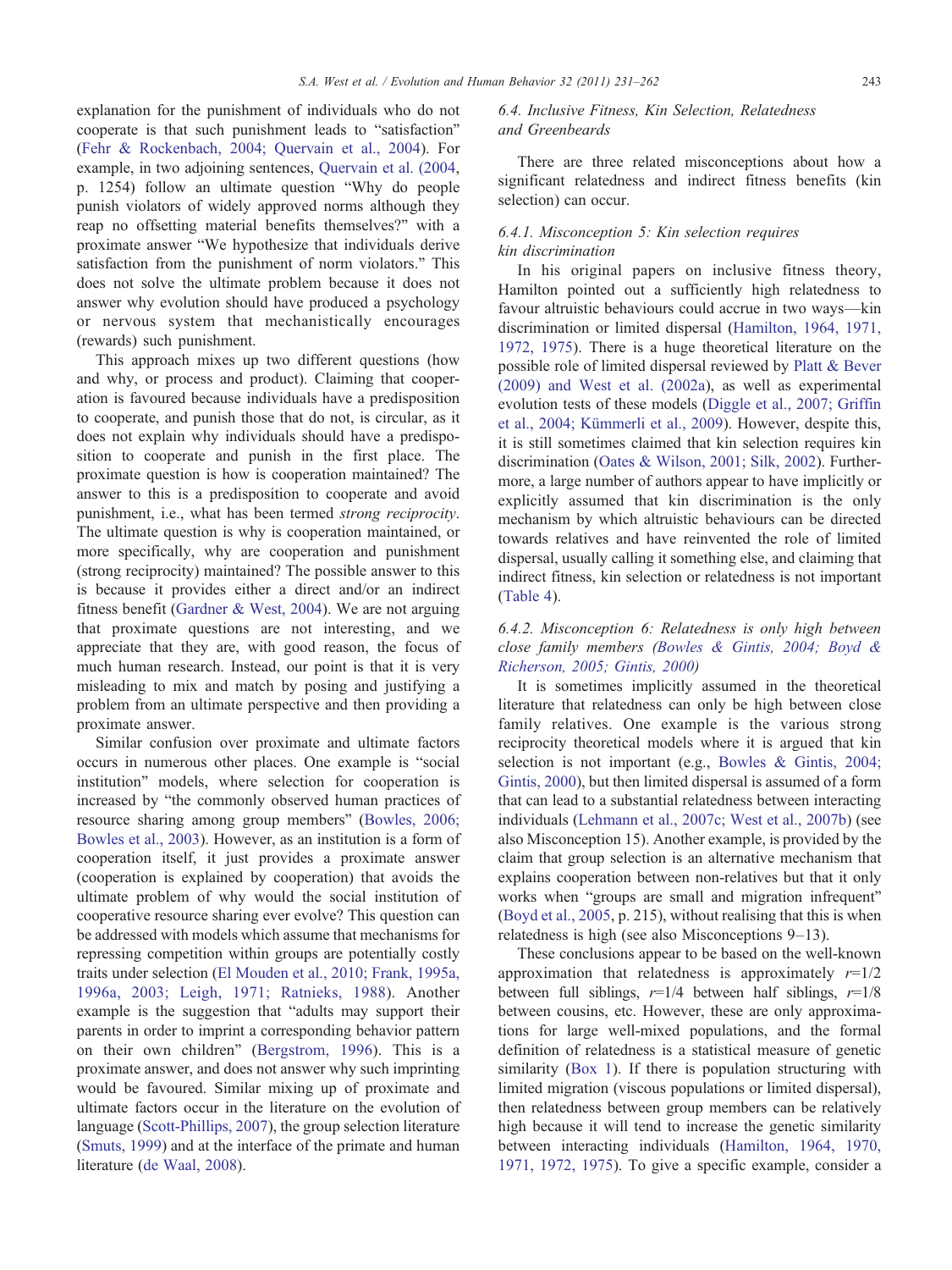Some examples of the reinvention of how limited dispersal increases relatedness between interacting individuals, and can hence provide an indirect fitness benefits (kin selection) for cooperation

| Suggested explanation for cooperation      | Authors suggesting explanation                        | Authors showing that the suggestion is a reinvention<br>of kin selection via limited dispersal |
|--------------------------------------------|-------------------------------------------------------|------------------------------------------------------------------------------------------------|
| Games in spatial settings                  | Nowak et al., 2010                                    | Lehmann & Keller, 2006                                                                         |
| Spatial structure                          | MacLean & Gudelj, 2006; Pfeiffer<br>et al., 2001      | Frank, 1998; Frank, 2010                                                                       |
| Group or multilevel selection              | Nowak, 2006; Traulsen & Nowak, 2006;<br>Wilson, 1975a | Frank, 1986; Grafen, 1984; Lehmann et al., 2007b; Queller, 1992a                               |
| Population structure                       | Killingback et al., 2006                              | Grafen, 2007c                                                                                  |
| Network reciprocity via games<br>on graphs | Lieberman et al., 2005; Nowak, 2006                   | Grafen, 2007a; Grafen & Archetti, 2008; Lehmann et al, 2007a;<br>Taylor et al., 2007a          |
| Strong reciprocity                         | Bowles & Gintis, 2004; Gintis, 2000                   | Lehmann & Keller, 2006; Lehmann et al., 2007c                                                  |

population split into groups of size 100, and where 1% of individuals disperse from their natal patch before breeding. In this case, the increased genetic similarity that results from population structuring will lead to the average relatedness of group mates being approximately one third (see supplementary material). Hence, the relatedness between first cousins will be more than one third, and not the commonly assumed one eighth. Clear quantitative support for the effects of population structure on relatedness have been provided by experimental evolution studies with bacteria ([Brockhurst et al., 2007; Griffin et al.,](#page-25-0) [2004; Kümmerli et al., 2009](#page-25-0)).

The above discussion for Misconceptions 5 and 6 rest upon the understanding that relatedness is a statistical measure of genetic similarity ([Box 1](#page-6-0)). It is sometimes argued that relatedness was originally a simple measure of genealogical relationship and that evolutionary theoreticians later reinvented it as a more general measure of genetic similarity, either in the 1980s (e.g., by [Grafen 1985\)](#page-27-0) or later (e.g., by [Lehmann & Keller, 2006\)](#page-28-0). However, this is completely incorrect. In his original papers, Hamilton made clear that what mattered was genetic similarity per se, discussing relatedness in terms of a regression coefficient [\(Hamilton 1963,](#page-27-0) p. 355) and possible green beard effects among genealogically unrelated individuals [\(Hamilton,](#page-27-0) [1964](#page-27-0), p. 24–25). He then went on to formalise this in his 1970 Nature paper [\(Hamilton, 1970, 1975; Michod &](#page-27-0) [Hamilton, 1980\)](#page-27-0), providing the regression definition of relatedness that is at the centre of modern social evolution theory ([Frank, 1998; Gardner et al., Submitted; Grafen,](#page-26-0) [1985, 2006a; Taylor & Frank, 1996\)](#page-26-0). As well as the huge primary literature on this issue, the fact that it is genetic similarity that matters was also made clear in the popularisations of inclusive fitness theory of [Dawkins](#page-26-0) [\(1976, 1982\).](#page-26-0) Relatedness and inclusive fitness theory have not been reinvented—the modern interpretation is that developed by Hamilton in the 1960's.

Two other points are worth considering here. First, how do empirical biologists approach the concept of relatedness? Is the statistical (regression) definition of relatedness purely a theoretical concept, with empirical biologists using coancestry to measure relatedness in natural populations? No. The most common method by which empirical biologists measure relatedness is to use molecular markers such as microsatellites, and then plug the data from those into programmes such as Kinship, which estimates relatedness with the statistical definition ([Queller &](#page-29-0) [Goodnight, 1989\)](#page-29-0). The extent to which the statistical measure of relatedness is used by empirical biologists is clear from the fact that the [Queller and Goodnight \(1989\)](#page-29-0) methods paper has been cited  $>1200$  times (Web of Science search, September 2010). Second, it is true that introductory animal behaviour textbooks such as [Krebs and Davies](#page-28-0) [\(1993\) and Alcock \(2005\)](#page-28-0) define relatedness through coancestry and not statistically. However, the coancestry definition is a useful approximation for teaching certain age groups of undergraduates. The primary literature needs to build upon and relate to the primary literature, not to introductory textbooks.

6.4.3. Misconception 7: Inclusive fitness only applies to interactions between relatives, and greenbeard genes can explain cooperation in humans ([Bergstrom, 1995, 1996,](#page-25-0) [2002; Bowles & Gintis, 2004, 2008; Boyd & Richerson,](#page-25-0) [2005; Frank, 1987; Gintis, 2000; Robson, 1990](#page-25-0))

This follows on from the previous two misconceptions, and is wrong on three counts. First, as discussed in [Section 2,](#page-1-0) inclusive fitness is a very general encapsulation of evolutionary theory, not a special case; it applies equally well to social and nonsocial characters. Second, as discussed in Misconception 6, relatedness can be high between individuals who are not close family members.

Third, as pointed out by Hamilton in his original formulation of inclusive fitness, indirect fitness benefits can accrue if cooperation is directed towards non-relatives who share the same cooperative gene [\(Hamilton, 1964](#page-27-0); p. 24–25). [Dawkins \(1976, 1982\)](#page-26-0) illustrated this with a hypothetical example of a gene that causes its bearer to grow a green beard and also to preferentially direct cooperation towards other green-bearded individuals. This mechanism can also occur without a visible tag, for example, if the cooperative gene also causes some effect

<span id="page-13-0"></span>Table 4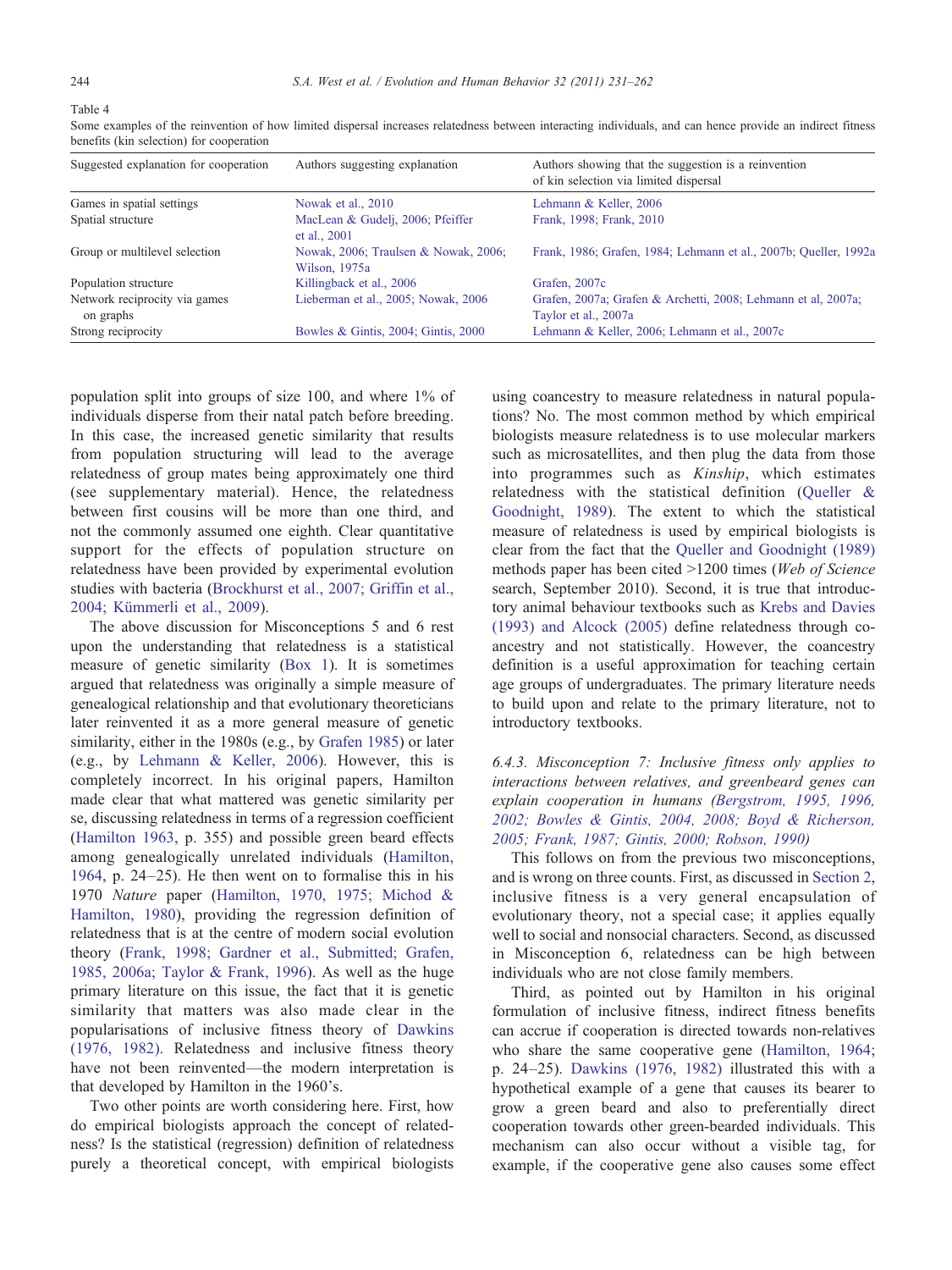S.A. West et al. / Evolution and Human Behavior 32 (2011) 231–262 245

on habitat preference that leads individuals who carry the gene to settle close together [\(Hamilton, 1964, 1975](#page-27-0)). Consequently, although this mechanism is usually termed a greenbeard, it more generally represents an assortment mechanism, requiring a single gene—or a number of tightly linked genes (e.g., physically close on a chromosome and so not separated during sexual reproduction by recombination)—that encodes both the cooperative behaviour and causes cooperators to associate [\(Gardner & West,](#page-27-0) [2010; Lehmann & Keller, 2006\)](#page-27-0). One way of conceptualising greenbeards is that they are an extreme end point on the genetic kin discrimination continuum, with no recombination between the tag and helping loci ([Rousset](#page-30-0) [& Roze, 2007](#page-30-0)).

Greenbeard genes are likely to be extremely rare in the real world [\(Gardner & West, 2010; West & Gardner, 2010](#page-27-0)). The idea of greenbeards was initially developed as a thought experiment to illustrate that what matters for inclusive fitness is genetic similarity at the locus (or loci) being considered, rather than genealogical relationship per se [\(Hamilton, 1964,](#page-27-0) [1970, 1971, 1975\)](#page-27-0). It was assumed that that greenbeards would be unimportant in the real world because cheaters, which display the green beard or assorting behaviour without also performing the cooperative behaviour, could invade and overrun the population ([Dawkins, 1976, 1982](#page-26-0)). To date, only five examples of possible greenbeard genes have been found in nature, three cooperative and two spiteful, four in microbes and one in an ant ([Gardner & West, 2010](#page-27-0)). The feasibility of greenbeard genes is greatest in simpler organisms, such as bacteria, where there can be a relatively simple link between genotype and phenotype and, hence, the possibility that a single gene could have the required multiple (pleiotropic) effects.

Models for the evolution of cooperation that rely upon greenbeards are unlikely to be important in humans [\(Fehr &](#page-26-0) [Fischbacher, 2005a, 2005b; Gardner & West, 2010; Henrich,](#page-26-0) [2004\)](#page-26-0). This is because the polygenic nature of behaviours would readily allow the evolution of cheats who displayed a tag or performed the assortative behaviour, but did not cooperate. Despite this, two classes of models of cooperation in humans have been proposed which rely upon a greenbeard mechanism, and which are therefore based upon an unlikely and evolutionary unstable assumption. In both cases the assumption of a greenbeard mechanism was implicit and not realised by the original authors. First, it has been suggested that individuals who cooperate differ from individuals who cheat in "some observable characteristic" other than the cooperation phenotype itself ([Amann & Yang, 1998; Frank,](#page-25-0) [1987; Robson, 1990\)](#page-25-0). This represents the original green beard scenario, which is unlikely to work in humans, as described above. [Owren & Bachorowski \(2001\)](#page-29-0) provide a more specific version of this scenario, where the observable characteristic is smiling and laughter. However, there is no reason to expect genes for cooperative behaviours to be tightly linked to, or the same as genes that control smiling and laughter.

Second, some (but not all) models of "strong reciprocity" assume that helping and punishment are completely linked traits ([Bowles & Gintis, 2004; Gintis,](#page-25-0) [2000\)](#page-25-0). In these strong reciprocity models, the benefit of helping has no influence on selection for strong reciprocity because it is cancelled out by the increased kin competition that is generated by the act of helping [\(Lehmann et al., 2007c\)](#page-28-0). Instead, strong reciprocity is selected for, because helping acts as a tag of who is carrying the punishment allele, and so, punishment can be directed at individuals who do not carry that allele, reducing competition for individuals who do carry this allele. Consequently, in contrast to the verbal claim that these models are examining the evolution of cooperation [\(Bowles & Gintis, 2004; Gintis, 2000](#page-25-0)), they are actually examining the evolution of spiteful greenbeards ([Lehmann](#page-28-0) [et al., 2007c](#page-28-0))! Furthermore, not only is selection driven by indirect fitness consequences, but the trait is costly to the group  $-$  this is the exact opposite of what is claimed verbally in the original papers. The confusion that the can be caused by a such a mismatch between how a model works, and how it is claimed to work, is nicely illustrated by the fact that [Fehr & Fischbacher \(2005a\)](#page-26-0) cite [Gintis](#page-27-0) [\(2000\)](#page-27-0) as showing how strong reciprocity can favour cooperation in humans in a paper where the main focus was to argue that greenbeards cannot explain cooperation in humans.

# 6.4.4. Misconception 9: Greenbeards are a type of costly signaling [\(Henrich, 2004; Owren & Bachorowski, 2001\)](#page-27-0)

Greenbeards and costly signalling are two different things. As discussed above, the greenbeard mechanism involves a trait and a tag being encoded by the same gene, or tightly linked genes (i.e., genetic linkage prevents lying). In contrast, costly (or honest) signalling is the idea that signalling can be evolutionary stable if the signal is costly and cannot be faked (i.e., lying is too costly; [Grafen, 1990a;](#page-27-0) [Spence, 1973](#page-27-0)). For example, if cooperative behaviours are costly, then cooperation could function as a signal of quality because individuals in better condition would be able to behave more cooperatively (even though, in principle, anyone could perform cooperative behaviours; [Gintis et al.,](#page-27-0) [2001\)](#page-27-0). This is further illustrated by considering the smiling and laughing example discussed above ([Owren &](#page-29-0) [Bachorowski, 2001\)](#page-29-0). In order for laughing and smiling to be favoured as a signal of cooperative behaviour via a greenbeard mechanism, we would require that laughing and smiling be controlled by the same gene(s) (or tightly linked genes) as cooperative behaviours. In contrast, for smiling and laughing to be favoured as a signal of cooperative behaviour via a costly signalling mechanism, it would require that laughing and smiling are too costly for individuals who have chosen not to cooperate. This also seems unlikely—given that laughing and smiling are likely to be relatively cost free, it seems more likely that laughing and smiling act as a signal or bond between individuals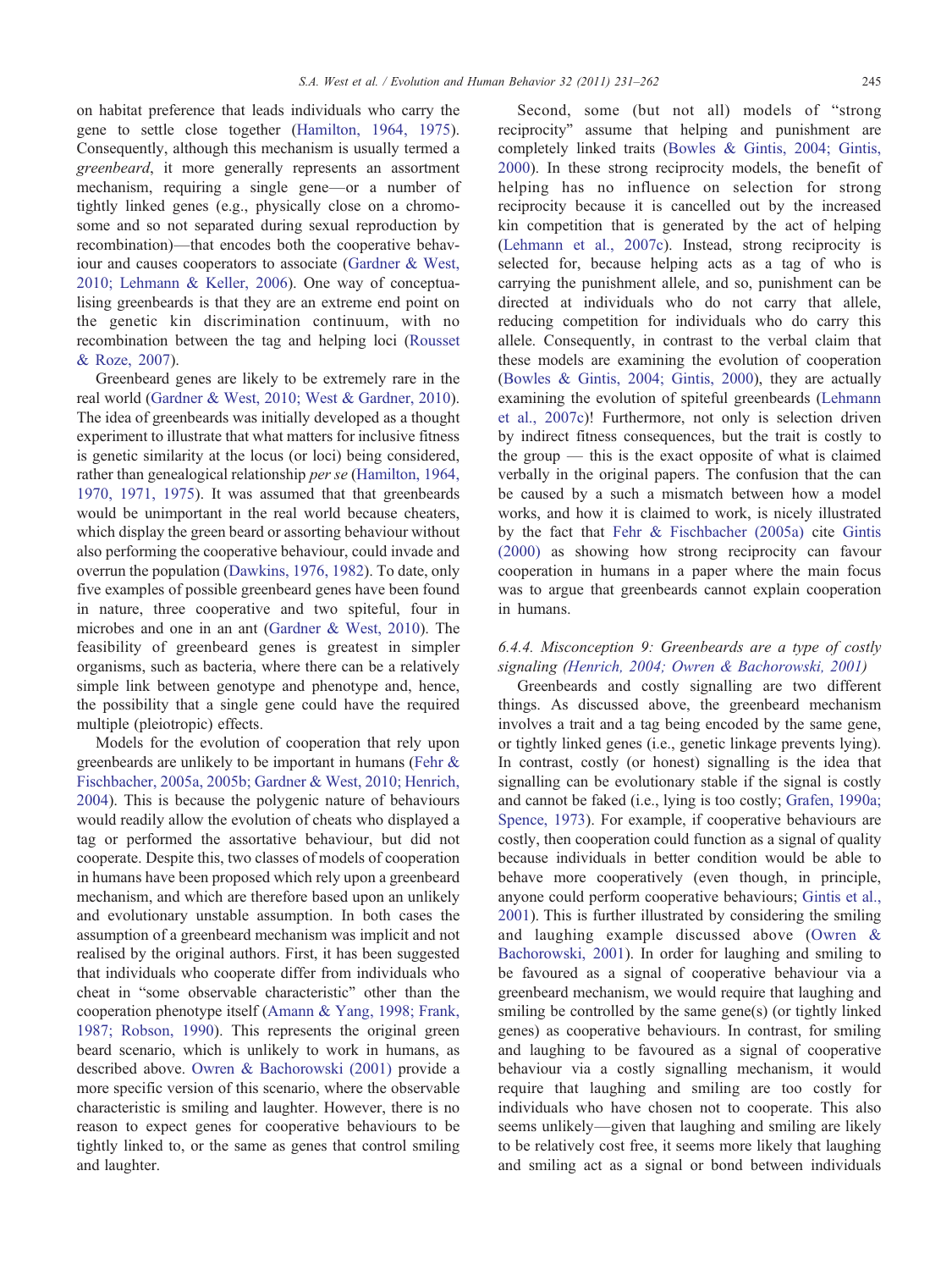with a shared interest. A similar argument can be made about blushing, which is more easily described as mutually beneficial signal of appeasement [\(Crozier, 2001](#page-26-0)). An analogous problem occurs in the evolution of language literature when it is suggested that traits such as politeness are costly honest signals, but where the costs and signal are dissociated, and arise from later behaviours such as reciprocity [\(Knight, 1998, 2008; van Rooy, 2003;](#page-28-0) see also [Scott-Phillips, 2007; Scott-Phillips, 2008](#page-30-0)).

[Howard's \(1971\)](#page-28-0) metagames with "transparent disposition" and [Gauthier's \(1986\)](#page-27-0) theory of "constrained maximization" are also relevant here. In these cases, it is assumed that the second player in a one shot PD can choose a fixed disposition (e.g., always defect, always cooperate, play titfor-tat, etc.) that can be detected by the first player and that the first player can adjust their strategy accordingly. Given that the second player can predict what the first player will do depending upon their chosen disposition, the second player can choose the disposition that will lead to the maximum payoff (backward induction). The assumption here is that disposition can be chosen facultatively, and so, in order for this to work, disposition must be a costly honest signal, which seems very unlikely (at least to good politicians and poker players; [Binmore, 1994,](#page-25-0) pp. 174–186). A greenbeard version of this hypothesis could also be constructed, but this would require that the outward appearance of disposition be controlled by (or strongly linked to) the genes that control cooperation, which seems even more unlikely.

## 6.5. Group selection

In this section, we summarise the five misconceptions generated by the group selection literature—the interested reader is directed towards more detailed reviews elsewhere [\(Gardner & Grafen, 2009; West et al., 2007b, 2008\)](#page-27-0).

## 6.5.1. Misconception 9. Group selection is a formal theory with one meaning

A major part of the confusion surrounding group selection stems from the fact that the term has been used to mean at least three or four different things ([Fig. 3](#page-16-0); [Okasha, 2004,](#page-29-0) [2006; West et al., 2007b, 2008](#page-29-0)).

## 6.5.1.1. Old group selection and group adaptations.

During the 1960s, [Wynne-Edwards \(1962\)](#page-31-0) argued for the importance of group selection in its original or "old" form. He argued that in groups consisting of selfish individuals, resources would be over exploited, and the group would go extinct. In contrast, groups consisting of cooperative individuals would not over exploit their resources and, so, avoid extinction. Hence, by a process of differential survival of groups, behaviours evolved that were for the good of the group. Another way of looking at this is that selection would favour traits that maximize group success, termed group adaptations.

During the 1960s and 1970s, a large amount of theoretical and empirical evidence was piled up against

this idea. Theory showed that this type of group selection would only work under extremely restrictive conditions, and so, its importance would be rare or nonexistent ([Leigh,](#page-28-0) [1983; Maynard Smith, 1964, 1976; Williams, 1966](#page-28-0)). For example, selection will produce behaviours that maximize group success if all the individuals within a group are genetically identical clones, or if there is complete repression of competition within groups, such that the reproductive success of members of the group cannot differ [\(Gardner & Grafen, 2009\)](#page-27-0). These correspond to the extreme cases where maximizing group success is the same as maximizing inclusive fitness [\(Fig. 4\)](#page-16-0). Empirical work supported these theoretical conclusions by showing that individuals were reproducing at the rate that maximized their inclusive fitness and were not adapted to maximize group fitness ([Krebs & Davies, 1987, 1993;](#page-28-0) [Lack, 1966; West et al., 2008](#page-28-0)).

It is this old form of group selection that leads people to the false conclusion that individuals behave for the good of the population or species or ecosystem, or that human societies can be viewed as superorganisms in the same way as certain social insect colonies [\(Kohn, 2008; Shennan,](#page-28-0) [2002; Wilson et al., 2008;](#page-28-0) see also the review of the anthropological literature by [Soltis et al., 1995\)](#page-30-0). For example, as summed up by quotes such as "the concept of social groups as like single organisms" ([Wilson &](#page-31-0) [O'Brien 2009](#page-31-0)) and "Our species is the primate equivalent of a beehive or a single organism" ([Kohn, 2008\)](#page-28-0). Similar confusion surrounds some discussions of punctuated equilibrium, where it seems to be assumed that this would lead to group-level or species-level adaptations [\(Arnold, 1993; Shennan, 2002; Zeder, 2009](#page-25-0)).

6.5.1.2. New group selection. In the 1970s and 1980s, a "new" form of group selection was championed by Wilson and others, which examined the consequences of interactions in small structured populations ([Colwell, 1981;](#page-26-0) [Hamilton, 1975; Wilson, 1975a, 1977\)](#page-26-0). These models assumed that there are multiple levels of selection, which can vary in their importance, and showed that cooperation could be favoured if the benefits at the group level (between-group) outweighed the benefits at the individual level (within-group). It was suggested that this new group selection approach provided an alternative explanation to cooperation or altruism, in situations where kin selection or inclusive fitness could not. However, it has since been realized that group selection and kin selection were just different ways of conceptualizing the same evolutionary process. For example, while the earliest group selection models (e.g., [Colwell, 1981; Traulsen & Nowak, 2006;](#page-26-0) [Wilson, 1975a, 1977\)](#page-26-0) were reinventing how indirect fitness benefits (kin selection) can work via limited dispersal, later models (e.g., [Wilson & Dugatkin, 1997; Wilson &](#page-31-0) [Hölldobler, 2005\)](#page-31-0) were reinventions of the green beard process ([Dawkins, 1979; Foster et al., 2006; Frank, 1986;](#page-26-0) [Grafen, 1984; Hamilton, 1975; Harvey et al., 1985;](#page-26-0)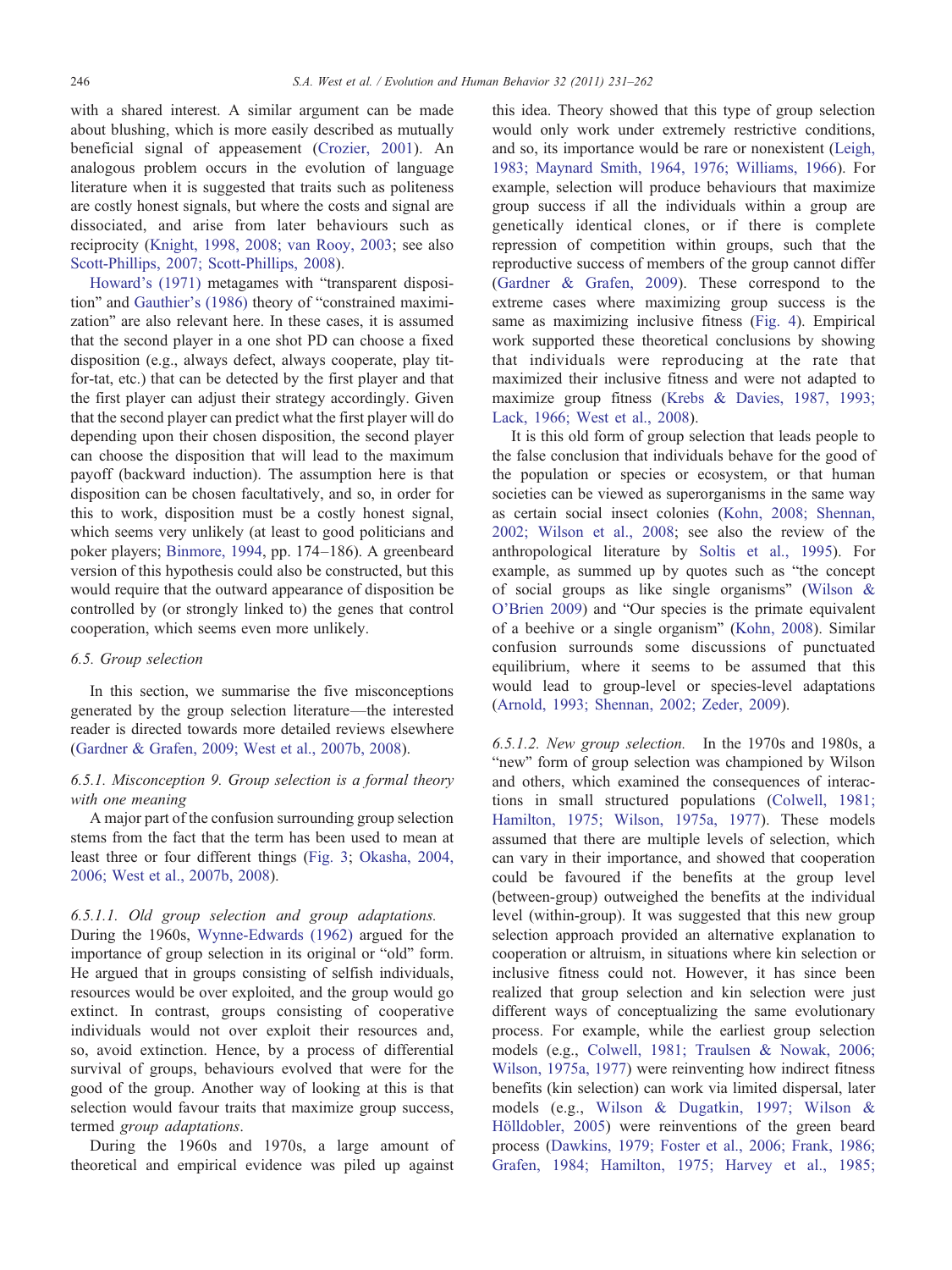<span id="page-16-0"></span>

Fig. 3. The different types of group selection. The white circles represent cooperators, whereas the grey circles represent relatively selfish individuals who do not cooperate. Panel A shows the "old" group selection, with well-defined groups with little gene flow between them (solid outline). Competition and reproduction is between groups. The groups with more cooperators do better, but selfish individuals can spread within groups. Panel B shows the "new" group selection, with arbitrarily defined groups (dashed lines), and the potential for more gene flow between them. The different groups make different contributions to the same reproductive pool (although there is also the possibility of factors such as limited dispersal leading to more structuring), from which new groups are formed. Panel C shows the "newer" group selection, which emphasises the more proximate mechanism of inter-group competition as a factor shaping the evolution of social behaviours. Panel D shows cultural group selection, in which social behaviours can be horizontally transmitted between group mates, for example with all individuals in the group imitating the behaviour of one "teacher" (T).

# [Lehmann & Keller, 2006; Lehmann et al., 2007b; Maynard](#page-26-0) [Smith, 1976\)](#page-26-0).

The key point here is that this new group selection (multilevel selection) is just a different way of looking at the dynamics by which inclusive fitness is maximized. They are mathematically identical [\(Frank, 1986, 1995b;](#page-26-0) [Gardner, 2008; Gardner & Grafen, 2009; Gardner et al.,](#page-26-0) [2007a; Grafen, 1984, 2006a; Hamilton, 1975; Lehmann](#page-26-0) [et al., 2007b; Queller, 1992a; Wade, 1985](#page-26-0)). New group selection models show that cooperation is favoured when the response to between-group selection outweighs the



Fig. 4. The scope of inclusive fitness theory and group adaptation. Irrespective of the extent to which selection is within or between groups, natural selection will lead to organisms that appear to be maximising their inclusive fitness [\(Frank, 1986; Grafen, 2006a; Hamilton, 1975\)](#page-26-0). In contrast, individuals will only be selected to maximise group fitness in the extreme scenario where there is negligible within group selection [\(Gardner & Grafen, 2009](#page-27-0)).

response to within-group selection, but it is straightforward to recover Hamilton's rule from this. Both approaches tell us that increasing the group benefits and reducing the individual cost favours cooperation. Similarly, group selection tells us that cooperation is favoured if we increase the proportion of genetic variance that is between-group as opposed to within-group, but that is exactly equivalent to saying that the kin selection coefficient of relatedness is increased ([Frank, 1995a\)](#page-26-0). In all cases, where both methods have been used to look at the same problem, they give identical results ([Table 5](#page-17-0)). This is not surprising given how they are both formalized with the Price equation [\(Frank,](#page-26-0) [1986; Gardner, 2008; Gardner et al., 2007a, submitted](#page-26-0)). As we shall discuss in further detail in Misconception 13, the reason that most biologists focus on the inclusive fitness or kin selection approach is that it is much easier to develop models and apply them to real organisms ([West](#page-30-0) [et al., 2008\)](#page-30-0).

6.5.1.3. Newer group selection. More recently, over the last decade, group selection has been used in a third "newer" way. In these models, it is argued that a key factor favouring cooperation is direct competition between groups, and this is referred to as group selection ([Binmore,](#page-25-0)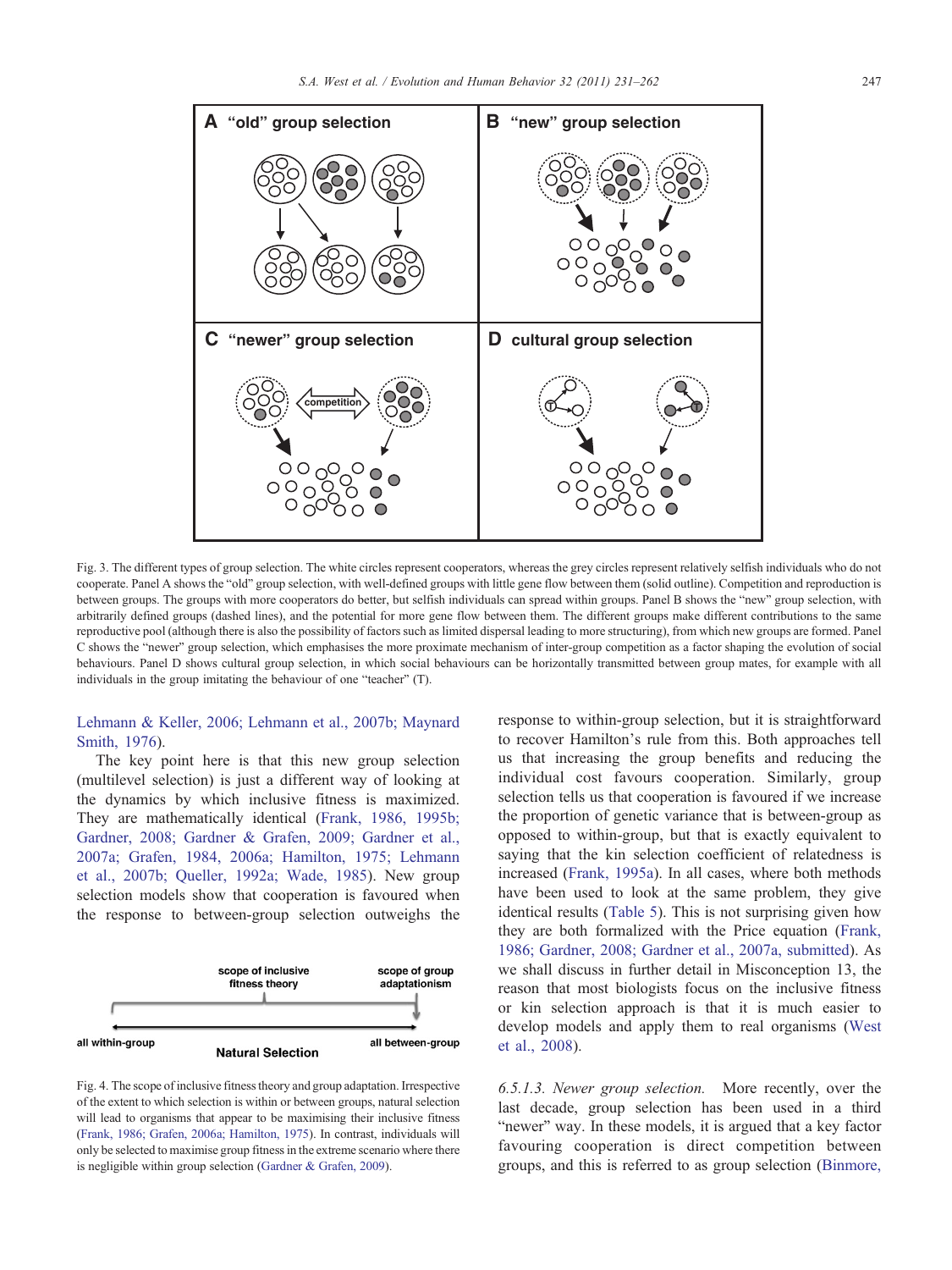<span id="page-17-0"></span>

| Table 5                             |  |  |
|-------------------------------------|--|--|
| Kin selection and new group section |  |  |

| Area                                      | Papers claiming that a result requires group selection                                                                                                                                             | Papers showing equivalent result can be obtained with kin<br>selection / inclusive fitness |
|-------------------------------------------|----------------------------------------------------------------------------------------------------------------------------------------------------------------------------------------------------|--------------------------------------------------------------------------------------------|
| Sex ratios with local<br>mate competition | Colwell, 1981; Sober & Wilson, 1998; Wilson &<br>Colwell, 1981                                                                                                                                     | Frank, 1986; Grafen, 1984; Harvey et al., 1985                                             |
| Sex ratios with<br>budding dispersal      | Avilés, 1993                                                                                                                                                                                       | Gardner et al., 2009                                                                       |
| Eusociality                               | Wilson & Wilson, 2007; Wilson & Hölldobler, 2005                                                                                                                                                   | Foster et al., 2006; Helanterä & Bargum, 2007; Hughes et al., 2008                         |
| Strong reciprocity                        | Bowles & Gintis, 2004; Bowles et al., 2003; Boyd &<br>Richerson, 2002; Boyd et al., 2005; Fehr &<br>Fischbacher, 2003; Gintis, 2000; Gintis et al., 2003;<br>Henrich, 2004; Traulsen & Nowak, 2006 | Gardner & West, 2004; Lehmann et al., 2007c                                                |
| Cooperation                               | Bowles, 2006; Taylor & Nowak, 2007; Traulsen &<br><b>Nowak, 2006</b>                                                                                                                               | Hamilton, 1975; Lehmann et al., 2007b                                                      |
| Virulence                                 | Kohn, 2008; Sober & Wilson, 1998; Wilson, 2008;<br>Wilson & Wilson, 2007                                                                                                                           | Frank, 1996b; Wild et al., 2009                                                            |
| Policing                                  | Sober & Wilson, 1998                                                                                                                                                                               | Ratnieks, 1988; Wenseleers et al., 2004                                                    |

There is no theoretical or empirical example of group selection that cannot be explained with kin selection. Here, we provide examples of situations where it has been argued that group selection gives a result that cannot be explained by kin selection, but where it was then shown that it can. More general theoretical overviews are provided elsewhere ([Frank, 1986; Gardner et al., 2007a; Grafen, 1984; Hamilton, 1975; Queller, 1992a](#page-26-0)).

[2005a; Bowles, 2006, 2009; Bowles et al., 2003; Boyd &](#page-25-0) [Richerson, 1990, 2002; Boyd et al., 2003; Gintis, 2003;](#page-25-0) [Gintis et al., 2003; Henrich, 2004\)](#page-25-0). For example, as discussed in Misconception 2, when groups compete for territories, and territories are won by the groups with the most cooperators. However, these models do not provide an alternative to inclusive fitness or kin selection individuals gain a direct fitness benefit through cooperating because they increase the success of their group (including themselves), and an indirect fitness benefit in the cases where the models also assume limited dispersal, which leads to significant relatedness between the individuals in a group (see Misconceptions 5, 6 ,and 15). Another distinction is that kin selection, old group selection and new group selection are examining the level at which ultimate selective forces act, whereas the newer group selection is more proximate, saying that group competition plays a causal role in mediating the fitness consequences of cooperative behaviors. [Brewer and Caporael \(1990\)](#page-25-0) define group selection to mean that the group is the selection environment for human evolution at the individual level, which is analogous but not exactly equivalent to newer group selection.

6.5.1.4. Cultural group selection. The term group selection is also used when discussing "cultural group selection" or "gene-culture coevolutionary multilevel selection." Cultural group selection is used to label situations when differential group success results from the expression of different cultural traits [\(Boyd & Richerson, 2005, 2010; Fehr](#page-25-0) [& Fischbacher, 2005b; Fehr et al., 2002; Gintis, 2003; Gintis](#page-25-0) [et al., 2003; Henrich, 2004; Henrich & Boyd, 2001;](#page-25-0) [Lehmann et al., 2008; McElreath & Henrich, 2006;](#page-25-0) [Richerson & Boyd, 2005\)](#page-25-0). This is analogous to the third use described above, in that it is used to mean that

competition occurs between groups. However, it differs in that it refers to selection on a cultural trait, rather than a genetically determined trait. As with genetic group selection, just because competition is occurring between groups, this does not mean that group level adaptations are expected to evolve [\(Gardner & Grafen, 2009\)](#page-27-0). Consequently, while it is often argued that the group is the fundamental unit of cultural evolution, or that cultural evolution is a grouplevel process [\(Boyd & Richerson, 1985](#page-25-0)), there is no formal basis for this. Finally, we also note that it has been suggested that there are even three different types of cultural group selection [\(Henrich, 2004\)](#page-27-0)!

6.5.1.5. The various group selections. The above discussion shows how the term group selection has been used to mean three to six different things ([Fig. 3\)](#page-16-0), specifically, that (1) selection produces traits that maximize group fitness (old), (2) selection acts at multiple levels (new), or (3) competition occurs between groups (newer). The various forms of cultural group selection could be either subsumed under newer, or form a new category ("even newer") or categories. This variable use of group selection has been possible because there is no formal theory of group selection [\(West et al., 2008,](#page-30-0) p.380–381; [Gardner & Grafen, 2009](#page-27-0)), which leads to authors confusingly switching between different meanings ([Palmer et al., 1997; Trivers, 1998a,](#page-29-0) [1998b; West et al., 2007b, 2008](#page-29-0)). For example, several authors switch between the old and new group selection, using the new to justify the old (e.g., [O'Gorman et al., 2008;](#page-29-0) [Robson, 2008; Sober & Wilson, 1998; Wilson et al., 2008](#page-29-0)), while [Bergstrom \(2002\)](#page-25-0) discusses all three types as if they are the same thing (old: pp. 85–86; new: pp. 71–72, 76–77, 80; newer: pp. 81, 85–86).

A lack of an appreciation of the different types of group selection has led to numerous sources of confusion. These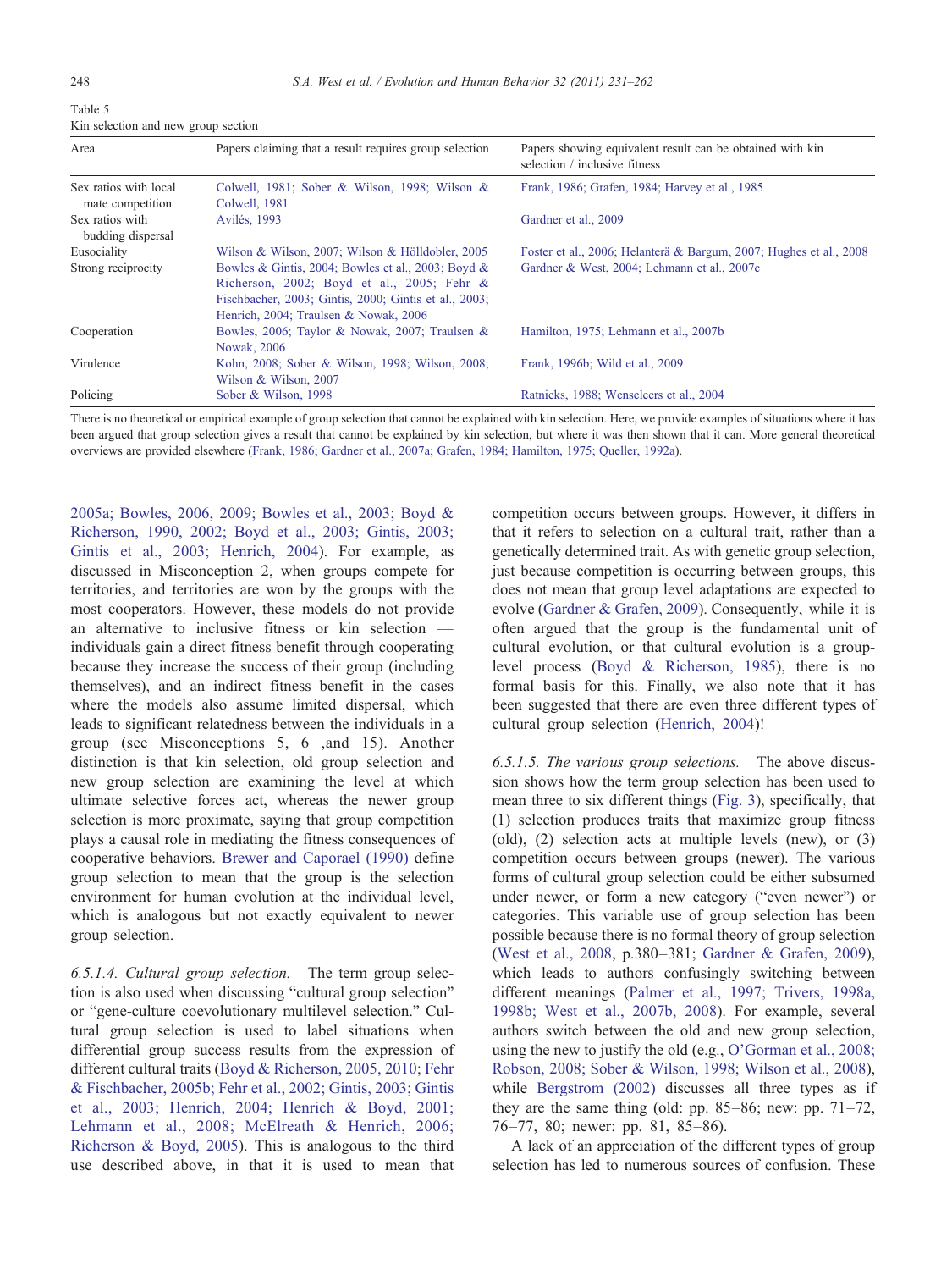include (A) The new group selection approach has been used to justify old group selection thinking (e.g., [Sober &](#page-30-0) [Wilson, 1998; Wilson, 2008; Wilson & Wilson, 2007](#page-30-0)). (B) A new group selection approach is used to produce an equation that it is a form of Hamilton's rule, and so of general importance, but then, on the basis of old group selection thinking, it is suggested that this is unlikely to be important for genetic traits or outside of humans [\(Bowles](#page-25-0) [et al., 2003,](#page-25-0) pp. 136-140; [Boyd & Richerson, 1990,](#page-25-0) p. 340; [Henrich, 2004,](#page-27-0) pp. 15–16). This is analogous to saying that indirect fitness effects are thought to be generally unimportant, which is clearly incorrect. (C) The group selection jargon hides links with other areas of evolutionary theory. For example: (i) how the various group selection models with limited dispersal (e.g., [Bowles et al., 2003;](#page-25-0) [Boyd & Richerson, 2002; Boyd et al., 2005; Traulsen &](#page-25-0) [Nowak, 2006\)](#page-25-0) relate to the inclusive fitness literature on the same issues (reviewed by [Lehmann et al., 2007b;](#page-28-0) [Queller, 1992b; West et al., 2002a, 2008](#page-28-0)); (ii) that some models (e.g., [Gintis, 2000; Wilson & Dugatkin, 1997](#page-27-0)) rely on greenbeard effects and, so, are unlikely to be of general importance, especially in humans (see Misconception 7), and (iii) it can obscure the various mechanisms by which within group competition can be repressed, such as reciprocity, punishment, ostracism etc (e.g., [O'Gorman](#page-29-0) [et al., 2008\)](#page-29-0).

# 6.5.2. Misconception 10: Group selection can apply in situations when inclusive fitness cannot explain cooperation (e.g., [Arrow, 2007; Baschetti, 2007; Bergstrom, 2002; Boyd](#page-25-0) [et al., 2003; Fehr et al., 2002; Gintis et al., 2001, 2003;](#page-25-0) [Henrich, 2004; Richerson & Boyd, Manuscript 1999](#page-25-0))

This is incorrect. The old group selection ideas only work in the extreme scenarios where there is negligible within group selection, which can occur via high relatedness or repression of competition ([Fig. 4](#page-16-0); [Gardner & Grafen, 2009](#page-27-0)). In contrast, individuals are expected to maximise their inclusive fitness irrespective of the relative strengths of within-group versus between-group selection ([Grafen,](#page-27-0) [2006a; Hamilton, 1975\)](#page-27-0). New group selection is not an alternative to inclusive fitness—it is just a different way of looking at the dynamics of natural selection. Finally, the newer group selection is also not in conflict with inclusive fitness—it is a mechanism for providing direct and/or indirect fitness benefits.

A recent example of the confusion that can arise here is provided by two quotes from the same paragraph of [Boyd](#page-25-0) [et al. \(2005, p.215\).](#page-25-0) It is first claimed that group selection works when interactions are not between relatives (this misconception), but then, stated that group selection only favours altruism when groups are small and migration rare (i.e., which is when limited dispersal means interacting individuals will be highly related—see Misconceptions 5 and 6): "Cooperation among nonkin is commonly explained by one of two mechanisms: repeated interactions ([Axelrod &](#page-25-0) [Hamilton 1981; Trivers 1971; Clutton-Brock & Parker 1995\)](#page-25-0) or group selection [\(Sober & Wilson 1998\)](#page-30-0)" and "Group selection can lead to the evolution of altruism only when groups are small and migration infrequent [\(Eshel 1972; Aoki](#page-26-0) [1982; Rogers 1990](#page-26-0))" (see also [Boyd & Richerson, 2002](#page-25-0)).

# 6.5.3. Misconception 11: Inclusive fitness or kin selection is a subset of group selection

This is incorrect. Kin selection and group selection are just different ways of carving up the dynamics by which inclusive fitness maximisation is reached. Consequently, it is no surprise that no group selection model has ever been constructed where the same result cannot be found with kin selection theory ([Table 5](#page-17-0)). Although, while it is possible to translate all group selection models into corresponding kin selection models, the reverse may not be true. One reason for this is that it can be hard or impossible to incorporate many important biological complexities into group selection models ([Queller, 2004](#page-29-0)). It is for this reason that group selection models have focused on the simplest possible cases, whereas the inclusive fitness approach is also used to develop specific models and provide predictions that can be tested with empirical work [\(West et al., 2008\)](#page-30-0). Another reason is that the inclusive fitness approach has successfully integrated fundamental issues that have not been tackled in the group selection literature, such as the theory of reproductive value and gene-frequency change in classstructured populations [\(Frank, 1997, 1998; Taylor, 1990,](#page-26-0) [1996; Taylor & Frank, 1996; Taylor et al., 2007b\)](#page-26-0). This has proven particularly useful for dealing with issues such as different forms of dispersal in spatially structured populations [\(West et al., 2002a\)](#page-30-0).

# 6.5.4. Misconception 12: Group selection leads to group adaptations ([Reeve & Hölldobler, 2007; Sober & Wilson,](#page-29-0) [1998; Wilson & Wilson, 2007; Wilson & Hölldobler, 2005;](#page-29-0) [Wynne-Edwards, 1962](#page-29-0))

As discussed in [Section 2](#page-1-0), Darwinism is a theory of the process and purpose of adaptation. The purpose is that natural selection should lead to individuals appearing as if they were designed to maximize their fitness, and that this fitness is inclusive fitness ([Grafen, 2006a; Hamilton, 1964](#page-27-0)). In contrast, since Wynne-Edwards, a number of workers have argued that group selection will lead to "group adaptations" that have been selected for because of their benefit for the good of the group, and that groups can be viewed as adaptive individuals (superorganisms) in their own right [\(Reeve & Hölldobler, 2007; Sober & Wilson,](#page-29-0) [1998; Wilson, 2008; Wilson & Wilson, 2007; Wilson &](#page-29-0) [O'Brien, 2009; Wilson & Hölldobler, 2005; Wynne-](#page-29-0)[Edwards, 1962\)](#page-29-0). However, formal analysis has shown that selection for group adaptations requires special circumstances, with negligible within group selection [\(Fig. 4\)](#page-16-0), such as when (a) the group is composed of genetically identical individuals (clonal groups,  $r=1$ ), or (b) there is complete repression of competition between groups (i.e., no conflict within groups; [Gardner & Grafen, 2009\)](#page-27-0).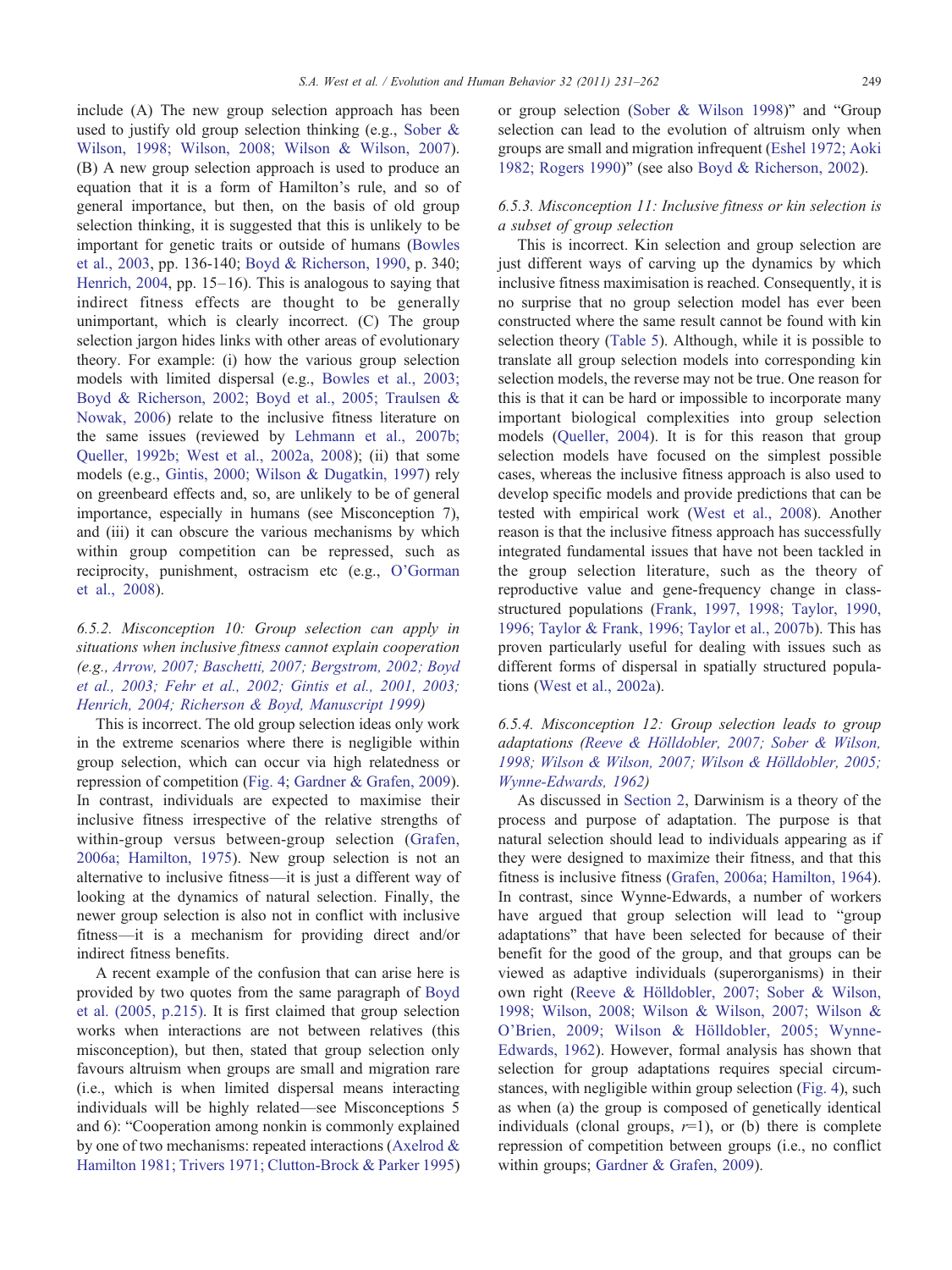It is useful here to distinguish adaptation and design from dynamics of how selection leads to design. The dynamics of selection can be examined with either an individual (inclusive fitness or kin selection) or group selection approach. However, only the individual level approach provides a general model of adaptation. The idea that individuals strive to maximise their inclusive fitness holds irrespective of the intensity of selection operating within and between groups ([Section 2;](#page-1-0) [Fig. 4\)](#page-16-0). In contrast, as discussed above, group adaptations or maximization of fitness at the group level are only expected in the extreme case where there is no within group selection.

# 6.5.5. Misconception 13: Most evolutionary biologists view group selection as hotly debated, completely wrong, or that there is some ulterior motive for the lack of attention given to it ([Baschetti, 2007; Sober & Wilson, 1998; Traulsen &](#page-25-0) [Nowak, 2006; Wilson & Wilson, 2007](#page-25-0))

This misconception is encapsulated in phrases such as "I believe that this is a hold-over of US ideologies, which have been strongly individualist and anti-collectivist" ([Baschetti,](#page-25-0) [2007](#page-25-0)), or "vigorous criticism and a general denial of such ideas" [\(Traulsen & Nowak, 2006\)](#page-30-0). We cannot stress enough that this is incorrect. While the old group selection idea does not hold (selection does not maximize fitness at the group level except under the very special circumstances described in Misconception 12), the new or newer ideas are able to explain the dynamics of natural selection. Indeed, many researchers who normally focus on the kin selection approach, including ourselves, use multi level selection methods when they are the most appropriate tool for solving the problem ([Frank, 1998; Gardner et al., 2007a; Gardner &](#page-26-0) [Grafen, 2009](#page-26-0)). The reason that most evolutionary biologists, both theoretical and empirical, do not use the group selection approach, or use it very little, is that they find it less useful [\(Frank, 1998; Queller, 2004\)](#page-26-0), and if they express negative views, it is because it has generated more confusion than insight (reviewed in detail by [West et al., 2007b, 2008](#page-30-0)). Put another way, the method isn't wrong per se, it is more that it is often misused and misinterpreted.

The inclusive fitness approach has received more attention because it is easier to develop general models and apply them to real biological situations. It is for this reason that (a) the group selection debate only takes place over simple models and has not stimulated empirical work, and (b) all the major developments in social evolution theory have been pioneered and led by the inclusive fitness approach, and not group selection ([Section 2.2;](#page-2-0) [West et al.,](#page-30-0) [2008](#page-30-0)). In contrast to this empirical progress spurred by the inclusive fitness approach, group selection thinking appears to be easy to misapply, leading to incorrect statements about how natural selection operates, as shown by research in many areas such as animal behaviour (reviewed by [Dawkins,](#page-26-0) [1976](#page-26-0)), microbiology (reviewed by [West et al., 2006a](#page-30-0)), parasitology (reviewed by [Herre, 1993](#page-28-0)) and agriculture (reviewed by [Denison et al., 2003](#page-26-0)). While inherently

attractive, it is highly misleading to portray multilevel selection as a means to unify the economic and social sciences by suggesting that our self-regarding preferences (broadly matching the predictions of classical rational choice theory) are explained by biological individualist selection while population-level (principally cultural) evolutionary processes explain why we have pro-social preferences (e.g., [Shennan, 2002\)](#page-30-0).

## 6.6. Strong Reciprocity

In recent years, there has been much attention to the suggestion that cooperation in humans can be explained by "strong reciprocity," which is defined as a predisposition to help others and to punish those that are not helping [\(Bowles](#page-25-0) [& Gintis, 2004, 2008; Boyd et al., 2003; Fehr & Gächter,](#page-25-0) [2002; Fehr & Fischbacher, 2003; Fehr & Rockenbach, 2004;](#page-25-0) [Fehr et al., 2002; Gintis, 2000, 2003; Gintis et al., 2003,](#page-25-0) [2005a](#page-25-0)). This literature has contributed to 10 misconceptions, numbers 1, 2, 4–8 and 14–16. It is useful here to divide the work on strong reciprocity into four areas—what the empirical data show, what it is argued the empirical data show, what the theoretical models show, and what it is argued the theoretical models show. A major source of confusion is that all of these four areas are in disagreement with each other, and that there are several inconsistencies between the different papers on this topic.

A number of elegant economic experiments have suggested that people have a propensity to cooperate and punish individuals who do not cooperate [\(Burnham &](#page-25-0) [Johnson, 2005; Fehr & Fischbacher, 2003; Gächter &](#page-25-0) [Herrmann, 2009\)](#page-25-0). Importantly, this includes one-shot games, without the possibility for repeated interactions, where individuals would gain a greater financial reward from not cooperating or punishing. This is a clear demonstration that people do not always behave in ways that maximise their economic payoffs, even if they are given perfect knowledge. It has been argued that strong reciprocity provides an explanation for this behaviour (see Misconception 4 for quotations).

# 6.6.1. Misconception 14: Human cooperation in economic games requires the novel evolutionary force of strong reciprocity

There is a large empirical literature showing that when humans play anonymous one-shot economic games, they cooperate more than would be expected if they were purely self-interested [\(Ledyard, 1995\)](#page-28-0). From a proximate perspective, it has been argued that this is because individuals value the success of others as well as their own, showing prosocial preferences ([Fehr and Schmidt, 1999\)](#page-26-0). From an evolutionary perspective, it has been argued that this proximate mechanism cannot be explained by standard evolutionary explanations of cooperation, such as kin selection and reciprocity, and requires the a novel explanation of strong reciprocity ([Fehr & Gächter, 2002; Fehr & Fischbacher,](#page-26-0) [2003; Fehr & Rockenbach, 2004; Fehr et al., 2002; Gintis](#page-26-0)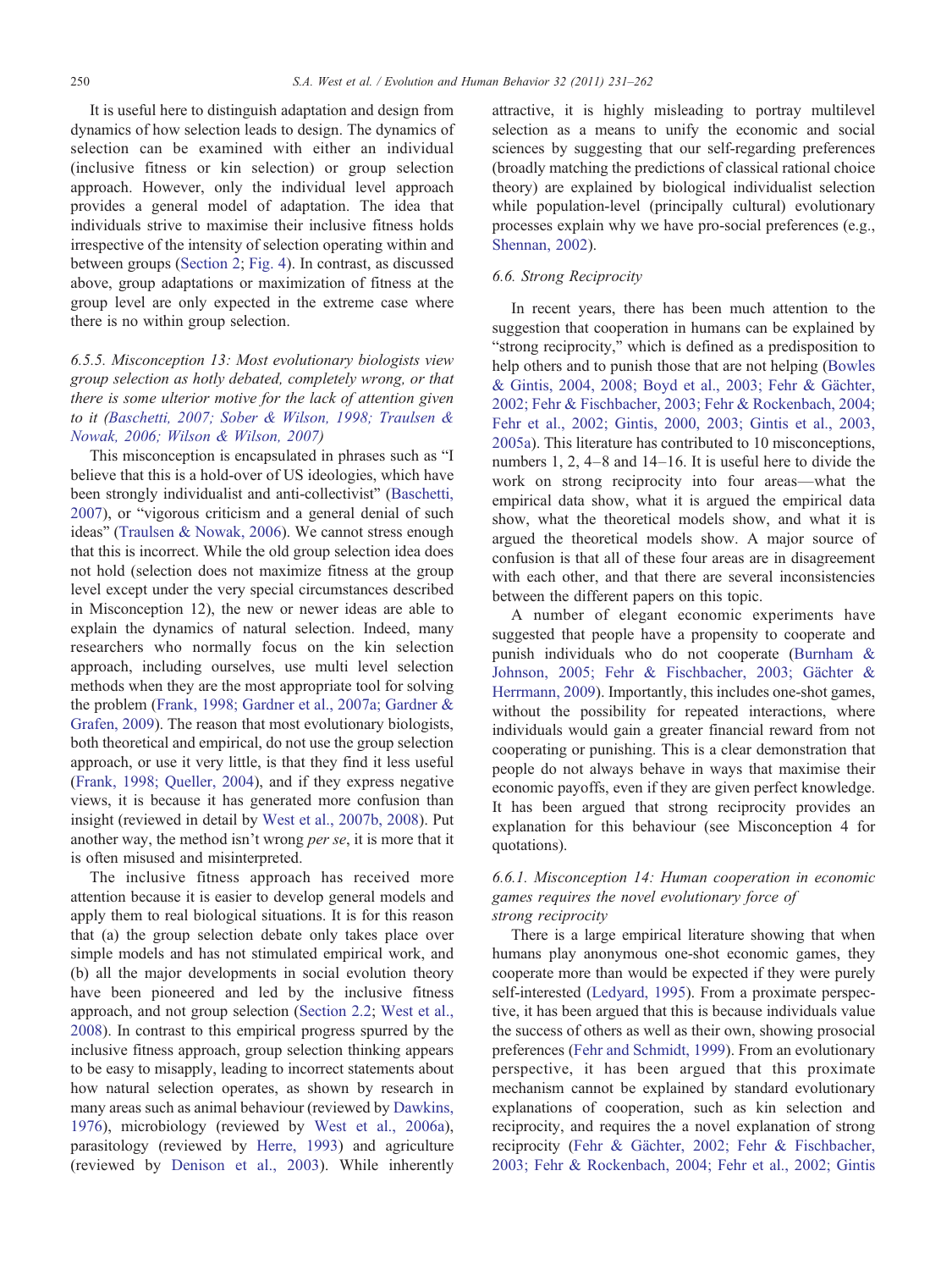[et al., 2003, 2005b](#page-26-0)). For example, it has been claimed that human behaviour "cannot be rationalized as an adaptive trait by the leading evolutionary theories" [\(Fehr et al., 2002\)](#page-26-0).

However, the empirical data are open to multiple explanations and do not support this claim. First, in some cases, an equally valid explanation for the data is that humans are antisocial, rather than prosocial. In the ultimatum game, the expected strategy is for individuals to make minimal offers and for these to be accepted. If there is a chance that minimal offers will be rejected (punished) then individuals are expected to make larger offers ([Gale et al.,](#page-26-0) [1995\)](#page-26-0). Consequently, the larger than minimal offers that are observed in experiments may just reflect the fact that individuals expect small offers to be punished. In this case, the unexpected behaviour is the rejection of small offers, and so, we might conclude that the data show that humans have a tendency to punish at a level greater than that expected from selfish interests. Note that our purpose here is not to argue that humans are particularly pro- or antisocial, just that it is easy to give multiple explanations for the data.

Second, higher than expected levels of cooperation can be explained by individuals making mistakes in laboratory settings. The previous interpretation of economic games is based upon the implicit assumption that if individuals do not play perfectly, then this does not lead to a systematic bias in the level of cooperation [\(Kümmerli et al., 2010\)](#page-28-0). This is a problem, because when the predicted behaviour is to not cooperate at all (e.g., in standard public goods games), then any deviations from perfection would automatically be perceived as greater than expected cooperation ([Houser &](#page-28-0) [Kurzban, 2002\)](#page-28-0). [Kümmerli et al. \(2010\)](#page-28-0) tested this possibility, by allowing individuals to play modified versions of public goods games, where 100% cooperation was the strategy that would maximise their personal financial game. They found that while this led to an increased level of cooperation, it did not lead to full cooperation (see also [Houser & Kurzban, 2002; Laury & Holt, 2008; Saijo &](#page-28-0) [Nakamura, 1995](#page-28-0)). If the logic from previous studies (e.g., [Fehr & Schmidt, 1999](#page-26-0)) was applied to this result, then it would give a utility function that is negatively influenced by the success of others (an antisocial preference). Given that a simultaneous positive and negative regard to others is not possible, these data instead suggest that individuals have a tendency to avoid both full defection and full cooperation [\(Haselton & Nettle, 2006](#page-27-0)).

Third, another possible explanation is that higher levels of cooperation are normally favoured and that this leads to a psychology that results in cooperation in one-shot experiments. The idea here is that, even if they are given perfect information, individuals find it hard to disassociate themselves from the real world, and so, cooperation occurs as a byproduct of the fact that is normally favoured ([Bateson](#page-25-0) [et al., 2006; Binmore, 2006; Burnham & Johnson, 2005;](#page-25-0) [Hagen & Hammerstein, 2006; Haley & Fessler, 2005; Levitt](#page-25-0) [& List, 2007; Nowak et al., 2000; Trivers, 2004; West et al.,](#page-25-0) [2007b\)](#page-25-0). Experimental support for this suggestion comes

from a number of experiments which show that players taking part in one shot games, in which there are no future interactions, still adjust their level of cooperation in response to artificial cues, such as the presence of eyespot pictures on computer desktops [\(Bateson et al., 2006;](#page-25-0) [Burnham & Johnson, 2005; Haley & Fessler, 2005](#page-25-0)) or interactions with individuals which do not influence the game [\(Houser & Kurzban, 2002; Kurzban et al., 2007](#page-28-0)). The idea here is that these cues trigger responses that have arisen in response to situations outside of the laboratory, where whether or not they are being observed will matter. Further support comes from cultural differences in experimental games ([Gächter & Herrmann, 2006; Henrich](http://www.ideas.repec.org/p/cdx/dpaper/2007-11.html) [et al., 2006; Henrich et al., 2005](http://www.ideas.repec.org/p/cdx/dpaper/2007-11.html)), which appear to reflect differences in how the game is perceived to relate to everyday events [\(Binmore, 2006](#page-25-0)). To put it another way, "Experimental play often reflects patterns of interaction found in everyday life" [\(Henrich et al., 2005](#page-28-0), p. 798) and not just the game set up imposed by the experimenter. Furthermore, even in laboratory settings, behaviours such as punishment can provide a direct benefit if longer periods of interactions are allowed for ([Gächter et al., 2008](#page-26-0)).

The data discussed in the previous two paragraphs suggest that humans have a psychology which can "misfire" in laboratory settings. While it might be argued that the possibility that humans don't always behave perfectly is no surprise, the more important point is that such imperfect behaviour can lead to a systematic bias towards higher than expected levels of cooperation. Future work must address this issue, through the use of appropriate controls and by exercising greater caution when interpreting the absolute level of cooperation in particular treatments [\(Kümmerli](#page-28-0) [et al., 2010\)](#page-28-0). It would be useful to test whether there is a bias to accept evidence for humans being "extra cooperative," without sufficient basis, due to a bias towards positive evidence or because this is a nice result to get.

This "misfire" idea has been argued to be incorrect in several papers, where it is labelled the "big mistake" or maladaptation hypothesis [\(Boyd & Richerson, 2002; Fehr &](#page-25-0) [Henrich, 2003; Gintis et al., 2003; Henrich, 2004\)](#page-25-0). The implicit idea here is that humans should always behave perfectly. However, this hypothesis is clearly falsified by the numerous examples of how proximate mechanisms which have been previously favoured by natural selection lead to behaviours that do not maximise fitness under certain conditions. For example, the mismatch between real danger and our fear of snakes and spiders versus automobiles, various aspects of the porn industry, rises in obesity, or the decline in reproductive rate can be associated with better living conditions ([Hagen & Hammerstein, 2006](#page-27-0)). It is even clearly falsified in the context of economic games, where, as discussed above, individuals show variation in behaviour in response to misleading "cues" of being observed, such as eye-spots on computers. It can be misleading to call such imperfect behaviour a maladaptation or a mistake, in the sense that it may be the optimal state, just that the benefits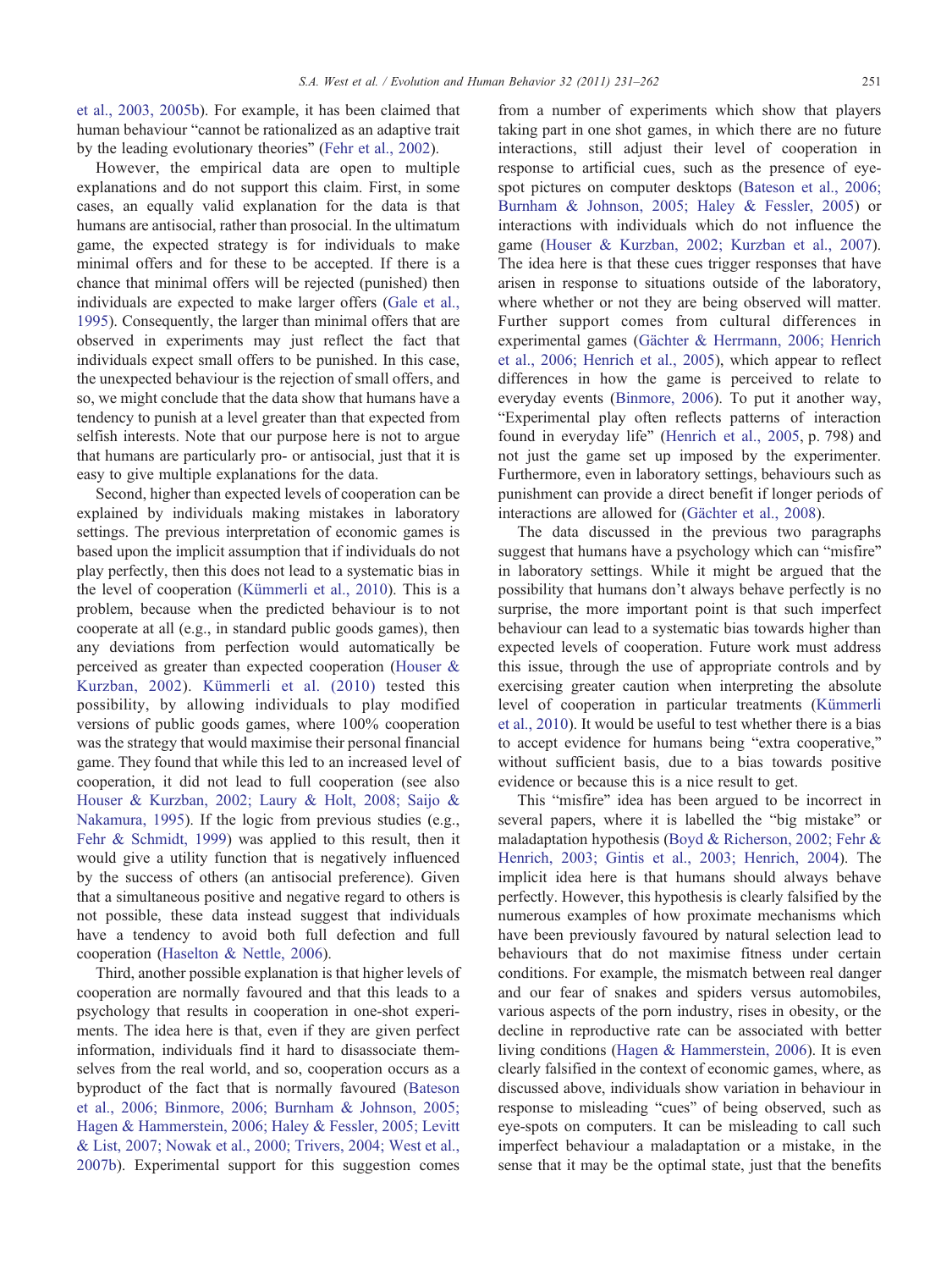of improving a behaviour have to be balanced or traded off against the costs [\(Partridge & Sibley, 1991; Stearns, 1992](#page-29-0)). The general point here is that maximisation of fitness does not imply perfect behaviour in every possible situation, and that the selective regimen needs to be considered, as has been shown frequently in the animal behaviour literature [\(Davies,](#page-26-0) [1992; Herre, 1987; Herre et al., 2001; Krebs & McCleery,](#page-26-0) [1984; Pompilio et al., 2006; Wehner, 1987\)](#page-26-0). Evolutionary theory does not predict that humans (or any other organism) should behave as perfect maximising agents in every situation in which they can be placed.

# 6.6.2. Misconception 15: The theoretical models on strong reciprocity provide a novel solution to the problem of cooperation, that are outside of the usual inclusive fitness explanations ([Bowles & Gintis, 2004; Fehr & Rockenbach,](#page-25-0) [2003, 2004; Fehr & Fischbacher, 2005b; Gintis, 2000\)](#page-25-0)

It has been claimed that the theoretical models of strong reciprocity do not rely on "explanatory power of inclusive fitness theory" and "cannot be explained by inclusive fitness" [\(Bowles & Gintis, 2004](#page-25-0)) and that they can explain the evolution of cooperation and punishment, even when they do "not yield future economic benefits for the altruist" [\(Fehr & Rockenbach, 2003\)](#page-26-0) "it is implausible to expect that these costs will be repaid" or "even though as a result they receive lower payoffs than other group members" ([Bowles &](#page-25-0) [Gintis, 2004](#page-25-0)). However, this is not possible—a trait will not be selected for unless it provides an inclusive fitness benefit (see [Section 2\)](#page-1-0). One source of confusion here is the jargon used in the strong reciprocity modeling literature, in that the strategies that are referred to as altruistic are not necessarily altruistic as they can lead to an increase in personal fitness (Misconception 1).

The other source of confusion is that while the impression is given that the strong reciprocity models do not rely upon standard direct and indirect fitness benefits, more formal analyses have shown that they do, it is just that this was not made explicit ([Gardner & West, 2004; Lehmann et al.,](#page-26-0) [2007c](#page-26-0)). Cooperation can provide a direct benefit because it provides a benefit to everyone in the group, including the focal cooperator through reducing the chance of group extinction or increasing the chance of success in between group competition (analogous to models of "group augmentation"). Cooperation can provide an indirect benefit because these models assume limited dispersal, which leads to a significant relatedness between the individuals interacting within the group (Misconception 6), for example,  $r \approx 0.1$  in groups of size 50 if the migration rate is 0.1 ([Lehmann et al.,](#page-28-0) [2007c](#page-28-0)). This extent to which relatedness can build up appears to be frequently ignored in the strong reciprocity theoretical literature—for example, [Bowles & Gintis \(2004\)](#page-25-0) assume group sizes of 20, where relatedness will be higher, but claim that "there are many unrelated individuals, so altruism cannot be explained by inclusive fitness" [\(Bowles](#page-25-0) [& Gintis, 2004](#page-25-0)). Note that we are not saying that in their model strong reciprocity is always altruistic, as both

direct and indirect benefits can occur and so whether it is mutually beneficial or altruistic will depend upon parameter values [\(Lehmann et al., 2007c\)](#page-28-0). Similarly, punishment can provide a direct or indirect benefit by reducing competition for the actor or their relatives, respectively.

Overall, the relative importance of direct and indirect fitness benefits will depend upon the details and parameter values of a model [\(Gardner & West, 2004; Lehmann et al.,](#page-26-0) [2007c](#page-26-0)). Specifically, whether cooperation and punishment are favoured as either mutually beneficial or altruistic behaviours depends upon parameters such as group size and the dispersal rate ([Lehmann et al., 2007c](#page-28-0)). For example, decreasing group size makes cooperation and punishment more likely to provide a direct benefit because the actor gains a greater share of the group benefit from cooperation, and a greater benefit from the reduced competition that follows from punishment. A general point here is that the earlier models of strong reciprocity were analysed with a simulation approach and then explained with verbal arguments. Since then, multilocus population genetic methodology has been used to provide analytical solutions that allow the underlying selective forces to be formally analysed, showing that these earlier verbal arguments were incorrect ([Lehmann et al., 2007c](#page-28-0)). Considering [Fig. 2,](#page-5-0) the strong reciprocity models have involved selective forces that occur on multiple branches [e.g., non-enforced direct benefits; enforced direct benefits (punishment); indirect benefits by limited dispersal], as well as a branch outside the tree that isn't even cooperation (spiteful green beards).

# 6.6.3. Misconception 16: The claims made in the empirical and the theoretical strong reciprocity literature are compatible

We return to our point that there are four contradictory aspects of strong reciprocity. First, the empirical results show that humans cooperate at higher levels than expected in some situations, and punish individuals who do not cooperate. That is a clear and repeatable result. Second, it has been claimed that this propensity can be explained by strong reciprocity. However, strong reciprocity is a proximate mechanism and not a solution to the ultimate problem of why humans cooperate (Misconception 4). Third, it has been claimed that the theoretical models of strong reciprocity can explain cooperation and punishment in one-shot encounters and that they provide a novel solution to the problem of cooperation that is outside of inclusive fitness theory. Fourth, the theoretical models of strong reciprocity actually show how competition between groups and limited dispersal can lead to direct and/or indirect benefits to cooperation (Misconceptions 1, 4–6, 8 and 15). These models therefore are easily understood from an inclusive fitness context and do not predict cooperation in one-shot encounters. In order to predict cooperation in one-shot encounters, it would be necessary to develop more mechanistic models, which allowed for factors such as a trade-off between the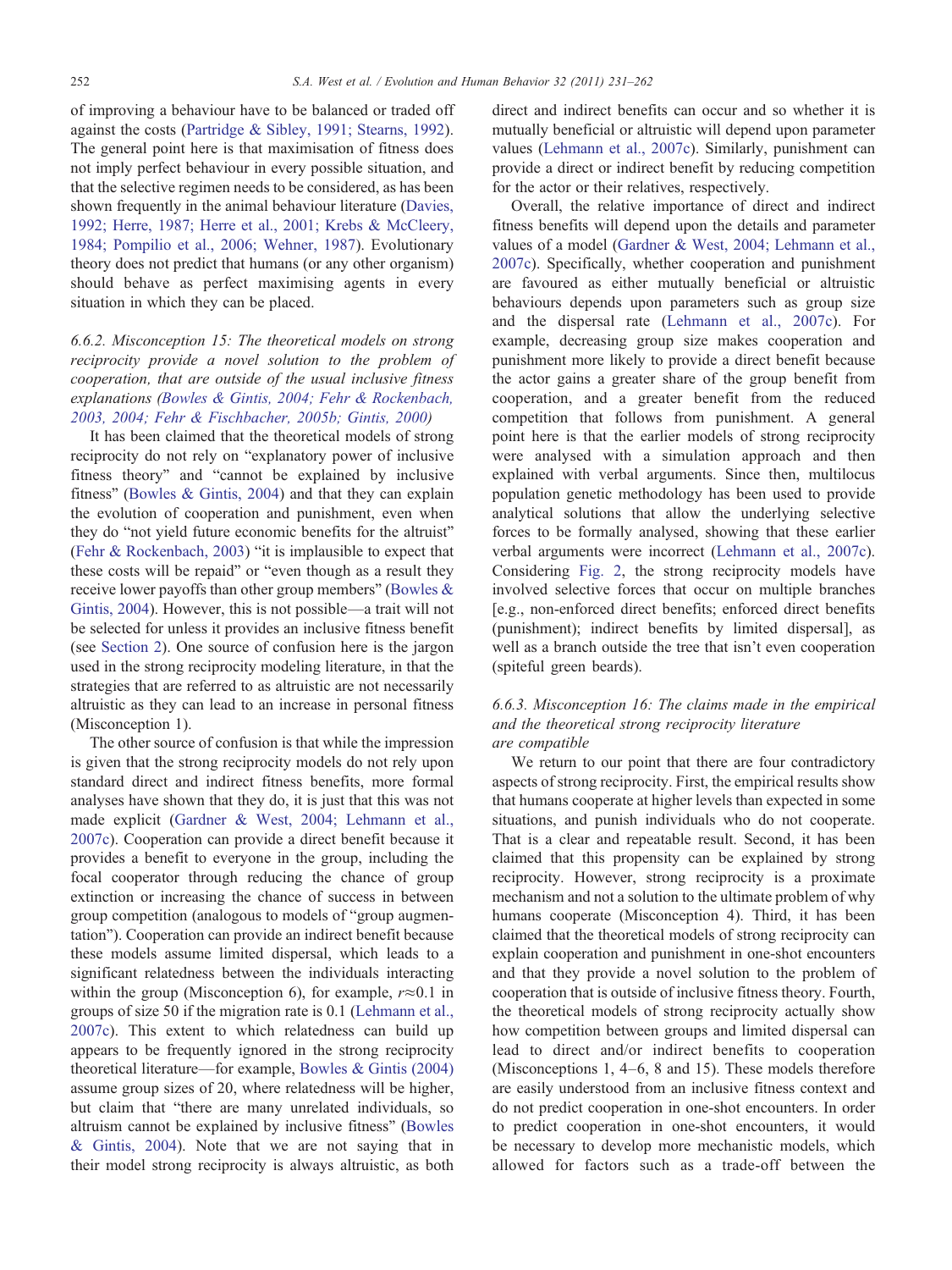<span id="page-22-0"></span>complexity of a strategy and its cost, and could hence predict misfiring (Misconception 14).

The potential confusion that can arise from these contradictions is illustrated in how two sentences from the abstract of a single paper can contradict each other ([Gintis](#page-27-0) [et al., 2003](#page-27-0)). Specifically, it is first claimed that strong reciprocity cannot be explained by standard evolutionary models, then soon followed by a second sentence that claims strong reciprocity is evolutionarily stable (which means it can be explained by evolutionary theory): "strong reciprocity is a predisposition to cooperate with others and to punish those who violate the norms of cooperation, at personal cost, even when it is implausible to expect that these costs will be repaid." and "We show that under conditions plausibly characteristic of the early stages of human evolution, a small number of strong reciprocators could invade a population of self regarding types, and strong reciprocity is an evolutionary stable strategy." Confusion also arises because of inconsistencies between papers. For example, compare the first quote in this paragraph with "strong reciprocity must have promoted individual fitness, or it could not have evolved. Our contention is that strong reciprocity enhanced relative fitness because groups with a high frequency of altruism survived and prospered at a higher rate than groups with a low frequency of altruism" ([Gintis et al., 2008](#page-27-0), p. 248).

## 6.7. Cultural evolution

Up until now, we have focused on genetic evolution. However, humans are clearly unique in the extent to which behaviour can be transmitted culturally, and the possible role of cultural evolution also needs to be considered. Culture is information capable of affecting an individual's behaviour that is acquired from other members of their species through teaching, imitation, and other forms of social transmission or social learning [\(Boyd & Richerson,](#page-25-0) [1985\)](#page-25-0). Cultural traits can therefore be transmitted horizontally between individuals of the same generation. This contrasts with genetically inherited traits that are generally only passed vertically from parent to offspring, with notable exceptions in bacteria ([Smith, 2001; West et al.,](#page-30-0) [2006a](#page-30-0)). It is often suggested that cultural evolution is able to explain cooperation in cases where genetic selection cannot [\(Bergstrom, 1995; Boyd & Richerson, 1985, 2002,](#page-25-0) [2005, 2006, 2010; Boyd et al., 2003; Fehr et al., 2002;](#page-25-0) [Gintis, 2003; Henrich, 2004; Henrich & Boyd, 2001;](#page-25-0) [McElreath & Henrich, 2006; Richerson & Boyd, 2005](#page-25-0)). One reason for this is that cultural traits can be transmitted horizontally within groups, which could lead to cultural relatedness  $r$  being higher than genetic  $r$ .

However, recent theory by [Lehmann et al. \(2007c, 2008;](#page-28-0) [Lehmann & Feldman, 2008b](#page-28-0)) has questioned whether cultural evolution will automatically make it easier for cooperation to evolve. Consider the case of when imitation occurs through adaptive learning mechanisms such as "pairwise payoff comparison" or "prestige" or "success" bias, where individuals copy others, from either their own or other groups, on the basis of some arbitrary payoff or estimate of success ([Bergstrom, 1995; Boyd & Richerson,](#page-25-0) [1985, 2002; Boyd et al., 2003; Henrich, 2004\)](#page-25-0). In this case, in comparison with genetic selection, cultural selection is less favourable for cooperation, and even leads to selection for harming behaviours ([Feldman et al., 1985; Lehmann](#page-26-0) [et al., 2007c, 2008\)](#page-26-0). The reason for this is that by helping neighbours and, hence, achieving a lower payoff, a helping individual makes it less likely that they will be imitated. Conversely, harming can be selected for because it decreases competition with neighbours, who will then be less likely to be chosen ([Lehmann et al., 2008\)](#page-28-0). [Lehmann](#page-28-0) [et al. \(2008; 2007c\)](#page-28-0) argue that earlier papers came to the different conclusion that such imitation could favour cooperation because: (i) [Boyd et al. \(2003\)](#page-25-0) did not compare the situation with genetic evolution, they just claimed it would be less likely to favour cooperation; (ii) [Boyd and](#page-25-0) [Richerson \(2002\)](#page-25-0) made the additional assumption that there was some other mechanism driving the initial spread of the trait, so that it exceeded a certain threshold frequency at which it became beneficial (through avoidance of punishment) and, hence, was no longer altruistic.

Our aim here is not to argue whether cultural evolution makes it easier or harder for cooperation to evolve. This is an exciting and active area of research with much to be done. Instead, we merely wish to emphasise that this provides another example of the need to formally determine how theoretical models are working, and their relation to existing theory. Considering the example given in the previous paragraph, [Boyd & Richerson \(2010\)](#page-25-0) and [Boyd et al.](#page-25-0) [\(Submitted\)](#page-25-0) have argued that the difference between their and Lehmann's results are due to differences in whether small or large fitness consequences were allowed for, whereas Lehmann replies that both small and large effects were examined in [Lehmann et al. \(2007c\)](#page-28-0), and no assumptions were made about the size of fitness effects in [Lehmann &](#page-28-0) [Feldman \(2008b\)](#page-28-0). The advantage of this debate is that it makes such assumptions explicit and so will clarify when cultural evolution either favours or disfavours cooperation, but also why. More specifically, what forms of cultural mechanisms would be favoured by genetic selection, and how would these influence selection for cooperation?

# 7. Discussion

In the preceding sections we have provided a general review of social evolution theory, the potential solutions to the problem of cooperation, and some common misconceptions. Here, we return to the specific questions surrounding cooperation in humans: (1) Why do humans cooperate? (2) Are humans special, and if so, why? Throughout, our focus is on why humans behave as they do, rather than what they ought to do, i.e., positive, not normative or regulative, science [\(Friedman, 1953](#page-26-0)).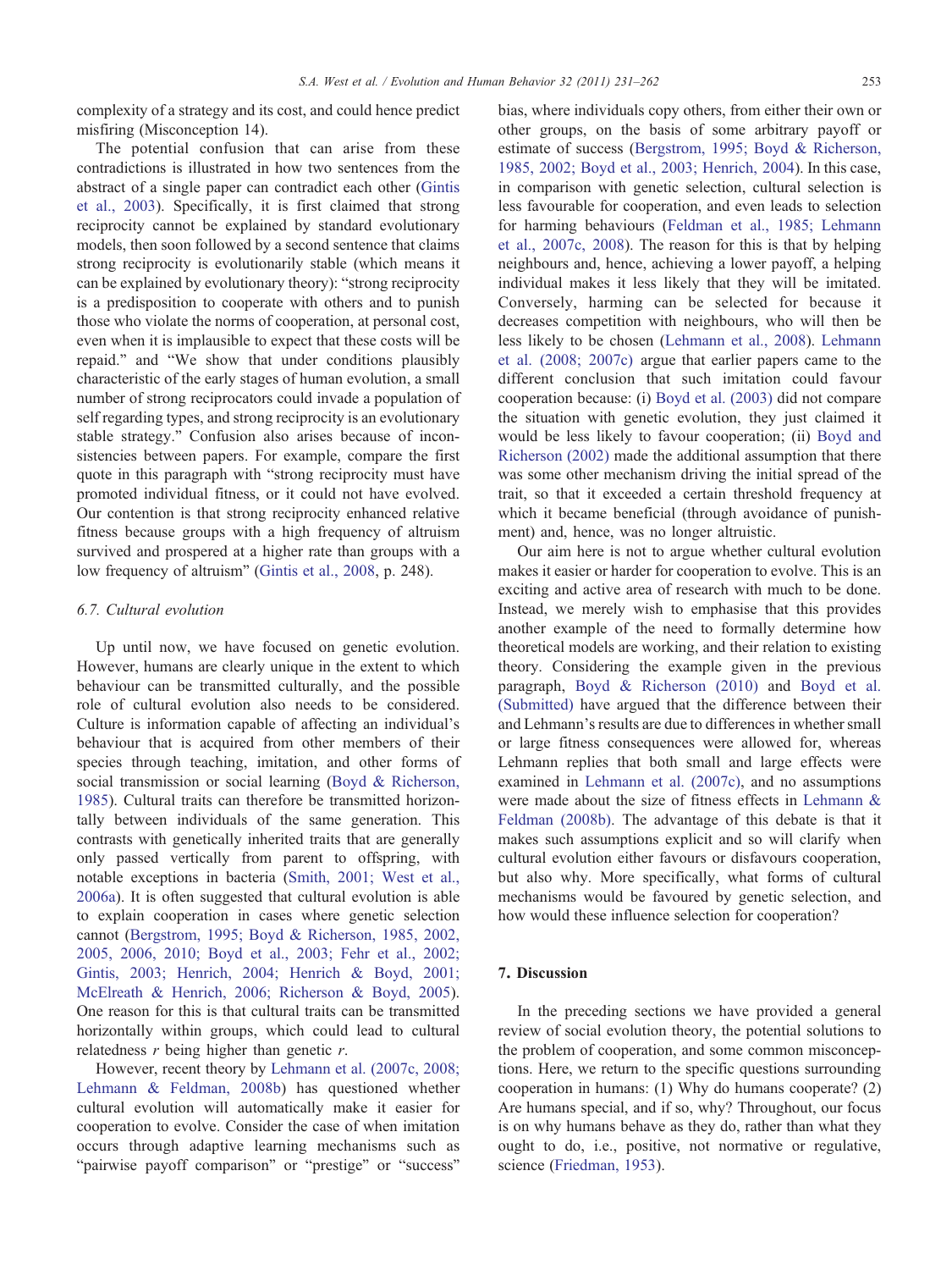#### <span id="page-23-0"></span>7.1. Why do humans cooperate?

The discussion surrounding Misconceptions 1 and 6 make it clear that cooperation in humans could have originally evolved due to either (or both) direct and indirect fitness benefits. Direct benefits could have arisen for a number of reasons including more cooperative groups being more successful, through competition with other groups or avoiding group extinctions (group augmentation), all the usual reciprocity arguments, avoidance of punishment and other mechanisms. Indirect benefits are likely because reasonable estimates of migration rates and group sizes for early hominids suggest there would have been appreciable relatedness between interacting individuals [\(Lehmann et al.,](#page-28-0) [2007c](#page-28-0)). Indeed, a synergy between direct and indirect benefits is also likely—as discussed in [Section 5.3](#page-8-0), direct benefits are often more likely to become important when cooperation is already favoured due to indirect benefits.

A possible question is what were/are the relative importance of direct and indirect fitness benefits in explaining cooperation in humans? However, we suggest that this question is so unanswerable to be almost pointless. The relative importance of direct and indirect fitness benefits depends upon the exact parameter values of theoretical models, with the same model being able to lead to mutually beneficial or altruistic cooperation depending on the values taken by its parameters [\(Lehmann et al., 2007c\)](#page-28-0). Researchers are unlikely to be able to obtain sufficiently good parameter estimates about ancestral humans to address this problem with sufficient confidence. This is clearly illustrated by the extent to which the last 40 years of research have been unable to resolve the relative importance of direct and indirect fitness in cooperative breeding vertebrates, where the empirical and experimental opportunities are much greater [\(Clutton-Brock, 2002; Cockburn, 1998; Griffin &](#page-26-0) [West, 2002; Jennions & Macdonald, 1994\)](#page-26-0).

We stress here that our aim when discussing the various misconceptions has not been to argue against the possible importance of factors such as punishment, between-group competition or cultural evolution. Instead, our main aim has been to point out that there is often a large disparity between what it is claimed is shown by a particular data set or theoretical model, and what is actually shown. Key examples have included claiming that (1) relatedness is not important in a particular model, but then, assuming a population structure that leads to an appreciable relatedness between interacting individuals, i.e., relatedness is there, just unacknowledged (Misconceptions 5–7, 15); (2) an altruistic group-beneficial trait is being modelled, when actually the trait can be mutually beneficial (Misconceptions 1, 2 and 15), or even spiteful and costly at the group level (Misconception 7); (3) proximate data provides an answer to an ultimate question (Misconception 4). Similar examples can be found elsewhere, such as discussions on how and when selection favours hostility between groups (compare [Choi & Bowles,](#page-26-0) [2007](#page-26-0) with [Lehmann & Feldman, 2008a](#page-28-0)), or the debate over

how and why cultural evolution models influence the evolution of helping ([Section 6.7\)](#page-22-0).

#### 7.2. Are humans special?

It is frequently assumed that the form of cooperation in humans is special [\(Boyd & Richerson, 2002; Boyd](#page-25-0) [et al., 2003; Fehr & Fischbacher, 2003, 2005b; Fehr &](#page-25-0) [Rockenbach, 2004; Henrich, 2004\)](#page-25-0). For example "The nature and level of cooperation in human societies is unmatched in the animal world" ([Quervain et al., 2004](#page-29-0)) or "Human cooperation represents a spectacular outlier in the animal world" ([Fehr & Rockenbach, 2004\)](#page-26-0) or "Human altruism goes far beyond that which has been observed in the animal world" ([Fehr & Fischbacher, 2003\)](#page-26-0). Indeed, this assumption has even been taken as a starting point, that cooperation in humans requires different evolutionary (ultimate) forces, rather than something that must be demonstrated: "What are the ultimate origins behind the rich patterns of human altruism described above? It must be emphasized in the context of this question that a convincing explanation of the distinct features of human altruism should be based on capacities which are distinctly human otherwise, there is the risk of merely explaining animal, not human, altruism." ([Fehr & Fischbacher, 2003\)](#page-26-0). In this section we critically assess the different ways in which human cooperation may be special. We are not denying that humans could be special, but want to determine, from an evolutionary perspective, exactly why.

Do humans have especially high levels of altruism [\(Fehr](#page-26-0) [& Fischbacher, 2003, 2005b; Warneken et al., 2007](#page-26-0))? No, a number of organisms have higher levels of altruism than humans, ranging from social amoebae and bacteria to ants and cooperative breeding vertebrates. In both social amoebae and the social insects, a number of individuals completely forgo the chance to reproduce to help others, which represents the most extreme possible form of altruism. In social amoebae and bacteria, these are the stalk cells, which hold up spore cells so that they can be dispersed [\(Bonner,](#page-25-0) [1967; Gilbert et al., 2007; Velicer et al., 2000\)](#page-25-0). In social insects these are the sterile workers that give up the chance to reproduce for themselves and instead help to raise the offspring of the queen or queens ([Bourke & Franks, 1995;](#page-25-0) [Hamilton, 1972](#page-25-0)). In cooperative vertebrates, helping is sometimes mutually beneficial, and sometimes altruistic, depending upon the species [\(Griffin & West, 2003\)](#page-27-0). An extreme example at the altruistic end of the continuum is the long tailed tit, where helpers never reproduce and so cooperation has been favoured purely by indirect fitness benefits ([MacColl & Hatchwell, 2004; Russell & Hatchwell,](#page-28-0) [2001](#page-28-0)). In contrast, in humans, direct fitness benefits are often likely to play a greater role, and cooperation is more likely to be mutually beneficial than altruistic.

Are humans special because cooperation occurs between nonrelatives [\(Boyd & Richerson, 2002; Boyd et al.,](#page-25-0) [2003; Fehr & Fischbacher, 2003; Fehr & Rockenbach,](#page-25-0)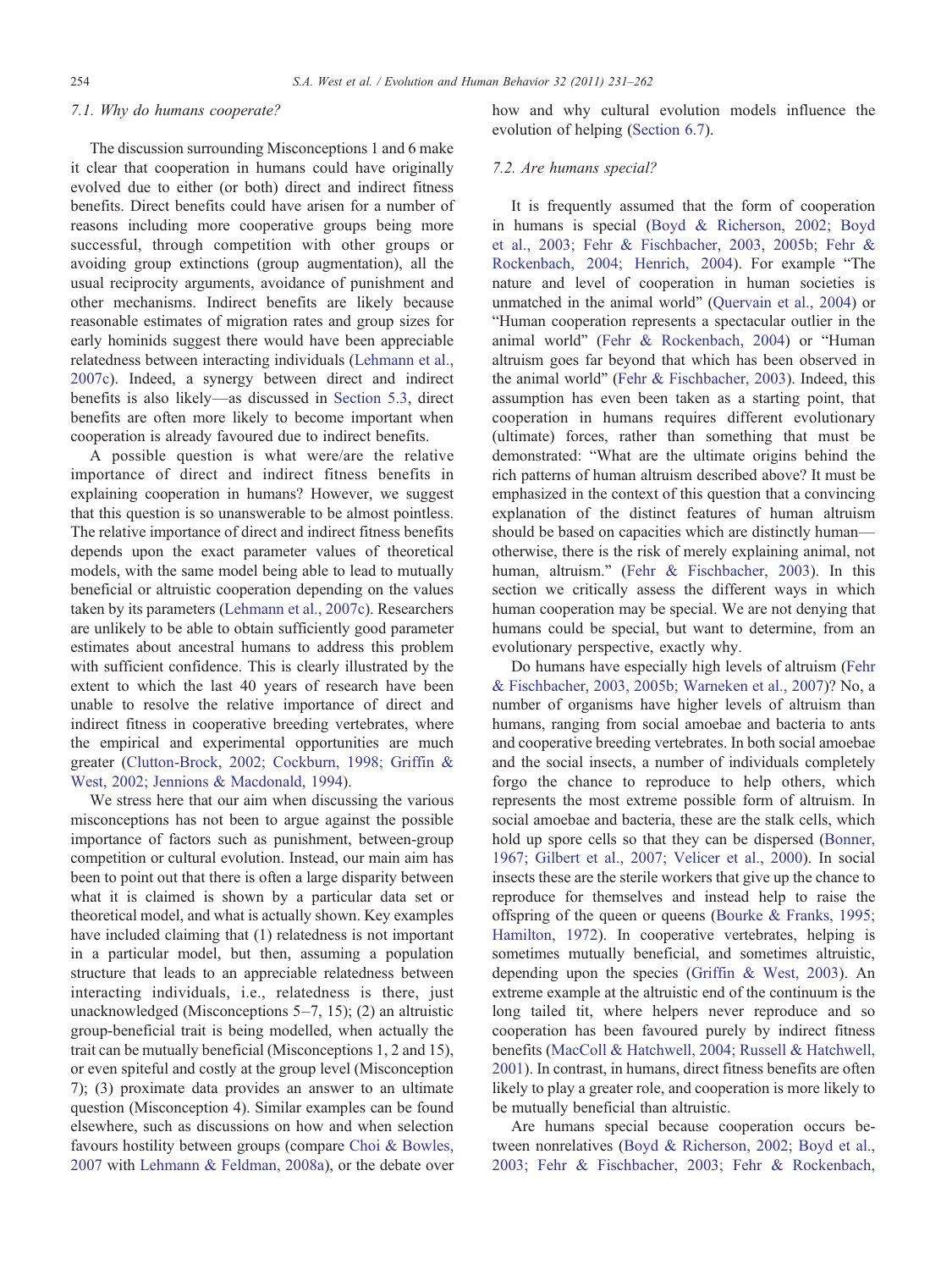[2004; Henrich, 2004\)](#page-25-0)? No, cooperation between nonrelatives occurs in a range of organisms. Many forms of cooperation occur between nonrelatives in birds and mammals [\(Clutton-Brock, 2002](#page-26-0)). In cooperative breeding vertebrates, there are several examples where non-relatives cooperate, the indirect fitness benefits of cooperation appear to be negligible and it is thought that cooperation is driven by direct fitness benefits [\(Clutton-Brock, 2002; Cockburn,](#page-26-0) [1998; Emlen, 1997; Griffin & West, 2002; Jennions &](#page-26-0) [Macdonald, 1994; Krebs & Davies, 1997](#page-26-0)). Even in social insects such as ants and wasps, there are some examples where nonrelatives come together for mutually beneficial cooperation [\(Bernasconi & Strassmann, 1999; Queller et al.,](#page-25-0) [2000\)](#page-25-0). However, perhaps the most extreme examples of cooperation between nonrelatives are the various examples of cooperation between species, termed mutualisms ([Herre](#page-28-0) [et al., 1999; Sachs et al., 2004; West et al., 2007a\)](#page-28-0). For example, between cleaner fish and their clients on the tropical reef, fig trees and fig wasps, plants and their mycorrizae or rhizobia root symbionts, or the various symbionts that live within animal hosts. Finally, we also note that cooperation between non-relatives has also played a key role in some of the major evolutionary transitions, such as the incorporation of symbiotic bacteria that became mitochondria, in the transition to eukaryotes (supplementary material; [Queller, 2000](#page-29-0)).

Are humans special because we enforce cooperation with mechanisms such as punishment? No, enforcement occurs across a range of taxa from plants to animals [\(Section 5.2.2](#page-7-0)). For example, clients chase and attack cleaner fish that do not cooperate [\(Bshary & Grutter, 2002;](#page-25-0) [Bshary & Grutter, 2005](#page-25-0)), soya bean plants cut off the oxygen supply to rhizobia that do not supply them with nitrogen [\(Kiers et al., 2003](#page-28-0)), dominant meerkats attack and evict subordinates who try to breed ([Young et al., 2006](#page-31-0)), honey bees destroy (police) eggs laid by workers [\(Ratnieks](#page-29-0) [& Visscher, 1989\)](#page-29-0) and ineffective pollinators are punished by a range of plant species ([Goto et al., 2010; Jander &](#page-27-0) [Herre, 2010; Pellmyr & Huth, 1994](#page-27-0)).

In contrast, what appears to be special about cooperation in humans is the proximate factors involved. Humans are able to assess the local costs and benefits of cooperative behaviour, and adjust their behaviour accordingly [\(Fehr &](#page-26-0) [Gächter, 2002; Fehr & Rockenbach, 2003; Fehr &](#page-26-0) [Fischbacher, 2003, 2004; Henrich et al., 2005; Semmann](#page-26-0) [et al., 2004; West et al., 2006b](#page-26-0)). Consequently, human cognitive abilities allow individuals to be highly flexible in the level of cooperation they perform in response to whether there is the possibility for punishment (Fehr  $\&$ [Gächter, 2002\)](#page-26-0), cues of reciprocity [\(Bateson et al., 2006;](#page-25-0) [Semmann et al., 2004](#page-25-0)), whether they are competing locally or globally for resources ([West et al., 2006b](#page-30-0)), and competition between groups ([Burton-Chellew et al., 2010;](#page-26-0) [Puurtinen & Mappes, 2009](#page-26-0)). In many of these cases, human behaviour does appear to be special. For example, the importance of reciprocity in humans contrasts with the lack of evidence for it playing a role in explaining cooperation in other organisms ([Section 5.2.2\)](#page-7-0). Importantly, this fine-tuning of behaviour can be done in response to both previous experience (learning) and observations of others (social learning). Furthermore, this has allowed the extreme division of labour that is observed in human societies.

While many organisms have impressive proximate mechanisms for enforcing cooperation, humans can have both more complex and diverse systems. Mechanisms such as direct and indirect reciprocity can be important in humans, whereas they are thought to be beyond the cognitive abilities of most other animals [\(Stevens &](#page-30-0) [Hauser, 2004; Stevens, Cushman, & Hauser, 2005\)](#page-30-0). More complex and unique mechanisms to enforce cooperation have arisen in humans, such as contracts, laws, justice, trade and social norms, leading to incredible feats such as the extreme division of labour that keeps large cities or nations going [\(Binmore, 1994, 1998, 2005b; Boyd &](#page-25-0) [Richerson, 1992; Seabright, 2004; Young, 2003](#page-25-0)). These mechanisms allow direct benefits to be obtained from cooperation in situations where cheating would otherwise be favoured. To put this into game theoretic terms, such mechanisms allow more efficient equilibria to be reached than would ever be possible in less cognitively advanced species. Cultural evolution allows a potential way in which different mechanisms or strategies could be tested [\(Binmore, 2005b; Boyd & Richerson, 1985\)](#page-25-0), and determining how this influences cooperation remains a major outstanding task [\(Section 6.7](#page-22-0)).

The above discussion suggests that humans are special because our cognitive abilities mean we are particularly efficient enforcers, which has expanded the range of situations in which cooperation can be favoured. However, we stress that we are not saying that humans have the best cognitive abilities for all behaviours related to cooperation. For example, considering indirect fitness benefits, while social amoebae and social insects are able to adjust their behaviour in response to direct cues of genetic relatedness [\(Boomsma et al., 2003; Mehdiabadi et al., 2006](#page-25-0)), humans must rely on indirect learnt cues such as childhood coresidence [\(Lieberman et al., 2003\)](#page-28-0). Overall, the general point appears to be that, as with other aspects of the mental powers and moral sense, the difference in cooperative behaviours between humans and other animals is "one of degree and not of kind" ([Darwin, 1871](#page-26-0), pp. 104–106).

Supplementary data associated with this article can be found, in the online version, at [doi:10.1016/j.](http://dx.doi.org/10.1016/j.evolhumbehav.2010.08.001) [evolhumbehav.2010.08.001.](http://dx.doi.org/10.1016/j.evolhumbehav.2010.08.001)

#### Acknowledgments

We thank Jean-Baptiste André, Abigail Barr, Michele Belot, Ken Binmore, Rob Boyd, John Brenner, Terry Burnham, Pat Churchland, Raymond Duch, Herb Gintis, Joel Guttman, Dominic Johnson, Laurent Lehmann, Ruth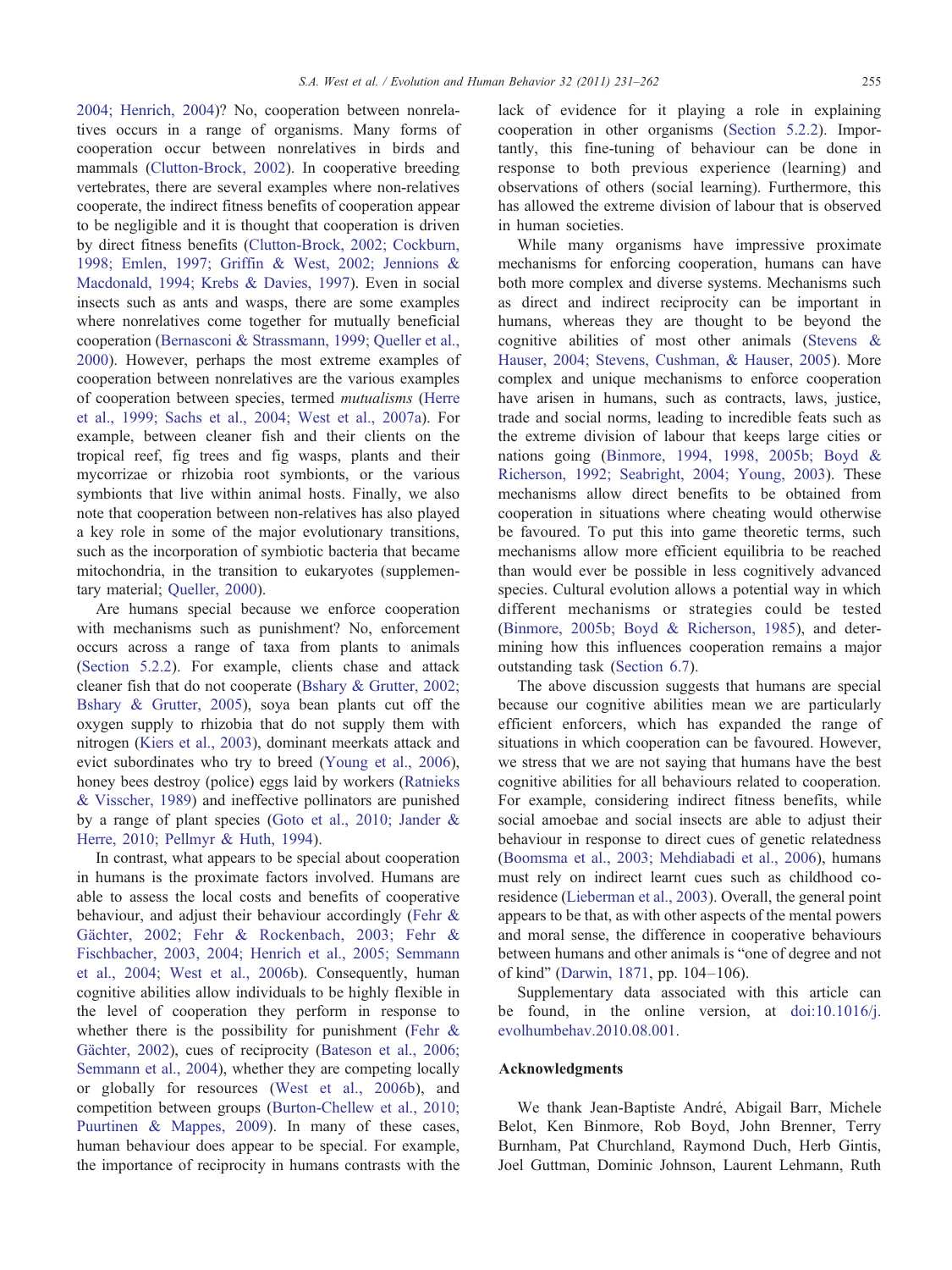<span id="page-25-0"></span>Mace, Daniel Rankin, Francis Ratnieks, Meredith Rolfe, Mark Schaffer, Thom Scott-Phillips, Steve Stearns, Robert Trivers, Jack Vromen, and Peyton Young for comments, discussion and/or supplying reprints, and the Leverhulme Trust, Royal Society, European Research Council and Biotechnology, and Biological Sciences Research Council for funding.

#### References

- Alcock, J. (2005). Animal Behavior Eighth Edition. Sunderland, MA: Sinauer Associates.
- Alexander, R. D. (1974). The evolution of social behavior. Annual Review of Ecological Systematics, 5, 325–383.
- Alexander, R. D. (1987). The biology of moral systems. New York: Aldine de Gruyter.
- Amann, E., & Yang, C. L. (1998). Sophisitication and the persistence of cooperation. Journal of Economic Behavior & Organization, 37, 91–105.
- Aoki, K. (1982). A condition for group selection to prevail over counteracting individual selection. Evolution, 36, 832–842.
- Arnold, J. E. (1993). Labor and the rise of complex hunter-gatherers. Journal of Anthropological Archaeology, 12, 75–119.
- Arrow, H. (2007). The sharp end of altruism. Science, 318, 581–582.
- Aumann, R. (1981). Survey of repeated games. In V. Bohm (Ed.), Essays in Game Theory and Mathematical Economics in Honor of Oskar Morgenstern (pp. 11–42). Mannheim: Bibliographisches Institut.
- Aumann, R., & Maschler, M. (1995). Repeated Games with Incomplete Information. Cambridge, Mass: MIT Press.
- Avilés, L. (1993). Interdemic selection and the sex ratio: a social spider perspective. American Naturalist, 142, 320–345.
- Axelrod, R. (1984). The Evolution of Cooperation. New York: Basic Books. Axelrod, R., & Hamilton, W. D. (1981). The evolution of cooperation.
- Science, 211, 1390–1396. Baschetti, R. (2007). Evolutionary, neurobiological, gene-based solution of the ideological "puzzle" of human altruism and cooperation. Medical
- Bateson, M., Nettle, D., & Roberts, G. (2006). Cues of being watched enhance cooperation in a real-world setting. Biology Letters, 2, 412–414.

Hypotheses, 69, 241–249.

- Becker, G. S. (1974). Altruism, egoism, and genetic fitness: economics and sociobiology. Journal of Economic Literature, 14, 817–826.
- Bergmüller, R., Bshary, R., Johnstone, R. A., & Russell, A. F. (2007). Integrating coopeative breeding and cooperation theory. Behavioural Processes, 76, 61–72.
- Bergstrom, T. C. (1995). On the evolution of altruistic ethical rules for siblings. The American Economic Review, 85, 58–81.
- Bergstrom, T. C. (1996). Economics in a family way. Journal of Economic Literature, 34, 1903–1934.
- Bergstrom, T. C. (2002). Evolution of social behavior: individual and group selection. Journal of Economic Perspectives, 16, 67-88.
- Bernasconi, G., & Strassmann, J. E. (1999). Cooperation among unrelated individuals: the ant foundress case. Trends in Ecology & Evolution, 14, 477–482.
- Binmore, K. (1994). Game Theory And The Social Contract Volume 1: Playing Fair. Cambridge, MA: MIT Press.
- Binmore, K. (1998). Game Theory And The Social Contract Volume 2: Just Playing. Cambridge, MA: MIT Press.
- Binmore, K. (2005a). Economic man or straw man? Behavioral and Brain Sciences, 28, 817–818.
- Binmore, K. (2005b). Natural Justice. Oxford: Oxford University Press.
- Binmore, K. (2006). Why do people cooperate? Politics, Philosophy & Economics, 5, 81–96.
- Binmore, K. (2007). Game Theory: A Very Short Introduction. Oxford: Oxford University Press.
- Bonner, J. T. (1967). The Cellular Slime Molds. Princeton: Princeton University Press.
- Boomsma, J. J., Nielsen, J., Sundstrom, L., Oldham, N. J., Tentschert, J., Petersen, H. C., et al. (2003). Informational constraints on optimal sex allocation in ants. Proceedings of the National Academy of Sciences of the United States of America, 100, 8799–8804.
- Bourke, A. F. G., & Franks, N. R. (1995). Social Evolution in Ants. Princeton. New Jersey: Princeton University Press.
- Bowles, S. (2006). Group competition, reproductive levelling and the evolution of human altruism. Science, 314, 1569–1572.
- Bowles, S. (2009). Did warfare among ancestral hunter-gatherers affect the evolution of human social behaviors? Science, 324, 1293–1298.
- Bowles, S., & Gintis, H. (2004). The evolution of strong reciprocity: cooperation in heterogeneous populations. Theoretical Population Biology, 65, 17–28.
- Bowles, S., & Gintis, H. (2008). Cooperation. In L. Blume, & S. Durlauf (Eds.), The New Palgrave Dictionary of Economics. MacMilan.
- Bowles, S., Choi, J. K., & Hopfensitz, A. (2003). The co-evolution of individual behaviors and social institutions. Journal of Theoretical Biology, 223, 135–147.
- Boyd, R., & Richerson, P. J. (1985). Culture and the Evolutionary Process. Chicago: University of Chicago Press.
- Boyd, R., & Richerson, P. J. (1990). Group selection among alternaive evolutionarily stable strategies. Journal of Theoretical Biology, 145, 331–342.
- Boyd, R., & Richerson, P. J. (1992). Punishment allows the evolution of cooperation (or anything else) in sizable groups. Ethology and Sociobiology, 13, 171–195.
- Boyd, R., & Richerson, P. J. (2002). Group beneficial norms can spread rapidly in a stuctured population. Journal of Theoretical Biology, 215, 287–296.
- Boyd, R., & Richerson, P. J. (2005). The Origin and Evolution of Cultures. Oxford: Oxford University Press.
- Boyd, R., & Richerson, P. J. (2006). Culture and the evolution of the human social instincts. In S. Levinson, & N. Enfield (Eds.), Oxford: Berg.
- Boyd, R., & Richerson, P. J. (2010). Transmission coupling mechanisms: cultural group selection. Philosophical Transactions of the Royal Society B, 365, 3787–3795.
- Boyd, R., Richerson, P. J., & Henrich, J. (Submitted). Rapid cultural adaptation can facilitate the evolution of large-scale cooperation.
- Boyd, R., Gintis, H., Bowles, S., & Richerson, P. J. (2003). The evolution of altruistic punishment. Proceedings of the National Academy of Sciences of the United States of America, 100, 3531–3535.
- Boyd, R., Gintis, H., Bowles, S., & Richerson, P. J. (2005). The evolution of altruistic punishment. In H. Gintis (Ed.), Moral Sentiments and Material Interests: The Foundations of Cooperation in Economic Life (pp. 215–227). Cambridge, MA: MIT Press.
- Brewer, M. B., & Caporael, L. R. (1990). Selfish genes vs. selfish people: sociobiology as origin myth. Motivation and Emotion, 14, 237–243.
- Brockhurst, M. A., Buckling, A., & Gardner, A. (2007). Cooperation peaks at intermediate disturbance. Current Biology, 17, 761–765.
- Brown, S. P. (2001). Collective action in an RNA virus. Journal of Evolutionary Biology, 14, 821–828.
- Bshary, R. (2002). Biting cleaner fish use altruism to deceive image-scoring client reef fish. Proceedings of the Royal Society of London B, 269, 2087–2093.
- Bshary, R., & Grutter, A. S. (2002). Asymetric cheating opportunities and partner control in a cleaner fish mutualism. Animal Behaviour, 63, 547–555.
- Bshary, R., & Schäffer, D. (2002). Choosy reef fish select cleaner fish that provide high-quality service. Animal Behaviour, 63, 557–564.
- Bshary, R., & Grutter, A. S. (2005). Punishment and partner switching cause cooperative behaviour in a cleaning mutualism. Biology Letters, 1, 396–399.
- Burnham, T. C., & Johnson, D. P. (2005). The biological and evolutionary logic of human cooperation. Analyse & Kritik, 27, 113–135.
- Burt, A., & Trivers, R. (2006). Genes in Conflict: The Biology of Selfish genetic Elements. Cambridge, Massachusetts: Harvard University Press.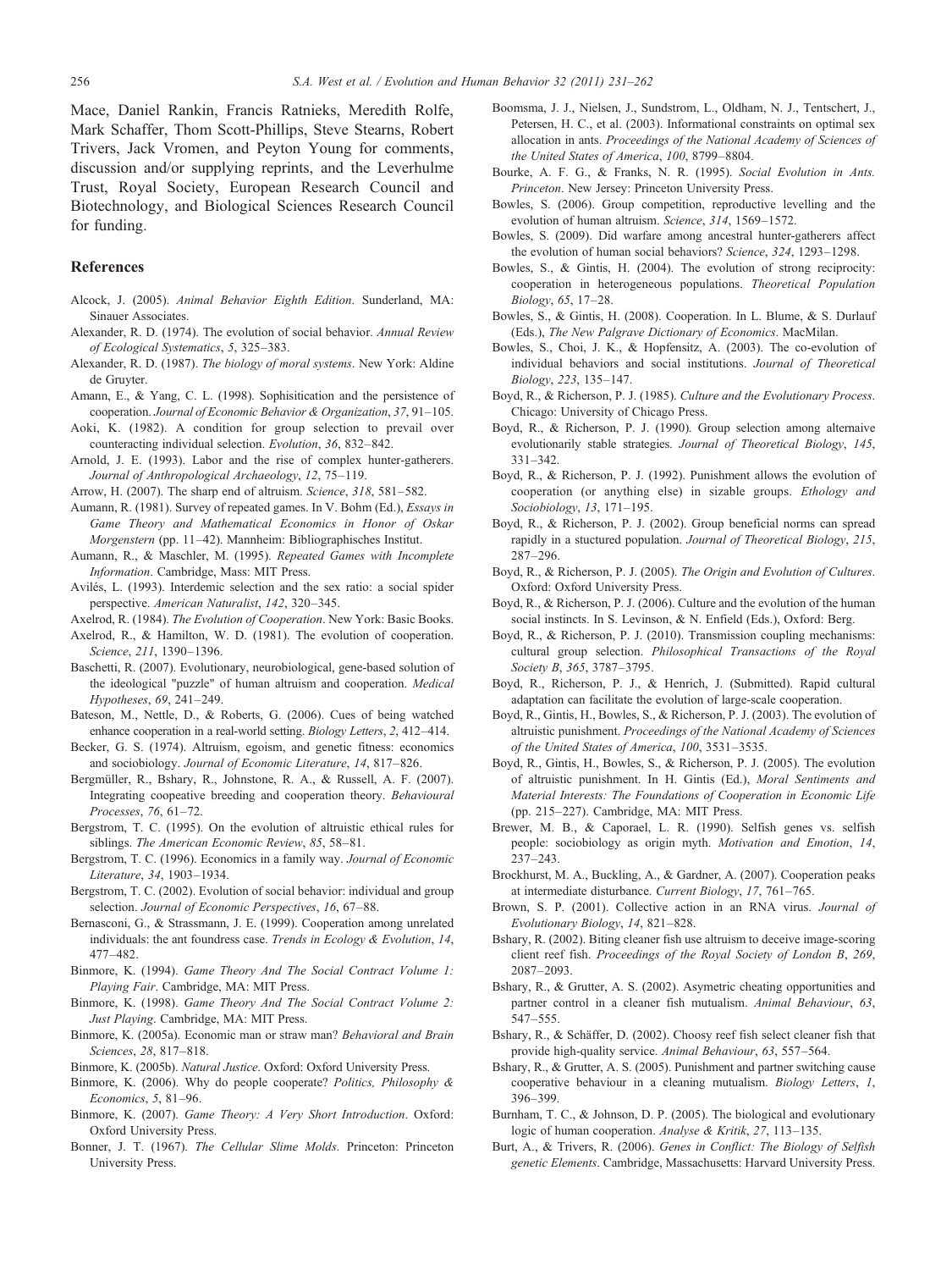- <span id="page-26-0"></span>Burton-Chellew, M. N., Ross-Gillespie, A., & West, S. A. (2010). Cooperation in humans: competition between groups and proximate emotions. Evolution and Human behavior, 31, 104–108.
- Choi, J. K., & Bowles, S. (2007). The coevolution of parochial altruism and war. Science, 318, 636–640.
- Clutton-Brock, T. H. (2002). Breeding together: kin selection, reciprocity and mutualism in cooperative animal societies. Science, 296, 69–72.
- Clutton-Brock, T. H. (2009). Cooperation between non-kin in animal societies. Nature, 462, 51-57.
- Clutton-Brock, T. H., & Parker, G. A. (1995). Punishment in animal societies. Nature, 373, 209–216.
- Cockburn, A. (1998). Evolution of helping behavior in cooperatively breeding birds. Annual Review of Ecological Systematics, 29, 141–177.
- Colwell, R. K. (1981). Group selection is implicated in the evolution of female-biased sex ratios. Nature, 290, 401–404.
- Cornwallis, C., West, S. A., & Griffin, A. S. (2009). Routes to cooperatively breeding vertebrates: kin discrimination and limited dispersal. Journal of Evolutionary Biology, 22, 2245–2457.
- Cornwallis, C., West, S. A., Davies, K. E., & Griffin, A. S. (2010). Promiscuity and the evolutionary transition to complex societies. Nature, 466, 969–972.
- Crozier, W. R. (2001). Blushing and the exposed self: Darwin revisited. Journal for the Theory of Social Behaviour, 31, 61–72.
- Darwin, C. (1859). On the Origin of Species by Means of Natural Selection, or, the Preservation of Favoured Races in the Struggle for Life. London, UK: John Murray.
- Darwin, C. (1871). The Descent of Man and Selection in Relation to Sex. London: John Murray.
- Davies, N. B. (1992). Dunnock Behaviour and Social Evolution. Oxford: Oxford University Press.
- Dawkins, R. (1976). The Selfish Gene. Oxford: Oxford University Press.
- Dawkins, R. (1979). Twelve misunderstandings of kin selection. Zeitschrift fur Tierpsychologie, 51, 184–200.
- Dawkins, R. (1982). The extended phenotype. Oxford: Oxford University Press.
- de Waal, F. (2008). Putting the altruism back into altruism: the evolution of empathy. Annual Review of Psychology, 59, 279–300.
- Denison, R. F., Kiers, E. T., & West, S. A. (2003). Darwinian agriculture: when can humans find solutions beyond the reach of natural selection. Quarterly Review of Biology, 78, 145–168.
- Diggle, S. P., Griffin, A. S., Campbell, G. S., & West, S. A. (2007). Cooperation and conflict in quorum-sensing bacterial populations. Nature, 450, 411–414.
- El Mouden, C., West, S. A., & Gardner, A. (2010). The enforcement of cooperation by policing. Evolution, 64, 2139–2152.
- Emlen, S. T. (1997). Predicting family dynamics in social vertebrates. In J. R. Krebs, & N. B. Davies (Eds.), Behavioural Ecology (pp. 228–253). Oxford, UK: Blackwell.
- Eshel, I. (1972). On the neighbor effect and the evolution of altruistic traits. Theoretical Population Biology, 3, 258–277.
- Fehr, E., & Schmidt, K. (1999). A theory of fairness, competition and cooperation. Quarterly Journal of Economics, 114, 817–868.
- Fehr, E., & Gächter, S. (2002). Altruistic punishment in humans. Nature, 415, 137–140.
- Fehr, E., & Rockenbach, B. (2003). Detrimental effects of sanctions on human altruism. Nature, 422, 137–140.
- Fehr, E., & Fischbacher, U. (2003). The nature of human altruism. Nature, 425, 785–791.
- Fehr, E., & Henrich, J. (2003). Is strong reciprocity a maladaptation? In P. Hammerstein (Ed.), Genetic and Cultural Evolution of Cooperation (pp. 55–82). Cambridge, MA: MIT Press.
- Fehr, E., & Rockenbach, B. (2004). Human altruism: economic, neural, and evolutionary perspectives. Current Opinion in Neurobiology, 14, 784–790.
- Fehr, E., & Fischbacher, U. (2004). Third-party punishment and social norms. Evolution and Human Behavior, 25, 63–87.
- Fehr, E., & Fischbacher, U. (2005a). Altruists with green beards. Analyse & Kritik, 27, 73–84.
- Fehr, E., & Fischbacher, U. (2005b). Human altruism—proximate patterns and evolutionary origins. Analyse & Kritik, 27, 6–47.
- Fehr, E., Fischbacher, U., & Gächter, S. (2002). Strong reciprocity, human cooperation and the enforcement of social norms. Human Nature, 13,  $1 - 25$ .
- Feldman, M. W., Cavalli-Sforza, L. L., & Peck, J. R. (1985). Gene-culture coevolution: models for the evolution of altruism with cultural transmission. Proceedings of the National Academy of Sciences of the United States of America, 82, 5814–5818.
- Field, A. J. (2001). Altruistically inclined? The behavioral sciences, evolutionary theory, and the origins of reciprocity. Michigan: University of Michigan Press.
- Fisher, R. A. (1918). The correlation between relatives on the supposition of Mendelian inheritance. Transactions of the Royal Society of Edinburgh, 52, 399–433.
- Fisher, R. A. (1930). The Genetical Theory of Natural Selection. Oxford: Clarendon.
- Fisher, R. A. (1941). Average excess and average effect of a gene substitution. Annals of Eugenics, 11, 53-63.
- Foster, K. R., Wenseleers, T., & Ratnieks, F. L. W. (2006). Kin selection is the key to altruism. Trends in Ecology & Evolution, 21, 57–60.
- Frank, R. H. (1987). If Homo economicus could choose hos own utility function, would he want one with a conscience? The American Economic Review , 593–604.
- Frank, S. A. (1986). Hierarchical selection theory and sex ratios. I. General solutions for structured populations. Theoretical Population Biology, 29, 312–342.
- Frank, S. A. (1995a). Mutual policing and repression of competition in the evolution of cooperative groups. Nature, 377, 520–522.
- Frank, S. A. (1995b). George Price's contributions to evolutionary genetics. Journal of Theoretical Biology, 175, 373–388.
- Frank, S. A. (1996a). Policing and group cohesion when resources vary. Animal Behaviour, 52, 1163–1169.
- Frank, S. A. (1996b). Models of parasite virulence. Quarterly Review of Biology, 71, 37–78.
- Frank, S. A. (1997). Multivariate analysis of correlated selection and kin selection, with an ESS maximization method. Journal of Theoretical Biology, 189, 307–316.
- Frank, S. A. (1998). Foundations of Social Evolution. Princeton: Princeton University Press.
- Frank, S. A. (2003). Repression of competition and the evolution of cooperation. Evolution, 57, 693–705.
- Frank, S. A. (2010). A general model of the public goods dilemma. Journal of Evolutionary Biology, 23, 1245–1250.
- Friedman, M. (1953). The methodology of positive economics. In M. Friedman (Ed.), Essays in Positive Economics (pp. 3–43). Chicago: University of Chicago Press.
- Fudenberg, D., & Maskin, E. (1986). The folk theorem in repeated games with discounting or with incomplete information. Econometrica, 54, 533–554.
- Gächter, S., & Herrmann, B. (2009). Reciprocity, culture and human cooperation: previou insights and a new cross-cultural experiment. Philosophical Transactions of the Royal Society of London Series B, 364, 791–806.
- Gächter, S., & Herrmann, B. (2006). The limits of self-governance when cooperators get punished: experimental evidence from urban and rural Russia. Centre for Decision Research and Experimental Economics. Discussion Paper 13. Available at: http://ideas.repec.org/p/cdx/dpaper/ 2007-11.html
- Gächter, S., Renner, E., & Sefton, M. (2008). The long-run benefits of punishment. Science, 322, 1510.
- Gale, J., Binmore, K. G., & Samuelson, L. (1995). Learning to be imperfect: the ultimatum game. Games and Economic Behavior, 8, 56–90.
- Gardner, A. (2008). The Price equation. Current Biology, 18, R198–R202. Gardner, A. (2009). Adaptation as organism design. Biology Letters, 5,

861–864.

Gardner, A., & West, S. A. (2004). Cooperation and punishment, especially in humans. American Naturalist, 164, 753–764.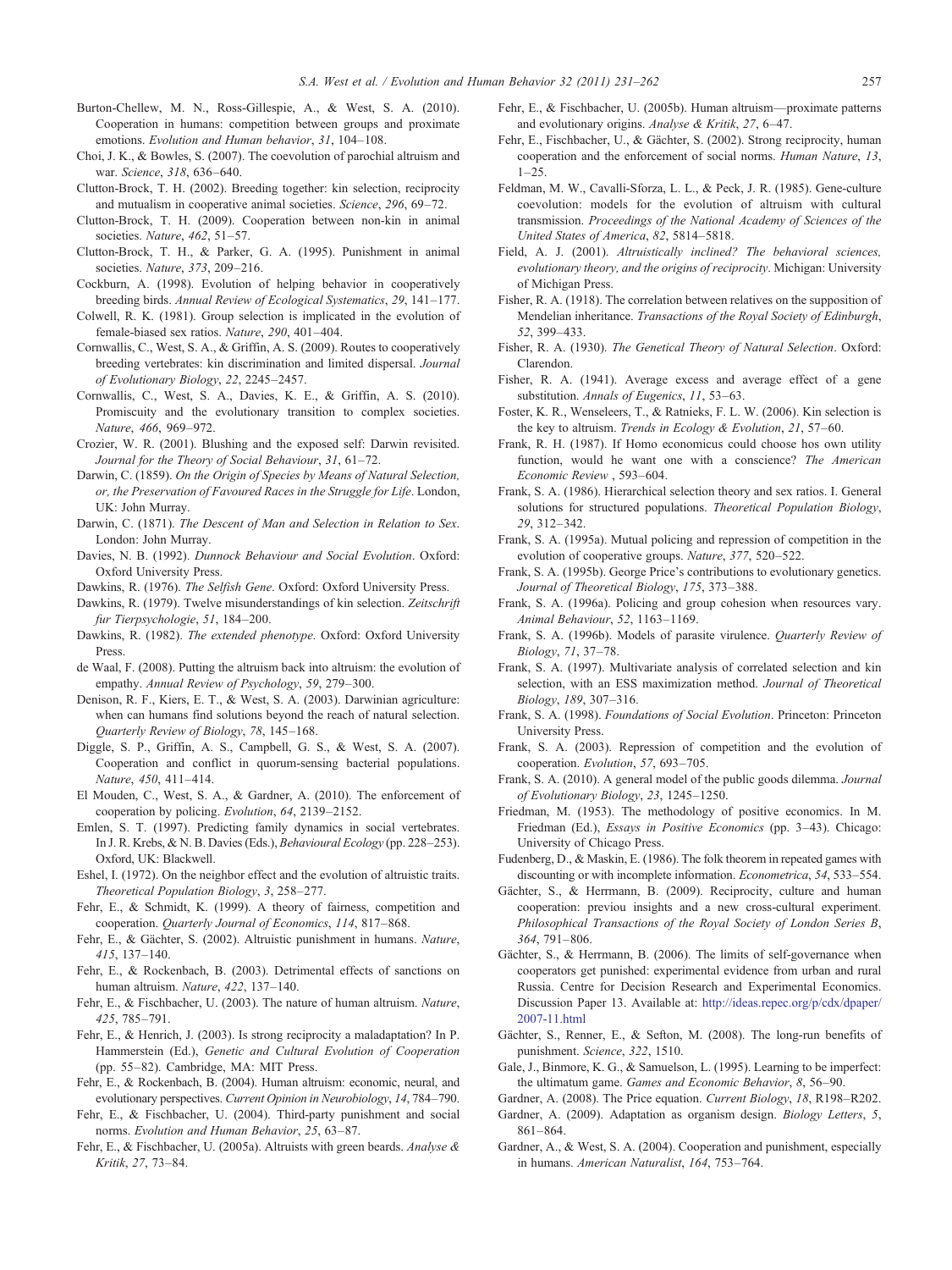- <span id="page-27-0"></span>Gardner, A., & Grafen, A. (2009). Capturing the superorganism: a formal theory of group adaptation. Journal of Evolutionary Biology, 22, 659–671.
- Gardner, A., & West, S. A. (2010). Greenbeards. Evolution, 64, 25–38.
- Gardner, A., West, S. A., & Buckling, A. (2004). Bacteriocins, spite and virulence. Proceedings of the Royal Society of London, Series B, 271, 1529–2535.
- Gardner, A., West, S. A., & Barton, N. H. (2007a). The relation between multilocus population genetics and social evolution theory. American Naturalist, 169, 207–226.
- Gardner, A., Arce, A., & Alpedrin, J. (2009). Budding dispersal and the sex ratio. Journal of Evolutionary Biology, 22, 1036-1045.
- Gardner, A., West, S.A., and Wild, G. (Submitted). The genetical theory of kin selection. Journal of Evolutionary Biology.
- Gardner, A., Hardy, I. C. W., Taylor, P. D., & West, S. A. (2007b). Spiteful soldiers and sex ratio conflict in polyembryonic parasitoid wasps. American Naturalist, 169, 519–533.
- Gauthier, D. (1986). Morals by Agreement. Oxford: Clarendon Press.
- Gilbert, O. M., Foster, K. R., Mehdiabadi, N. J., Strassmann, J. E., & Queller, D. C. (2007). High relatedness maintains multicellular cooperation in a social amoeba by controlling cheater mutants. Proceedings of the National Academy of Sciences of the United States of America, 104, 8913–8917.
- Gintis, H. (2000). Strong reciprocity and human sociality. Journal of Theoretical Biology, 206, 169–179.
- Gintis, H. (2003). The hitchhiker's guide to altruism: gene-culture coevolution, and the internalization of norms. Journal of Theoretical Biology, 220, 407–418.
- Gintis, H., Smith, E. A., & Bowles, S. (2001). Costly signalling and cooperation. Journal of Theoretical Biology, 213, 103–119.
- Gintis, H., Bowles, S., Boyd, R., & Fehr, E. (2003). Explaining altruistic behavior in humans. Evolution and Human Behavior, 24, 153–172.
- Gintis, H., Bowles, S., Boyd, R., & Fehr, E. (2005a). Moral Sentiments and Material Interests: The Foundations of Cooperation in Economic Life. Cambridge, Massachusetts: MIT Press.
- Gintis, H., Bowles, S., Boyd, R., & Fehr, E. (2005b). Moral sentiments and material interests: origins, evidence, and consequences. In H. Gintis (Ed.), Moral sentiments and material interests: The foundations of cooperation in economic life (pp. 3–39). Cambridge, Massachusetts: MIT Press.
- Gintis, H., Henrich, J., Bowles, S., Boyd, R., & Fehr, E. (2008). Strong reciprocity and the roots of human morality. Social Justice Research, 21, 241–253.
- Goto, R., Okamoto, T., Kiers, E. T., Kawakita, A., & Kato, M. (2010). Selective flower abortion maintains moth cooperation in a newly discovered pollination mutualism. Ecology Letters, 13, 321–329.
- Grafen, A. (1982). How not to measure inclusive fitness. Nature, 298, 425–426.
- Grafen, A. (1984). Natural selection, kin selection and group selection. In J. R. Krebs, & N. B. Davies (Eds.), Behavioural ecology: An evolutionary approach (pp. 62–84). Oxford, UK: Blackwell Scientific Publications.
- Grafen, A. (1985). A geometric view of relatedness. Oxford Surveys in Evolutionary Biology, 2, 28–89.
- Grafen, A. (1990a). Biological signals as handicaps. Journal of Theoretical Biology, 144, 517–546.
- Grafen, A. (1990b). Do animals really recognise kin? Animal Behaviour, 39, 42–54.
- Grafen, A. (1991). Modelling in behavioural ecology. In J. R. Krebs, & N. B. Davies (Eds.), Behavioural ecology, an evolutionary approach (pp. 5–31). Oxford: Blackwell.
- Grafen, A. (1999). Formal Darwinism, the individual-as-maximizing-agent analogy and bet-hedging. Proceedings of the Royal Society of London, Series B, 266, 799–803.
- Grafen, A. (2002). A first formal link between the Price equation and an optimization program. Journal of Theoretical Biology, 217, 75–91.
- Grafen, A. (2006a). Optimisation of inclusive fitness. Journal of Theoretical Biology, 238, 541–563.
- Grafen, A. (2006b). A theory of Fisher's reproductive value. Journal of Mathematical Biology, 53, 15–60.
- Grafen, A. (2007a). An inclusive fitness analysis of altruism on a cyclical network. Journal of Evolutionary Biology, 20, 2278–2283.
- Grafen, A. (2007b). The formal Darwinism project: a mid-term report. Journal of Evolutionary Biology, 20, 1243–1254.
- Grafen, A. (2007c). Detecting kin selection at work using inclusive fitness. Proceedings of the Royal Society of London, Series B, 274, 713–719.
- Grafen, A. (2009). Formalizing Darwunism and inclusive fitness theory. Philosophical Transactions of the Royal Society of London Series B, 364, 3135–3141.
- Grafen, A., & Archetti, M. (2008). Natural selection of altruism in enelastic viscous homogeneous populations. Journal of Theoretical Biology, 252, 694–710.
- Griffin, A. S., & West, S. A. (2002). Kin selection: fact and fiction. Trends in Ecology & Evolution, 17, 15–21.
- Griffin, A. S., & West, S. A. (2003). Kin discrimination and the benefit of helping in cooperatively breeding vertebrates. Science, 302, 634–636.
- Griffin, A. S., West, S. A., & Buckling, A. (2004). Cooperation and competition in pathogenic bacteria. Nature, 430, 1024–1027.
- Hagen, E. H., & Hammerstein, P. (2006). Game theory and human evolution: a critique of some recent interpretations of experimental games. Theoretical Population Biology, 69, 339–348.
- Haig, D. (2002). Genomic Imprinting and Kinship. New Brunswick, NJ: Rutgers University.
- Haldane, J. B. S. (1932). The causes of evolution. New York: Longmans.
- Haley, K. J., & Fessler, D. M. T. (2005). Nobody's watching? Subtle cues affect generosity in an anonymous economic game. Evolution and Human behavior, 26, 245–256.
- Hamilton, W. D. (1963). The evolution of altruistic behaviour. American Naturalist, 97, 354–356.
- Hamilton, W. D. (1964). The genetical evolution of social behaviour, I & II. Journal of Theoretical Biology, 7, 1–52.
- Hamilton, W. D. (1970). Selfish and spiteful behaviour in an evolutionary model. Nature, 228, 1218–1220.
- Hamilton, W. D. (1971). Selection of selfish and altruistic behaviour in some extreme models. In J. F. Eisenberg, & W. S. Dillon (Eds.), Man and beast: Comparative social behavior (pp. 57–91). Washington, DC: Smithsonian Press.
- Hamilton, W. D. (1972). Altruism and related phenomena, mainly in social insects. Annual Review of Ecological Systematics, 3, 193–232.
- Hamilton, W. D. (1975). Innate social aptitudes of man: an approach from evolutionary genetics. In R. Fox (Ed.), Biosocial anthropology (pp. 133–155). New York: Wiley.
- Hamilton, W. D. (1996). Narrow roads of gene land: I Evolution of social behaviour. Oxford: W.H. Freeman.
- Hamilton, W. D., & May, R. (1977). Dispersal in stable habitats. Nature, 269, 578–581.
- Hammerstein, P. (2003). Genetic and cultural evolution of cooperation. Cambridge: MIT Press.
- Hardin, G. (1968). The tragedy of the commons. Science, 162, 1243–1248.
- Harvey, P. H., Partridge, L., & Nunney, L. (1985). Group selection and the sex ratio. Nature, 313, 10–11.
- Haselton, M. G., & Nettle, D. (2006). The paranoid optimist: an integrative evolutionary model of cognitive biases. Personality and social. Psychology Review, 10, 47–66.
- Helanterä, H., & Bargum, K. (2007). Pedigree relatedness, not greenbeard genes, explains eusociality. Oikos, 116, 217–220.
- Helanterä, H., & Sundström, L. (2007). Worker policing and nest mate recognition in the ant Formica fusca. Behavioral Ecology and Sociobiology, 61, 1143–1149.
- Henrich, J. (2004). Cultural group selection, coevolutionary processes and large-scale cooperation. Journal of Economic Behavior & Organization, 53, 3–35.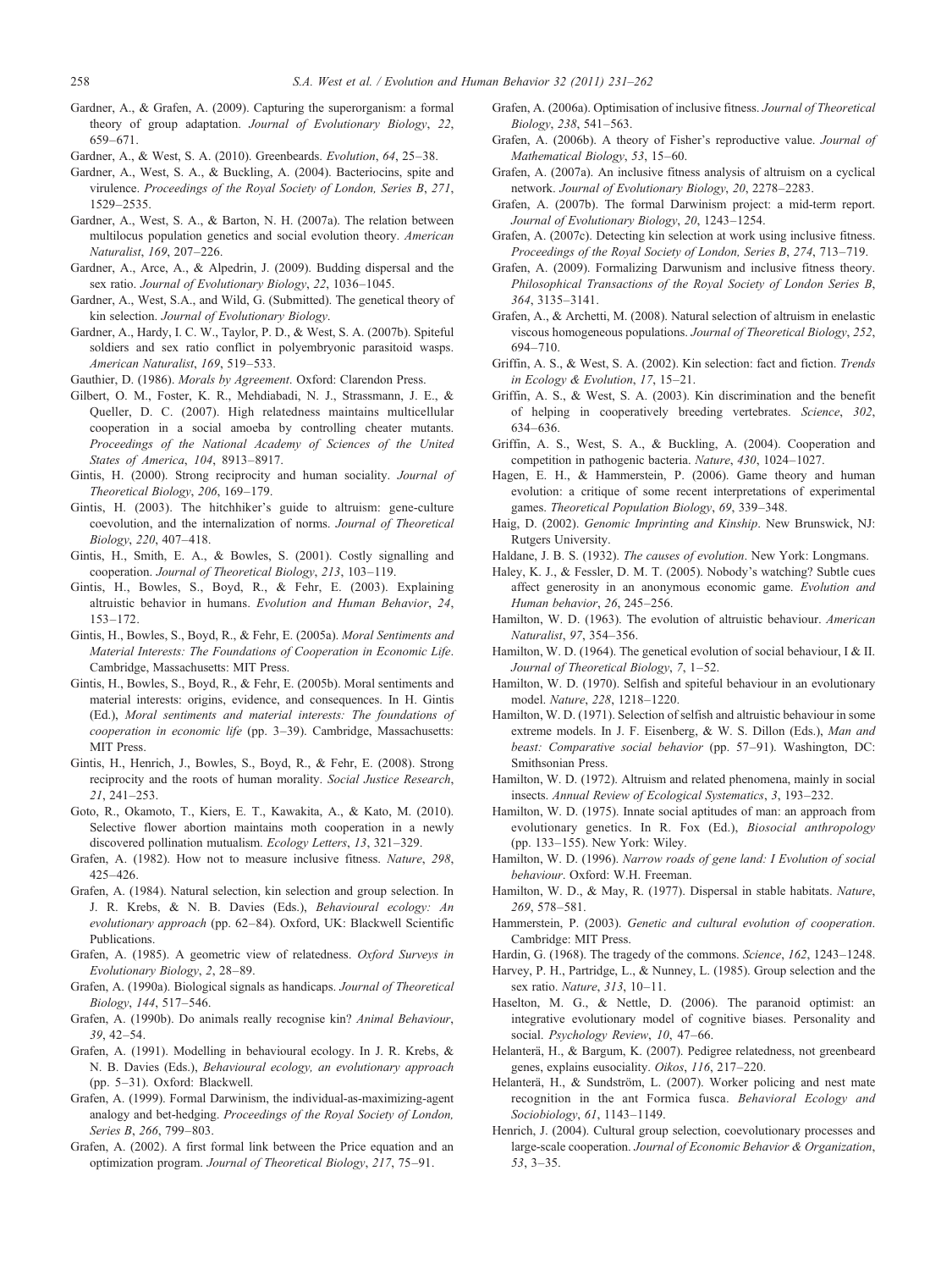- <span id="page-28-0"></span>Henrich, J., & Boyd, R. (2001). Why people punish defectors. Journal of Theoretical Biology, 208, 79–89.
- Henrich, J., McElreath, R., Barr, A., Ensminger, J., Barrett, C., & Bolyanatz, A, et al. (2006). Costly punishment across human societies. Science, 312, 1767–1770.
- Henrich, J., Boyd, R., Bowles, S., Camerer, C., Fehr, E., & Gintis, H., et al. (2005). "Economic man" in cross-cultural perspective: Behavioral experiments in 15 small-scale societies. Behavioral and Brain Sciences, 28, 795–855.
- Henrich, N., & Henrich, J. (2007). Why humans cooperate: a cultural and evolutionary explanation. New York: Oxford University Press.
- Herre, E. A. (1987). Optimality, plasticity and selective regime in fig wasp sex ratios. Nature, 329, 627–629.
- Herre, E. A. (1993). Population structure and the evolution of virulence in nematode parasites of fig wasps. Science, 259, 1442–1445.
- Herre, E. A., Machado, C. A., & West, S. A. (2001). Selective regime and fig wasp sex ratios: Towards sorting rigor from pseudo-rigor in tests of adaptation. In S. Orzack, & E. Sober (Eds.), Adaptionism and optimality (pp. 191–218). Cambridge: University Press.
- Herre, E. A., Knowlton, N., Mueller, U. G., & Rehner, S. A. (1999). The evolution of mutualisms: exploring the paths between conflict and cooperation. Trends in Ecology & Evolution, 14, 49–53.
- Houser, D., & Kurzban, R. (2002). Revisiting kindness and confusion in public goods experiments. The American Economic Review, 92, 1062–1069.
- Howard, N. (1971). Paradoxes of rationality: theory of metagames and political behavior. Cambridge, Massachusetts: MIT Press.
- Hughes, W. O. H., Oldroyd, B. P., Beekman, M., & Ratnieks, F. L. W. (2008). Ancestral monogamy shows kin seelction is the key to the evolution of eusociality. Science, 320, 1213–1216.
- Jander, K. C., & Herre, E. A. (2010). Host sanctions and pollinator cheating in the fig tree-fig wasp mutualism. Proceedings of the Royal Society of London, Series B, Proc R Soc B, 277, 1481–1488.
- Jennions, M. D., & Macdonald, D. W. (1994). Cooperative breeding in mammals. Trends in Ecology & Evolution, 9, 89–93.
- Kandori, M. (1992). Social norms and community enforcement. The Review of Economic Studies, 59, 63–80.
- Kiers, E. T., Rousseau, R. A., West, S. A., & Denison, R. F. (2003). Host sanctions and the legume-rhizobium mutualism. Nature, 425, 78–81.
- Killingback, T., Bieri, J., & Flatt, T. (2006). Evolution in group-structured populations can resolve the tragedy of the ccommons. Proceedings of the Royal Society of London, Series B, 273, 1477–1481.
- Knight, C. (1998). Ritual/speech coevolution: a solution to the problem of deception. In J. R. Hurford (Ed.), Approaches to the Evolution of Language. Cambridge: Cambridge University Press.
- Knight, C. (2008). "Honest fakes" and language origins. Journal of Consciousness Studies, 15, 236–248.
- Kohn, M. (2008). The needs of the many. Nature, 456, 296–299.
- Kokko, H., Johnstone, R. A., & Clutton-Brock, T. H. (2001). The evolution of cooperative breeding through group augmentation. Proceedings of the Royal Society of London, Series B, 268, 187–196.
- Krebs, J. R., & McCleery, R. H. (1984). Optimization in behavioural ecology. In J. R. Krebs, & N. B. Davies (Ed.), Behavioural ecology, 2nd edn. Oxford: Blackwell.
- Krebs, J. R., & Davies, N. B. (1987). An introduction to behavioural ecology. Second Edition. Oxford, England: Blackwell Scientific Publications.
- Krebs, J. R., & Davies, N. B. (1993). An introduction to behavioural ecology. Third Edition. Oxford, England: Blackwell Scientific Publications.
- Krebs, J. R., & Davies, N. B. (1997). Behavioural ecology. An evolutionary approach. 4th Ed. Oxford: Blackwell Scientific.
- Kruuk, H. (2003). Niko's nature. Oxford: Oxford University Press.
- Kümmerli, R., Gardner, A., West, S. A., & Griffin, A. S. (2009). Limited dispersal, budding dispersal and cooperation: an experimental study. Evolution, 63, 939–949.
- Kümmerli, R., Burton-Chellew, M. N., Ross-Gillespie, A., & West, S. A. (2010). Resistance to extreme strategies, rather than prosocial preferences,

can explain human cooperation in public goods games. Proceedings of the National Academy of Sciences USA, 107, 10125–10130.

- Kurzban, R., DeSciolo, P., & O'Brien, E. (2007). Audience effects on moralistic punishment. Evolution and Human behavior, 28, 75–84.
- Lack, D. (1966). Population Studies of Birds. Oxford: Clarendon Press.
- Laury, S. K., & Holt, C. A. (2008). Voluntary provision of public goods: experimental results with interior Nash equilibria. Handbook of Experimental Economics Results, Volume I (pp. 792–80). Amsterdam: Elsevier.
- Ledyard, J. O. (1995). Public goods: a survey of experimental research. In J. H. Kagel, & A. E. Roth (Eds.), The handbook of experimental economics. Princeton: Princeton University Press.
- Lehmann, L., & Keller, L. (2006). The evolution of cooperation and altruism. A general framework and classification of models. Journal of Evolutionary Biology, 19, 1365–1378.
- Lehmann, L., & Feldman, M. W. (2008a). War and the evolution of belligerance and bravery. Proceedings of the Royal Society of London, Series B Proc Biol Sci, 2008, 2877–2885.
- Lehmann, L., & Feldman, M. W. (2008b). The co-evolution of culturally inherited altruistic helping and cultural transmission under random group formation. Theoretical Population Biology, 73, 506–516.
- Lehmann, L., Keller, L., & Sumpter, D. J. T. (2007a). Inclusive fitness explains the evolution of helping and harming behaviors on graphs. Journal of Evolutionary Biology, 20, 2284–2295.
- Lehmann, L., Feldman, M. W., & Foster, K. R. (2008). Cultural transmission can inhibit the evolution of altruistic helping. American Naturalist, 172, 12–24.
- Lehmann, L., Keller, L., West, S. A., & Roze, D. (2007b). Group selection and kin selection. Two concepts but one process. Proceedings of the National Academy of Sciences of the United States of America, 104, 6736–6739.
- Lehmann, L., Rousset, F., Roze, D., & Keller, L. (2007c). Strong-reciprocity or strong-ferocity? A population genetic view of the evolution of altruistic punishment. American Naturalist, 170, 21–36.
- Leigh, E. G. (1971). Adaptation and Diversity. San Francisco: Freeman, Cooper and Company.
- Leigh, E. G. (1983). When does the good of the group override the advantage of the individual? Proceedings of the National Academy of Sciences of the United States of America, 80, 2985–2989.
- Leigh, E. G. (1991). Genes, bees and ecosystems: the evolution of a common interest among individuals. Trends in Ecology & Evolution, 6, 257–262.
- Levitt, S. D., & List, J. A. (2007). What do laboratory experiments measuring social preferences reveal about the real world? Journal of Economic Perspectives, 21, 153–174.
- Lieberman, D., Tooby, J., & Cosmides, L. (2003). Does morality have a biological basis? An empirical test of the factors governing moral sentiments relating to incest. Proceedings of the Royal Society of London, Series B, 270, 819–826.
- Lieberman, E., Hauert, C., & Nowak, M. A. (2005). Evolutionary dynamics on graphs. Nature, 433, 312–316.
- Luce, R., & Raiffa, H. (1957). Games and Decisions. New York: Wiley.
- MacColl, A. D. C., & Hatchwell, B. J. (2004). Determinants of lifetime fitness in a cooperative breeder, the long tailed tit Aegithalos caudatus. Journal of Animal Ecology, 73, 1137–1148.
- MacLean, R. C., & Gudelj, I. (2006). Resource competition and social conflict in experimental populations of yeast. Nature, 441, 498–501.
- Mailah, G. J., & Samuelson, L. (2006). Repeated games and reputations: Long-run relationships. New York: Oxford University Press.
- Manski, C. F. (2000). Economic analysis of social interactions. The Journal of Economic Perspectives, 14, 115–136.
- Mateo, J. M. (2002). Kin-recognition abilities and nepotism as a function of sociality. Proceedings of the Royal Society of London, Series B, 269, 721–727.
- Maynard Smith, J. (1964). Group selection and kin selection. Nature, 201, 1145–1147.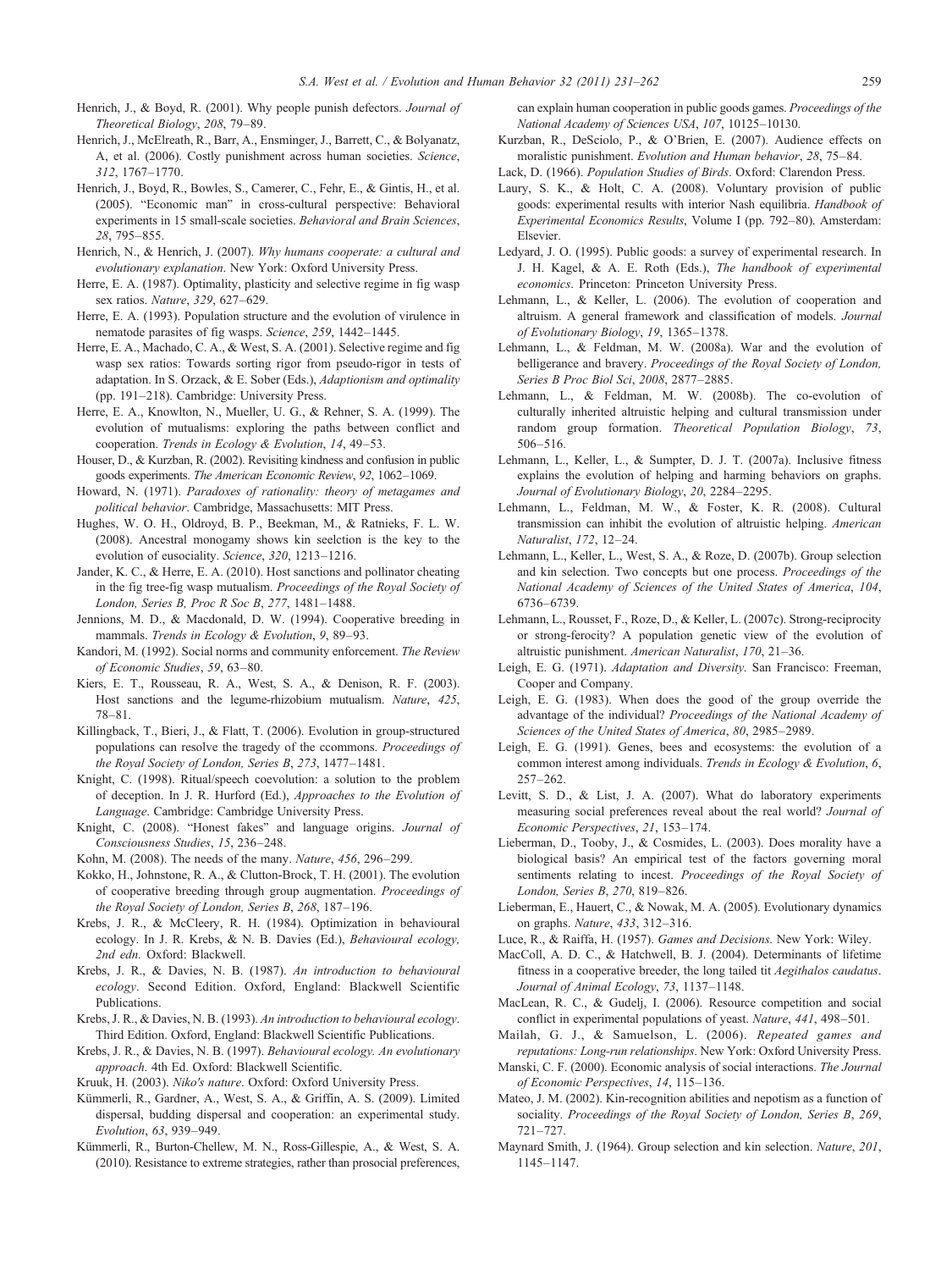<span id="page-29-0"></span>Maynard Smith, J. (1976). Group selection. Quarterly Review of Biology, 51, 277–283.

- Maynard Smith, J. (1982). Evolution and the theory of games. Cambridge: Cambridge University Press.
- Maynard Smith, J. (1983). Models of evolution. Proceedings of the Royal Society of London, Series B, 219, 315–325.
- Maynard Smith, J. (1995). Life at the edge of chaos? The New York review, 28–30.
- Maynard Smith, J., & Price, G. R. (1973). The logic of animal conflict. Nature, 246, 15–18.
- Maynard Smith, J., & Szathmary, E. (1995). The major transitions in evolution. Oxford: W.H. Freeman.
- Mayr, E. (1961). Cause and effect in biology. Science, 134, 1501–1506.
- McElreath, R., & Henrich, J. (2006). Modeling cultural evolution. In R. I. M. Dunvar, & Barret (Eds.), Oxford Handbook of Evolutionary Biology.
- Mehdiabadi, N. J., Jack, C. N., Farnham, T. T., Platt, T. G., Kalla, S. E., Shaulsky, G., et al. (2006). Kin preference in a social microbe. Nature, 442, 881–882.
- Michod, R. E., & Hamilton, W. D. (1980). Coefficients of relatedness in sociobiology. Nature, 288, 694–697.
- Milinski, M., & Wedekind, C. (1998). Working memory constrains human cooperation in the prisoner's dilemma. Proceedings of the National Academy of Sciences of the United States of America, 95, 13755–13758.
- Milinski, M., Semmann, D., & Krambeck, H. J. (2002). Donors to charity gain in both indirect reciprocity and political reputation. Proceedings of the Royal Society of London, Series B, 269, 881–883.
- Mock, D. W., & Parker, G. A. (1997). The evolution of sibling rivalry. Oxford: Oxford University Press.
- Mulder, R. A., & Langmore, N. E. (1993). Dominant males punish helpers for temporary defectrion in superb fairy wrens. Animal Behaviour, 45, 830–833.
- Murray, M. G. (1985). Figs (Ficus spp.) and fig wasps (Chalcidoidea, Agaonidae): hypotheses for an ancient symbiosis. Biological Journal of the Linnean Society, 26, 69–81.
- Nettle, D. (2009). Evolution and genetics for psychology. Oxford: Oxford University Press.
- Nowak, M. A. (2006). Five rules for the evolution of cooperation. Science, 314, 1560–1563.
- Nowak, M. A., & Sigmund, K. (1998). Evolution of indirect reciprocity by image scoring. Nature, 393, 573–577.
- Nowak, M. A., & Sigmund, K. (2005). Evolution of indirect reciprocity. Nature, 437, 1291–1298.
- Nowak, M. A., Page, K. M., & Sigmund, K. (2000). Fairness versus reason in the ultimatum game. Science, 289, 1773–1775.
- Nowak, M. A., Tarnita, C. E., & Antal, T. (2010). Evolutionary dynamics in structured populations. Philosophical Transactions of the Royal Society of London Series B, 365, 19–30.
- O'Gorman, R., Sheldon, K. M., & Wilson, D. S. (2008). For the good of the group? Exploring group-level evolutionary adaptations using multilevel selection theory. Group Dynamics: Theory, Research, and Practise, 12, 17–26.
- Oates, K., & Wilson, M. (2001). Nominal kinship cues facilitate altruism. Proceedings of the Royal Society of London, Series B, 269, 105–109.
- Okasha, S. (2004). Multilevel selection and the partitioning of covariance: a comparison of three approaches. Evolution, 58, 486–494.
- Okasha, S. (2006). Evolution and the levels of selection. Oxford, UK: Oxford University Press.
- Orlove, M. J., & Wood, C. L. (1978). Coefficients of relationship and coefficients of relatedness in kin seelction: a covariance form for the rho formula. Journal of Theoretical Biology, 73, 679–686.
- Owren, M. J., & Bachorowski, J. A. (2006). The evolution of emotional expression: a "selfish-gene" account of smiling and laughter in early hominids and humans. In T. J. Mayne, & G. A. Bonanno (Eds.), *Emotions:* Current Issues and Future Directions. New York: The Guilford Press.
- Palameta, B., & Brown, W. M. (1999). Human cooperation is more than byproduct mutualism. Animal Behaviour, 57, F1–F3.

Paley, W. (1802). Natural Theology. London: Wilks & Taylor.

- Palmer, C. T., Fredrickson, B. E., & Tilley, C. F. (1997). Categories and gatherings: group selection and the mythology of cultural anthropology. Evolution and Human Behavior, 18, 291–308.
- Panchanathan, K., & Boyd, R. (2004). Indirect reciprocity can stabilize cooperation without the second-order free rider problem. Nature, 432, 499–502.
- Partridge, L., & Sibley, R. (1991). Constraints in the evolution of life histories. Philosophical Transactions of the Royal Society of London Series B, 332, 3–13.
- Pellmyr, O., & Huth, C. J. (1994). Evolutionary stability of mutualism between yuccas and yucca moths. Nature, 372, 257–260.
- Pfeiffer, T., Schuster, S., & Bonhoeffer, S. (2001). Cooperation and competition in the evolution of ATP-producing pathways. Science, 292, 504–507.
- Pfennig, D. W., Collins, J. P., & Ziemba, R. E. (1999). A test of alternative hypotheses for kin recognition in cannibalistic tiger salamanders. Behavior Ecology, 10, 436–443.
- Platt, T. G., & Bever, J. D. (2009). Kin competition and the evolution of cooperation. Trends in Ecology & Evolution, 24, 370–377.
- Pompilio, L., Kacelnik, A., & Behmer, S. T. (2006). State-dependent learned valuation drives choice in an invertebrate. Science, 311, 1613–1615.
- Pradel, J., Euler, H. A., & Fetchenhauer, D. (2009). Spotting altruistic dictator game players and mingling with them: the elective assortation of classmates. Evolution and Human behavior, 30, 103–113.
- Provine, W. B. (2001). The origins of theoretical population genetics. Chicago: Chicago University Press.
- Puurtinen, M., & Mappes, T. (2009). Between-group competition and human cooperation. Proceedings of the Royal Society of London, Series B, 276, 355–360.
- Queller, D. C. (1992a). Quantitative genetics, inclusive fitness, and group selection. American Naturalist, 139, 540–558.
- Queller, D. C. (1992b). Does population viscosity promote kin selection? Trends in Ecology & Evolution, 7, 322–324.
- Queller, D. C. (1992c). A general model for kin selection. Evolution, 46, 376–380.
- Queller, D. C. (2000). Relatedness and the fraternal major transitions. Philosophical Transactions of the Royal Society of London Series B, 355, 1647–1655.
- Queller, D. C. (2004). Kinship is relative. Nature, 430, 975–976.
- Queller, D. C., & Goodnight, K. F. (1989). Estimating relatedness using genetic markers. Evolution, 43, 258–275.
- Queller, D. C., Zacchi, F., Cervo, R., Turillazzi, S., Henshaw, M. T., Santorelli, L. A., et al. (2000). Unrelated helpers in a social insect. Nature, 405, 784–787.
- Quervain, J. F. d., Fischbacher, U., Treyer, V., Schellhammer, M., Schnyder, U., Buck, A., et al. (2004). The neural basis of altruistic punishment. Science, 305, 1254–1258.
- Rapoport, A., & Chammah, A. M. (1965). Prisoner's Dilemma. Ann Arbor: University of Chicago Press.
- Ratnieks, F. L. W. (1988). Reproductive harmony via mutual policing by workers in eusocial Hymenoptera. American Naturalist, 132, 217–236.
- Ratnieks, F. L. W., & Visscher, P. K. (1989). Worker policing in the honeybee. Nature, 342, 796–797.
- Ratnieks, F. L. W., Foster, K. R., & Wenseleers, T. (2006). Conflict resolution in insect societies. Annual Review of Entomology, 51, 581–608.
- Reeve, H. K., & Hölldobler, B. (2007). The emergence of a superorganism through intergroup competition. Proceedings of the National Academy of Sciences of the United States of America, 104, 9736–9740.
- Richerson, P. J., & Boyd, R. (1999). The evolutionary dynamics of a crude superorganism. Human Nature, 10, 253–289.
- Richerson, P. J., & Boyd, R. (2005). Not by genes alone. Chicago: University of Chicago Press.
- Richerson, P. J., & Boyd, R. (1999). Complex societies: The evolutionary origins of a crude superorganism. Human Nature.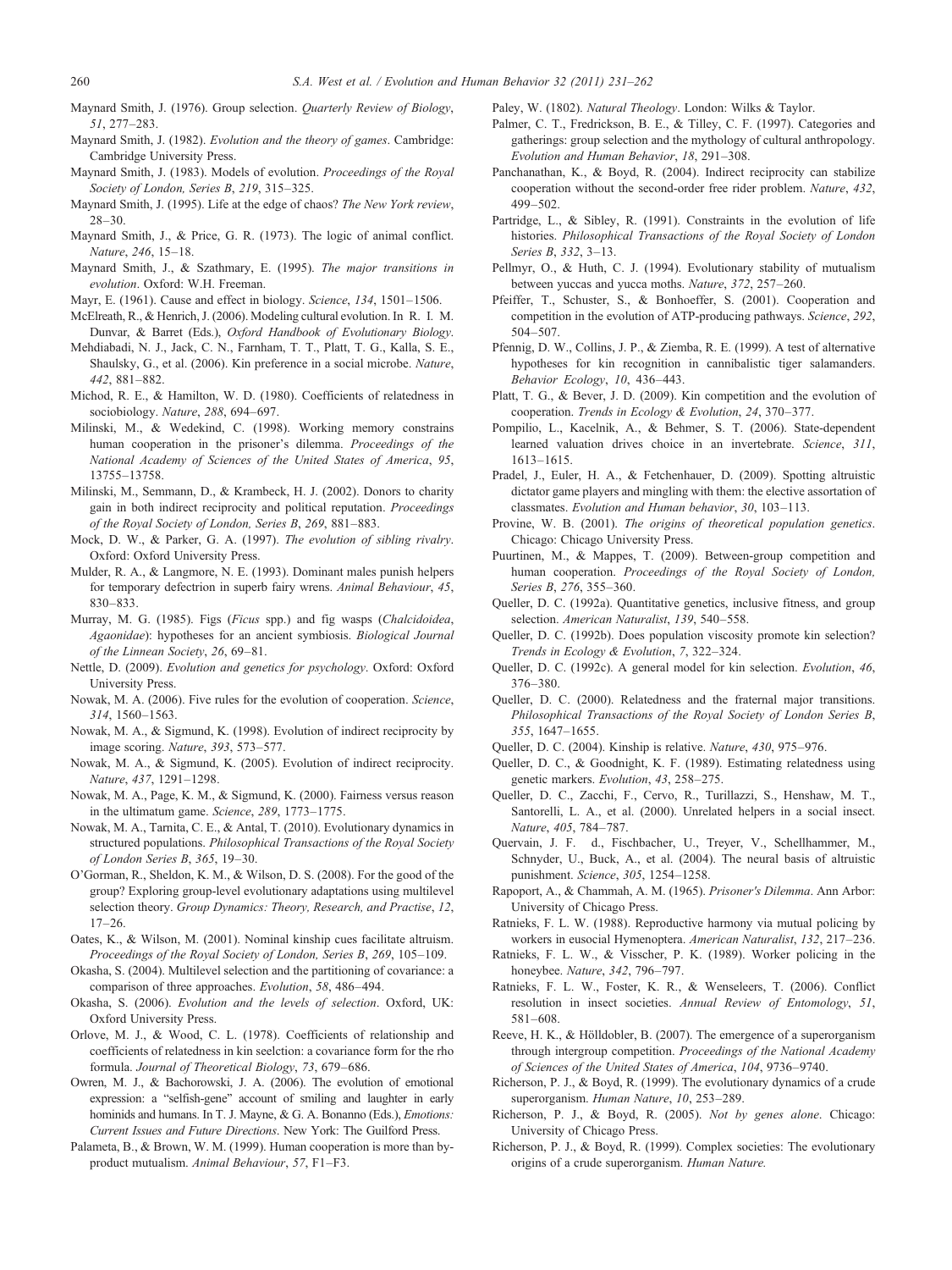- <span id="page-30-0"></span>Robson, A. J. (1990). Efficiency in evolutionary games: Darwin, Nash and the secret handshake. Journal of Theoretical Biology, 144, 379–396.
- Robson, A. J. (2008). Group selection. In S. Durlauf, & L. E. Blume (Eds.), The New Palgrave Dictionary of Economics. Second Edition. Palgrave Macmillan.
- Rogers, A. R. (1990). Group selection by selective emigration: the effects of migration and kin structure. American Naturalist, 135, 398–413.
- Rose, M. R., & Lauder, G. V. (Eds.), (1996). Adaptation. San Diego: Academic Press.
- Rousset, F. (2004). Genetic structure and selection in subdivided populations. Princeton, NJ: Princeton University Press.
- Rousset, F., & Roze, D. (2007). Constraints on the origin and maintenance of genetic kin recognition. Evolution, 61, 2320–2330.
- Russell, A. F., & Hatchwell, B. J. (2001). Experimental evidence for kinbiased helping in a cooperatively breeding vertebrate. Proceedings of the Royal Society of London, Series B, 268, 2169–2174.
- Russell, A. F., & Wright, J. (2008). Avian mobbing: byproduct mutualism is not reciprocal altruism. Trends in Ecology & Evolution.
- Sachs, J. L., Mueller, U. G., Wilcox, T. P., & Bull, J. J. (2004). The evolution of cooperation. Quarterly Review of Biology, 79, 135–160.
- Saijo, T., & Nakamura, H. (1995). The "spite" dilemma in voluntary contribution mechanism experiments. Journal of Conflict Resolution, 39, 535–560.
- Schloss. (2002). Emerging accounts of altruism. In S. G. Post (Ed.), Altruism and Altruitsic Love (pp. 212–242). Oxford: Oxford University Press.
- Schuessler. (1989). Exit threats and cooperation under anonymity. Journal of Conflict Resolution, 33, 728–749.
- Scott-Phillips, T. C. (2007). The social evolution of language, and the language of social evolution. Evolutionary Psychology, 5, 740–753.
- Scott-Phillips, T. C. (2008). Defining biological communication. Journal of Evolutionary Biology, 21.
- Seabright, P. (2004). The company of strangers: A natural history of economic life. Princeton: Princeton University Press.
- Semmann, D., Krambeck, H. J., & Milinski, M. (2004). Strategic investment in reputation. Behavioral Ecology & Sociobiology, 56, 248–252.
- Sharp, S. P., McGowan, A., Wood, M. J., & Hatchwell, B. J. (2005). Learned kin recognition cues in a social bird. Nature, 434, 1127–1130.
- Shennan, S. (2002). Genes, memes and human history. London: Thames and Hudson.
- Sherman, P. W. (1977). Nepotism and the evolution of alarm calls. Science, 197, 1246–1253.
- Silk, J. B. (2002). Kin selection in primate groups. International Journal for Parasitology, 23, 849–875.
- Smith, J. (2001). The social evolution of bacterial pathogenesis. Proceedings of the Royal Society of London, Series B, 268, 61–69.
- Smuts, B. (1999). Multilevel selection, cooperation, and altruism. Human Nature, 10, 311–327.
- Sober, E., & Wilson, D. S. (1998). Unto others: The evolution and psychology of unselfish behavior. Harvard, MA: Harvard University Press.
- Soltis, J., Boyd, R., & Richerson, P. J. (1995). Can group-functional behaviours evolve by cultural group-selection? An empirical test. Current Anthropology, 36, 473–493.
- Spence, A. M. (1973). Job market signalling. Quarterly Journal of Economics, 90, 225–243.
- Stearns, S. C. (1992). Evolution of life histories. Oxford: Oxford University Press.
- Stevens, J. R., & Hauser, M. D. (2004). Why be nice? Psychological constraints on the evolution of cooperation. Trends in Cognitive Sciences, 8, 60–65.
- Stevens, J. R., Cushman, F. A., & Hauser, M. D. (2005). Evolving the psychological mechanisms for cooperation. Annual Review of Ecology, Evolution, and Systematics, 36, 499–518.
- Taylor, C., & Nowak, M. A. (2007). Transforming the dilemma. Evolution, 61, 2281–2292.
- Taylor, P. D. (1990). Allele-frequency change in a class structured population. American Naturalist, 135, 95–106.
- Taylor, P. D. (1996). Inclusive fitness arguments in genetic models of behaviour. Journal of Mathematical Biology, 34, 654–674.
- Taylor, P. D., & Frank, S. A. (1996). How to make a kin selection model. Journal of Theoretical Biology, 180, 27–37.
- Taylor, P. D., Day, T., & Wild, G. (2007a). Evolution of cooperation in a finite homogeneous graph. Nature, 447, 469–472.
- Taylor, P. D., Wild, G., & Gardner, A. (2007b). Direct fitness or inclusive fitness: how shall we model kin selection. Journal of Evolutionary Biology, 20, 301–309.
- Tinbergen, N. (1963). On aims and methods of ethology. Zeitschrift fur Tierpsychologie, 20, 410–433.
- Traulsen, A., & Nowak, M. A. (2006). Evolution of cooperation by multilevel selection. Proceedings of the National Academy of Sciences of the United States of America, 103, 10952–10955.
- Trivers, R. (2004). Mutual benefits at all levels of life. Science, 304, 964–965.
- Trivers, R. (1985). Social Evolution. Benjamin/Cummings, Menlo Park, CA.
- Trivers, R. L. (1971). The evolution of reciprocal altruism. Quarterly Review of Biology, 46, 35–57.
- Trivers, R. L. (1974). Parent-offspring conflict. American Zoologist, 14, 249–264.
- Trivers, R. L. (1998a). Think for yourself. Skeptic, 6, 86–87.
- Trivers, R. L. (1998b). As they would do to you. Skeptic, 6, 81–83.
- van Rooy, R. (2003). Being polite is a handicap: towards a game theoretical analysis of polite linguistic behavior. In M. Tennenholtz (Ed.), Proc. of the 4th Conference on Theoretical Aspects of Rationality & Knowledge (pp. 45–58).
- Velicer, G. J., Kroos, L., & Lenski, R. E. (2000). Developmental cheating in the social bacterium Myxococcus xanthus. Nature, 404, 598–601.
- Wade, M. J. (1985). Soft selection, hard selection, kin selection, and group selection. American Naturalist, 125, 61-73.
- Warneken, F., Hare, B., Melis, A. P., Hanus, D., & Tomasello, M. (2007). Spontaneous altruism by chimpanzees and young children. PLOS Biology, e184, 5.
- Wedekind, C., & Milinski, M. (2000). Cooperation through image scoring in humans. Science, 288, 850–852.
- Wehner, R. (1987). 'Matched filters'—neural models of the external world. Journal of Comparative Physiology A, 161, 511–531.
- Wenseleers, T., Helantera, H., Hart, A., & Ratnieks, F. L. W. (2004). Worker reproduction and policing in insect societies: an ESS analysis. Journal of Evolutionary Biology, 17, 1035–1047.
- West, S. A. (2009). Sex allocation. Princeton: Princeton University Press.
- West, S. A., & Gardner, A. (2010). Altruism, spite and greenbeards. Science, 327, 1341–1344.
- West, S. A., Pen, I., & Griffin, A. S. (2002a). Cooperation and competition between relatives. Science, 296, 72–75.
- West, S. A., Griffin, A. S., & Gardner, A. (2007a). Evolutionary explanations for cooperation. Current Biology, 17, R661–R672.
- West, S. A., Griffin, A. S., & Gardner, A. (2007b). Social semantics: altruism, cooperation, mutualism, strong reciprocity and group selection. Journal of Evolutionary Biology, 20, 415–432.
- West, S. A., Griffin, A. S., & Gardner, A. (2008). Social semantics: How useful has group selection been? Journal of Evolutionary Biology, 21, 374–385.
- West, S. A., Kiers, E. T., Pen, I., & Denison, R. F. (2002b). Sanctions and mutualism stability: when should less beneficial mutualists be tolerated? Journal of Evolutionary Biology, 15, 830–837.
- West, S. A., Griffin, A. S., Gardner, A., & Diggle, S. P. (2006a). Social evolution theory for microbes. Nature Reviews Microbiology, 4, 597–607.
- West, S. A., Gardner, A., Shuker, D. M., Reynolds, T., Burton-Chellow, M., & Sykes, E. M., et al. (2006b). Cooperation and the scale of competition in humans. Current Biology, 16, 1103–1106.
- Westneat, D. F., & Fox, C. W. (2010). Evolutionary Behavioral Ecology. Oxford: Oxford University Press.
- Whitlock, M. C., Davis, B. H., & Yeaman, S. (2007). The costs and beenfits of resource sharing: reciprocity requires resource heterogeneity. Journal of Evolutionary Biology, 20, 1772–1782.